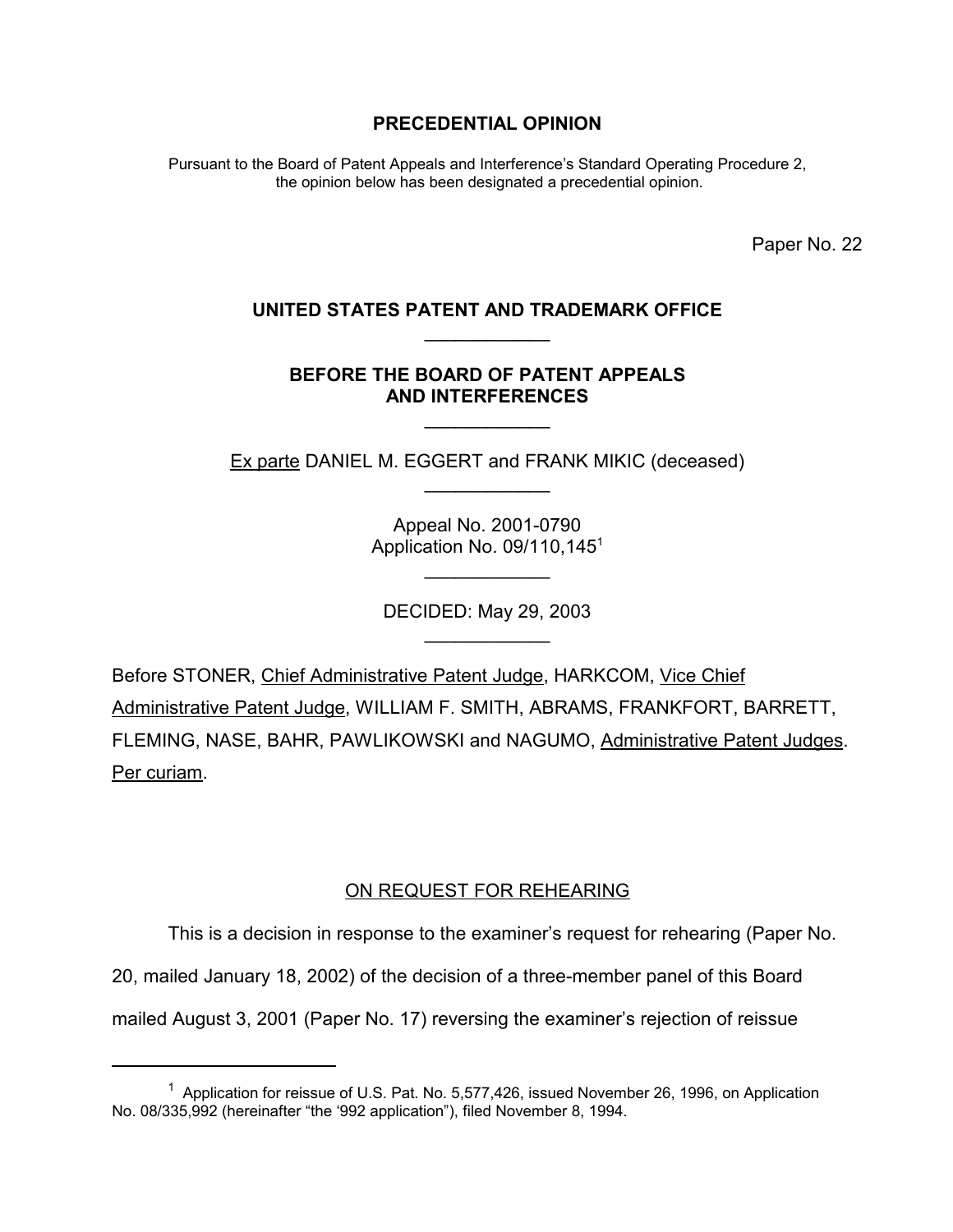claims 15-22 under 35 U.S.C. § 251 as being an improper recapture of broadened subject matter surrendered in the application for the original patent. Appellants filed a response to this request on March 28, 2002 (Paper No. 21). The panel has subsequently been expanded by the Chief Judge to eleven members to decide the examiner's request.

For the following reasons, we conclude that the original panel did not err in its earlier decision in concluding that reissue claims 15-22 are not precluded by the recapture rule.

# PREFACE

Prior to discussing the complex legal and technical issues involved in this appeal we believe it would be helpful to provide a summary of our decision and reasons in support. We shall make reference to Drawing 1 in doing so.

**Scope of Rejected Claim** Scope of Issued Claim **Drawing 1**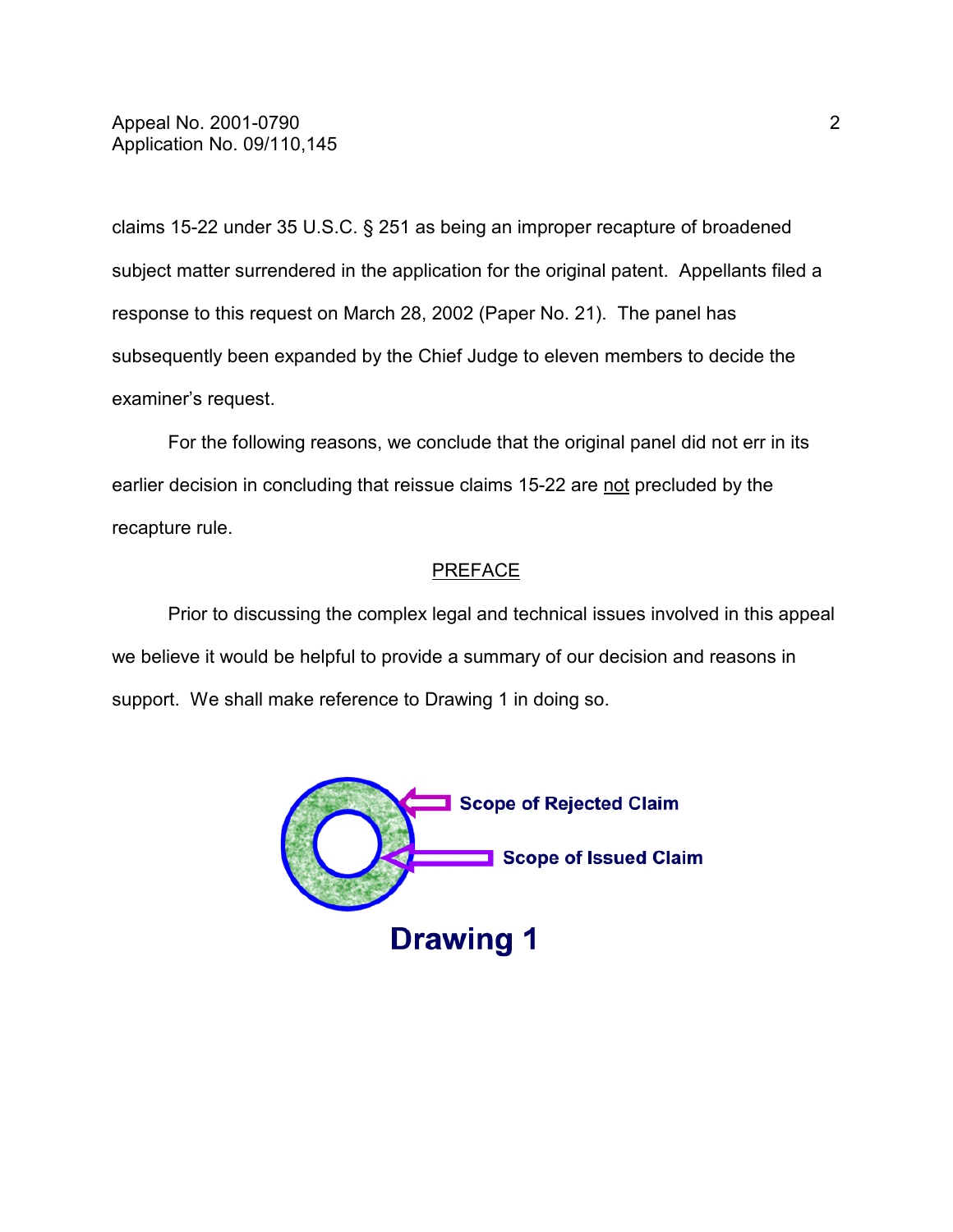There came a time in the prosecution of the '992 application that claim 1 (once amended) was presented for examination and was met by a final rejection from the examiner under 35 U.S.C. § 103. At that time, appellants were presented with a number of options for proceeding with the quest for patent protection. One was to appeal the examiner's final rejection of claim 1 (once amended) to this Board. Another was to concede that rejected claim 1 (once amended) was unpatentable and to amend that claim in an attempt to define narrower, patentable subject matter. Appellants chose the latter option and amended claim 1 a second time. Upon consideration of claim 1 (twice amended), the examiner determined that it was patentable. Thus, claim 1 (twice amended) became issued claim 1.

The changing scope of a claim during the administrative examination process as it is amended to overcome prior art rejections can be viewed as a series of concentric circles. As illustrated in Drawing 1, the scope of rejected claim 1 (once amended) is the outer circle and the scope of amended issued claim 1 (twice amended) is the inner circle. The shaded area between the circles represents subject matter which is only narrower than the scope of the rejected claim but only broader than the scope of the issued claim. In our view, the surrendered subject matter is the outer circle of Drawing 1 because it is the subject matter appellants conceded was unpatentable. The subject matter of the shaded area was not subject to the administrative examination process as the examiner was never directly presented with a claim which fell within the scope of the shaded area. Thus, appellants have never conceded that a claim falling within the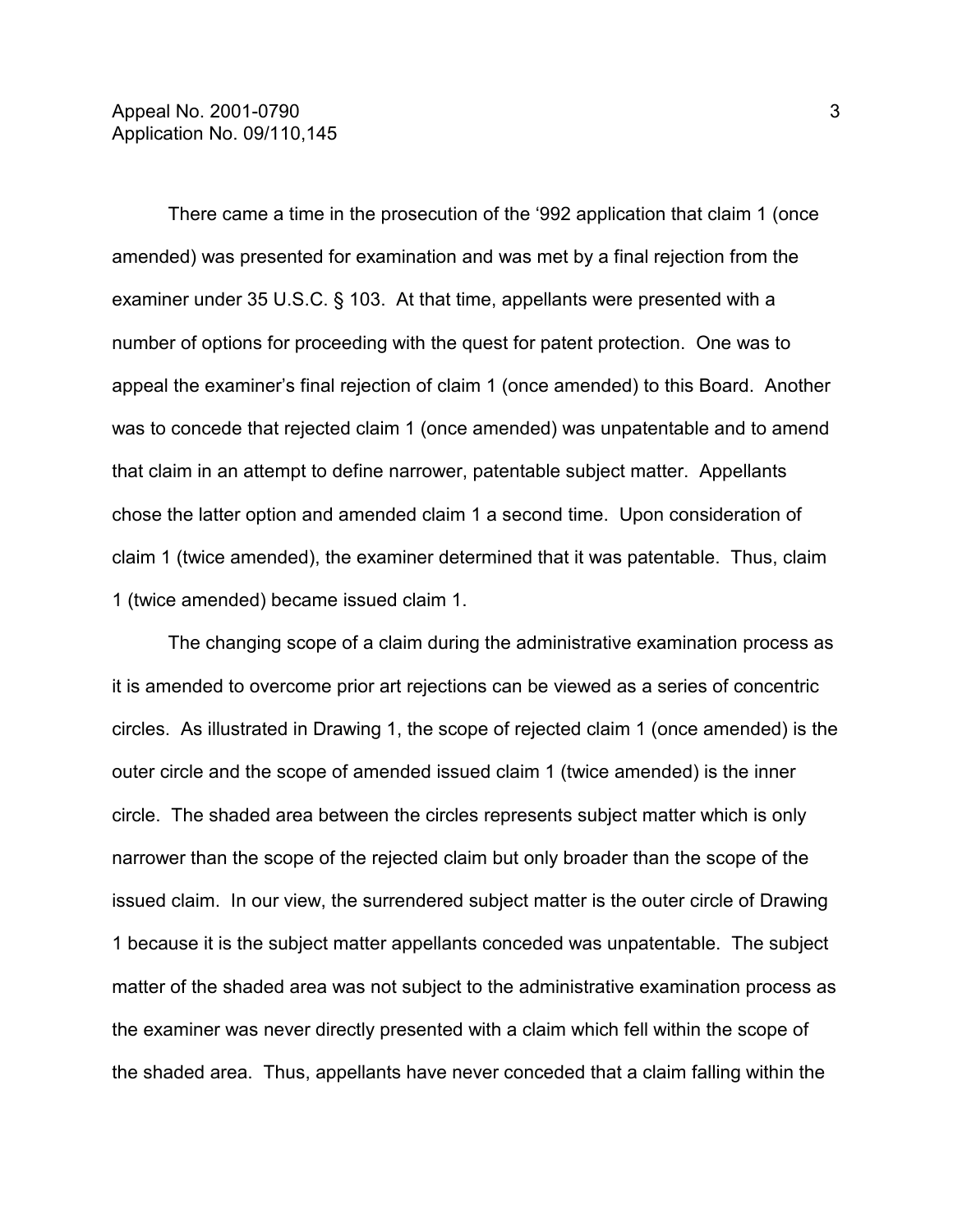scope of the shaded area of Drawing 1 is unpatentable and therefore, in our view, such subject matter is not barred by the recapture rule.

Due to the vagaries of using words to describe a mechanical object such as the bit holder of the present invention, it is not unreasonable to conclude that errors can be made in choosing the most correct language to define a mechanical object in a way which is consistent with the invention described in a patent application and is patentable over the prior art. This is recognized in the patent statutes in a number of ways, e.g., the ability of applicant to amend claims pending in an application. The patent statute also envisions that errors made without deceptive intent can be corrected after a patent has issued under defined circumstances. 35 U.S.C. § 251. Thus, a patentee who believes he has claimed less than he had a right to claim in the patent through error without any deceptive intent may file an application for a reissue patent. However, a reissue application seeking to enlarge the scope of the claims must be filed within two years of the grant of the original patent.

In the present case appellants believe that in further amending claim 1 (once amended) in an attempt to define patentable subject matter, they, in essence, overshot the mark in narrowing the claim by using the language added to claim 1 (twice amended), i.e., that they claimed less than they had a right to claim, and they now wish to "retreat" back from the inner circle shown in Drawing 1 into the shaded area between the circles in a further attempt to define alternative patentable subject matter. The present reissue application was filed within two years of the grant of the original patent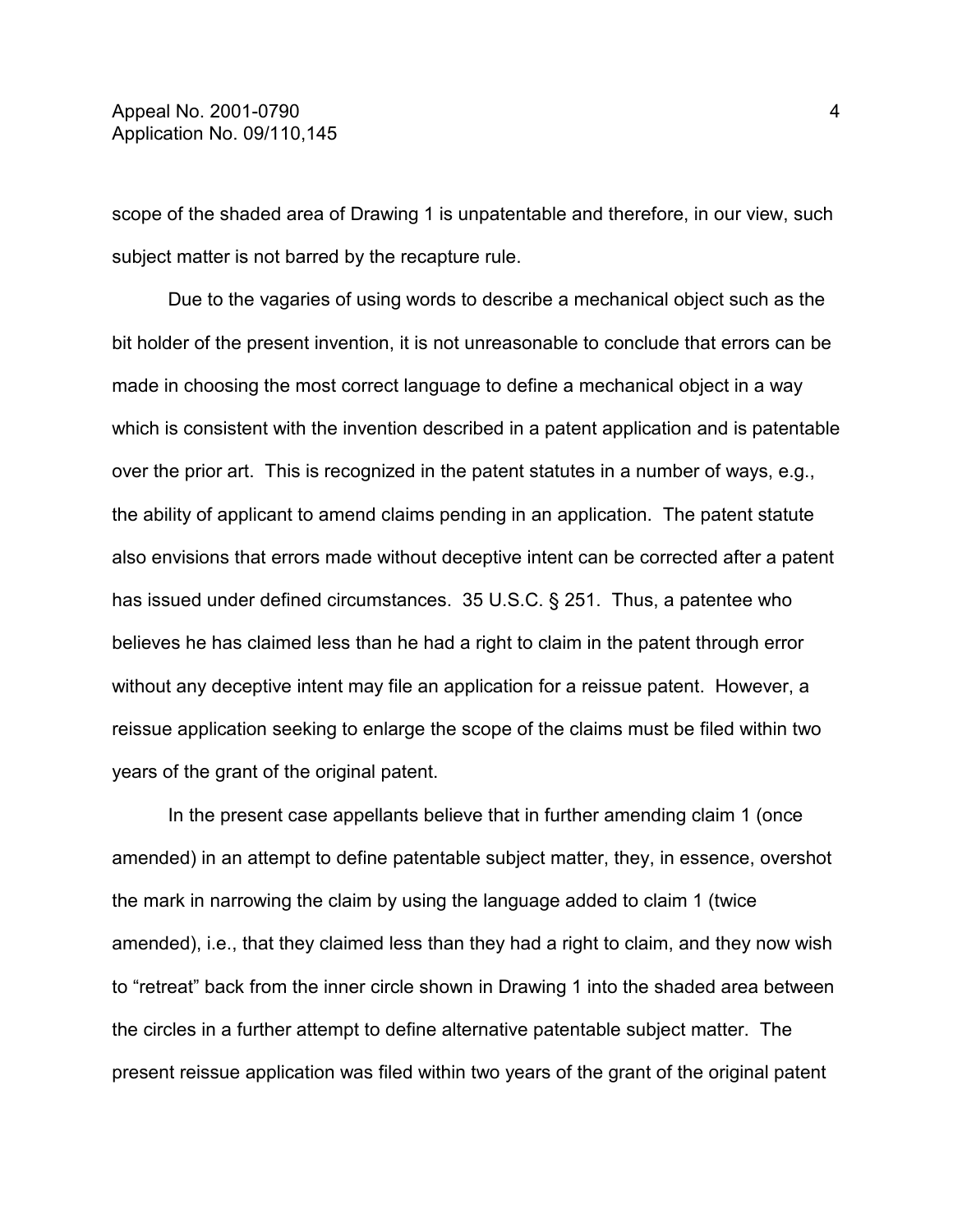and no issue of deceptive intent has been raised on this record. Importantly, the examiner has not rejected the claim under 35 U.S.C. §§ 101, 102, 103, or 112.

However, in this case, appellants have run into a rejection based on a doctrine known as the "reissue recapture rule." The judicial development of this doctrine is complex and is recounted and discussed in the briefing of this appeal, the original opinion of this Board and below. In the request for rehearing, it appears that the examiner has asked this Board to impose a per se rule of reissue recapture to prevent appellants from retreating from any claim limitation determined to have secured allowance of the original patent. For the reasons set forth below, we decline to do so.

In our opinion, to adopt such a per se rule would be contrary to the language of 35 U.S.C. § 251 which permits broadened claims in a reissue patent. That is not to say that appellants are unfettered in amending their issued claims in their reissue application. Appellants' decision not to appeal the examiner's rejection of claim 1 (once amended) but to amend the claim and attempt to define narrower, patentable subject matter constitutes an irrevocable admission that a claim of that scope, the outer circle in Drawing 1 and broader, is unpatentable. Appellants had their chance to test the correctness of the examiner's rejection by way of appeal to this Board and chose not to do so. Appellants therefore cannot retreat all the way through the shaded area of Drawing 1 in this reissue and revisit that issue. Thus, claim 1 (once amended) constitutes surrendered subject matter under the "reissue recapture rule," but the issued claim does not.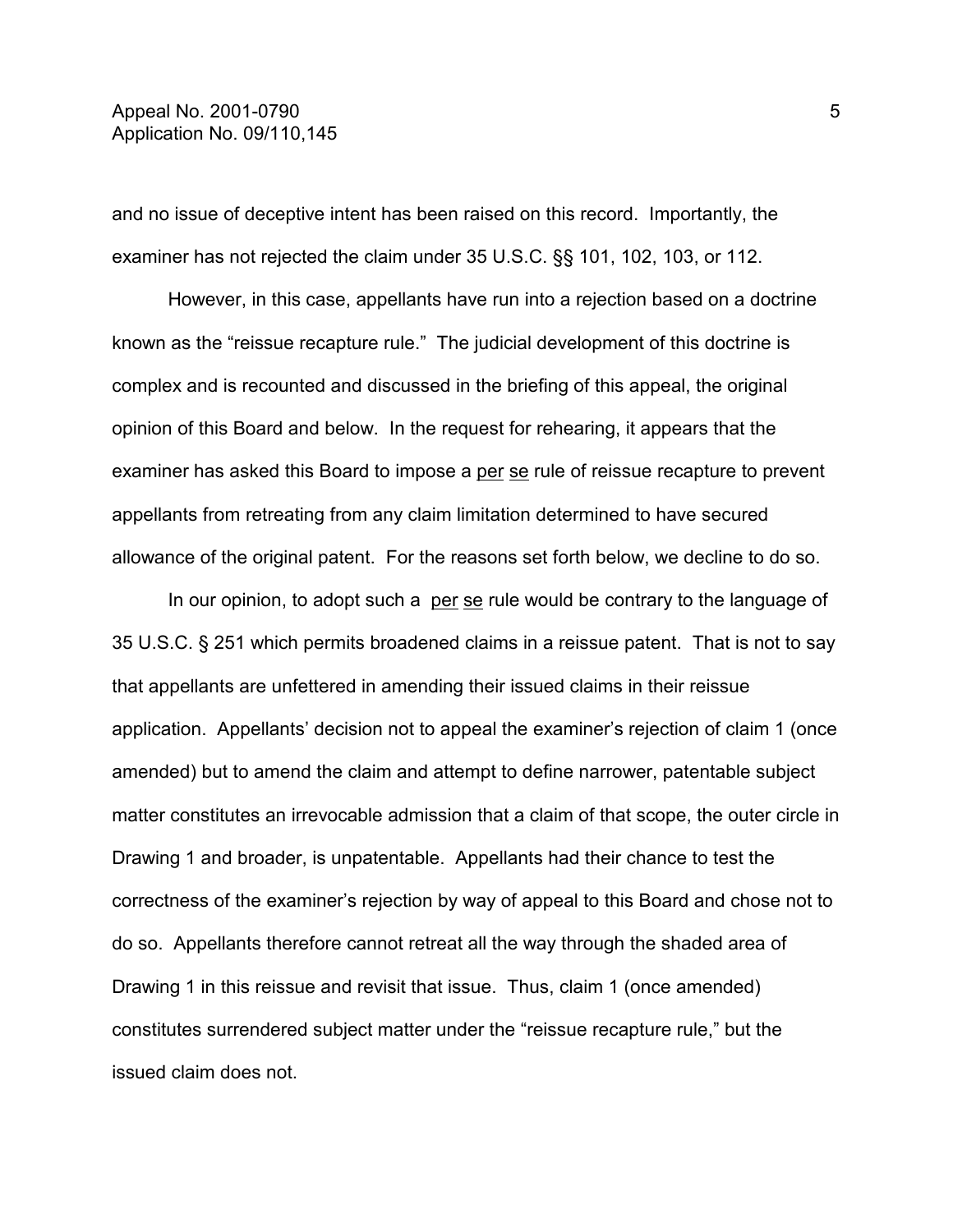For example, if an outer circle claim contains elements ABC and the inner circle claim contains elements ABCDEF, a reissue applicant cannot recapture a claim directed to elements ABC (outer circle) or a claim entirely outside the outer circle (e.g., AB, BC, ABC $_{\text{\tiny BR}}^2$ , etc.). However, it is our view that the reissue recapture rule is not invoked for claims directed to elements ABCX, ABCD<sub>RB</sub>, ABCEF,  $A_{\text{BB}}$ BCDEF. In other words, the focus for determining the reach of the reissue recapture rule should be the claim from which the issued claimed directly evolved, not the issued claim itself. We believe that this is where we and the members of the dissent disagree.

Another way of viewing the present circumstances is to understand that a claim such as claim 1 (once amended) represents or includes a number of discrete embodiments. It cannot be assumed that an examiner's rejection of a claim such as claim 1 (once amended) is a finding that all embodiments within the claim are unpatentable. Rather, an examiner's prior art may only reach or make obvious a limited number of embodiments within the scope of a claim. However, it has long been held that claims which encompass arguably non-obvious subject matter as well as obvious subject matter are unpatentable. $^3$  Thus, such a claim is unpatentable and must be further amended. Given the difficulties in defining mechanical objects using the English

<sup>&</sup>lt;sup>2</sup> The subscript BR designates a broader element, thus element  $\text{C}_\text{\tiny BR}$  is broader than element C.

<sup>&</sup>lt;sup>3</sup> <u>See, e.g., In re Mraz,</u> 455 F.2d 1069, 1072-73, 173 USPQ 25, 28 (CCPA 1972 ("[C]laims are unpatentable when they are so broad as to read on obvious subject matter even though they likewise read on non-obvious subject matter."); In re Muchmore, 433 F.2d 824, 826, 167 USPQ 681, 683 (CCPA 1970) ("[C]laim 14 is too broad in the sense of section 103, since it reads on both obvious and unobvious subject matter.").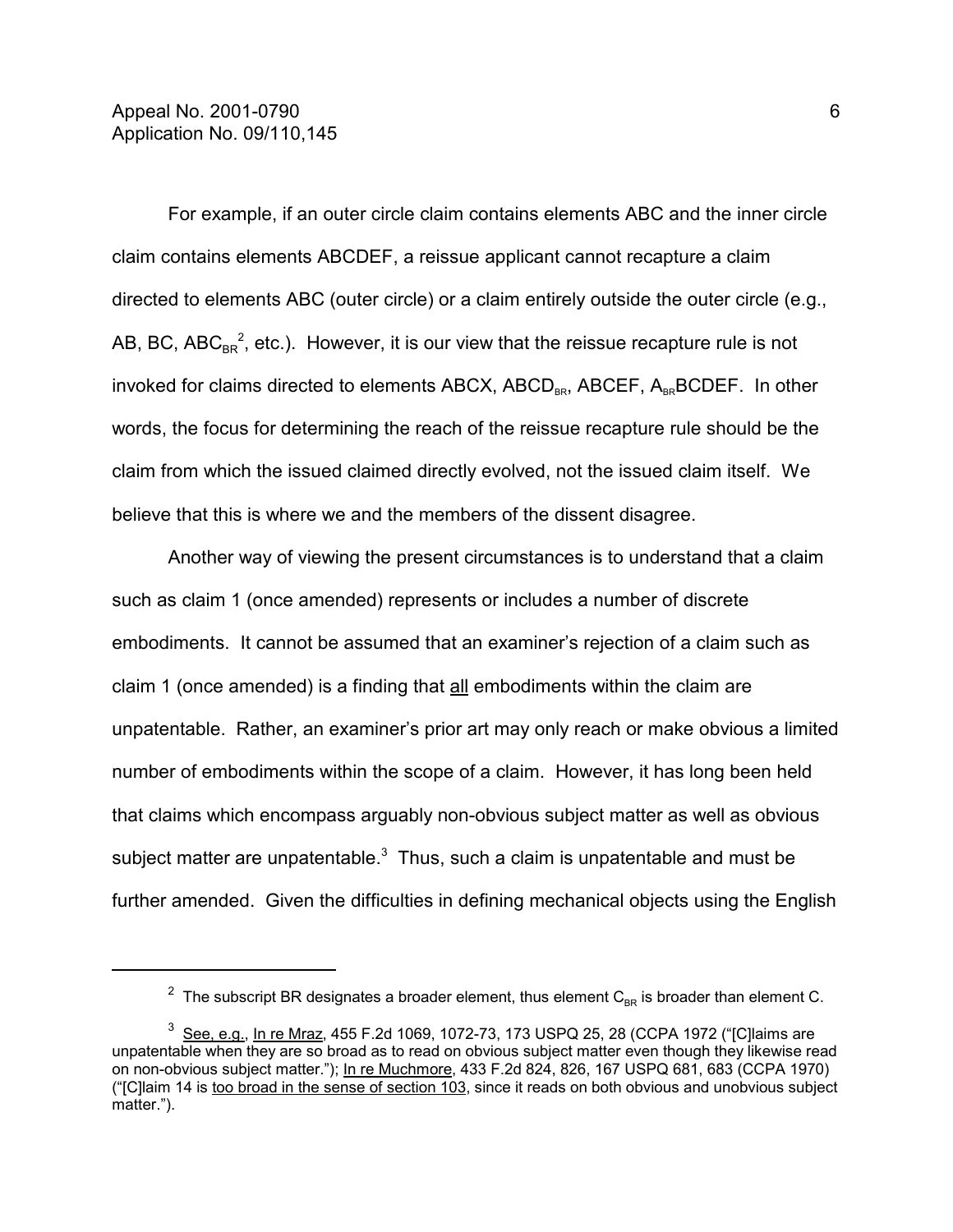language, it is not unexpected that in choosing language to exclude "obvious" embodiments from claim 1 (once amended), yet retain all "non-obvious" embodiments, the claim drafter may have erred in choosing the amendatory language, including the language used in the limitations which the record would indicate secured allowance of the patented claims. On this record, this is what has happened here. In our view, such errors are correctable under the terms of 35 U.S.C. § 251 if the claim otherwise meets the statutory requirements.

Appellants' specification discloses two embodiments at issue in this appeal. The first embodiment is shown in Figures 2 and 3.



*First Embodiment of Eggert*

Figure 2 shows a bit holder 20 having a magnet 25 held in place by a retainer 26 which is made of suitable metal and is shaped as a flat circular disk. See column 2, line 53 - column 3, line 5 of the Eggert patent. Figure 3 is a view of a vertical section taken along the line 3-3 in Figure 2. Figure 3 shows the circular retainer 26 friction fitted in an axial hexagonal bore 23.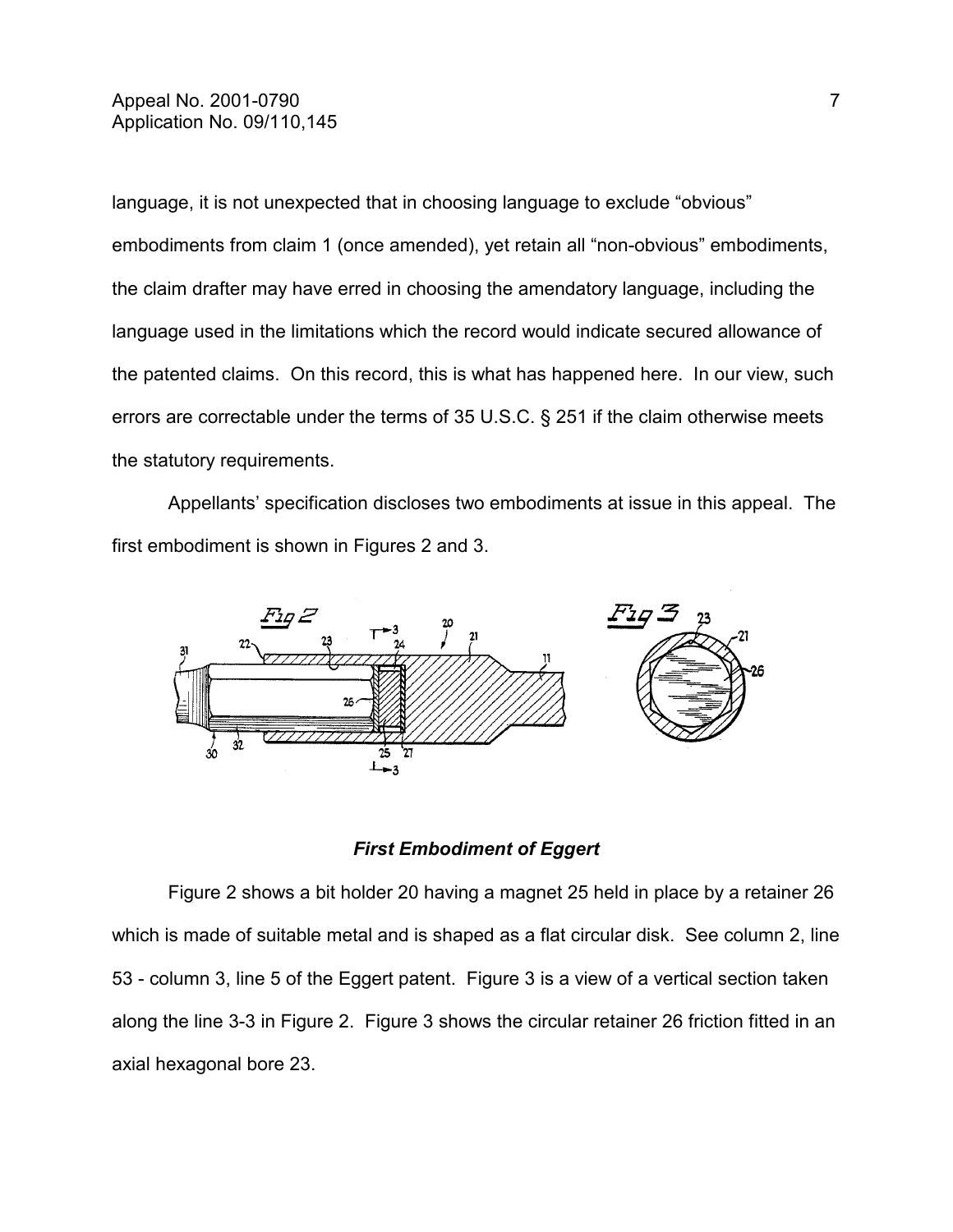

The second embodiment is shown in Figures 4, 5 and 6.

#### *Second Embodiment of Eggert*

In the second embodiment, an alternative bit holder is shown which is similar to bit holder 20 in the first embodiment except for the nature of the bore and the retainer. More specifically, the bit holder of Figure 6 has a cylindrical body which has a circularly cylindrical axial bore 43 in addition to an hexagonal bore 45. See column 3, lines 48- 55. Figure 6 shows that magnet 25 is dimensioned to fit freely in the cylindrical bore 43 and is held in place by a retainer 35 friction fitted in the hexagonal bore 45. See column 3, lines 59-64. Figures 4-6 show that the retainer 35 is formed of suitable plastic material and generally bowl-shaped and convex toward the magnet. See column 3, lines 35-47.

Appellants' original independent claim 1 recited the language "retaining structure in contact with the outer surface of said magnet and interference fitted in said bore to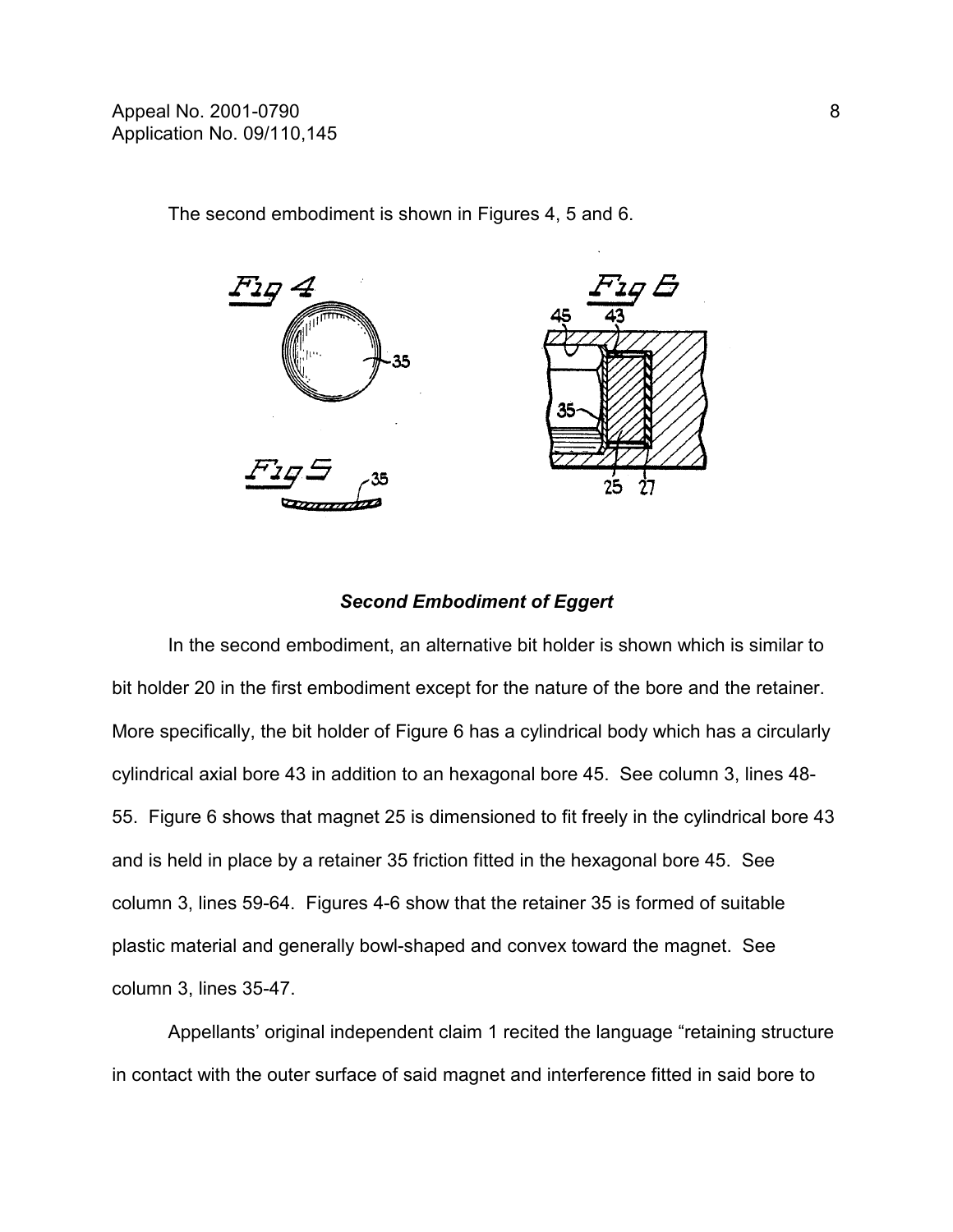retain said magnet in said bore." Original claim 1, thus, encompassed both the first and second embodiments of Eggert.<sup>4</sup> The examiner applied U.S. Patent No. 4,663,998 to Parsons for a teaching of the broadly claimed retaining structure.



### *Parsons Embodiment*

Parsons shows in Figure 2 an axial sectional view of a magnetic wrench socket 10. Figure 2 shows magnet 34 held in a cylindrical bore by means of a C ring 36. See column 1, lines 35-65, of Parsons. Figure 3 of Parsons is a large scale sectional view of a portion of Figure 2 indicated by arrow 3. Figure 3 shows the C ring 36 releasably held in a peripheral groove 38 formed in the wall 21. See column 1, lines 29 and 30, and lines 60-65. Figure 5 of Parsons shows a sectional view taken at line 5-5 of Figure 2 and shows C ring 36 releasably held in peripheral groove 38 formed in the wall 21. See column 1, lines 34 and 35, and lines 60-65. Thus, Parsons describes what in essence is a third embodiment covered by the language of appellants' original claim 1.

 $4$  Original claim 1 also encompassed the encapsulated magnet embodiments shown in Figures 7-9 of Eggert.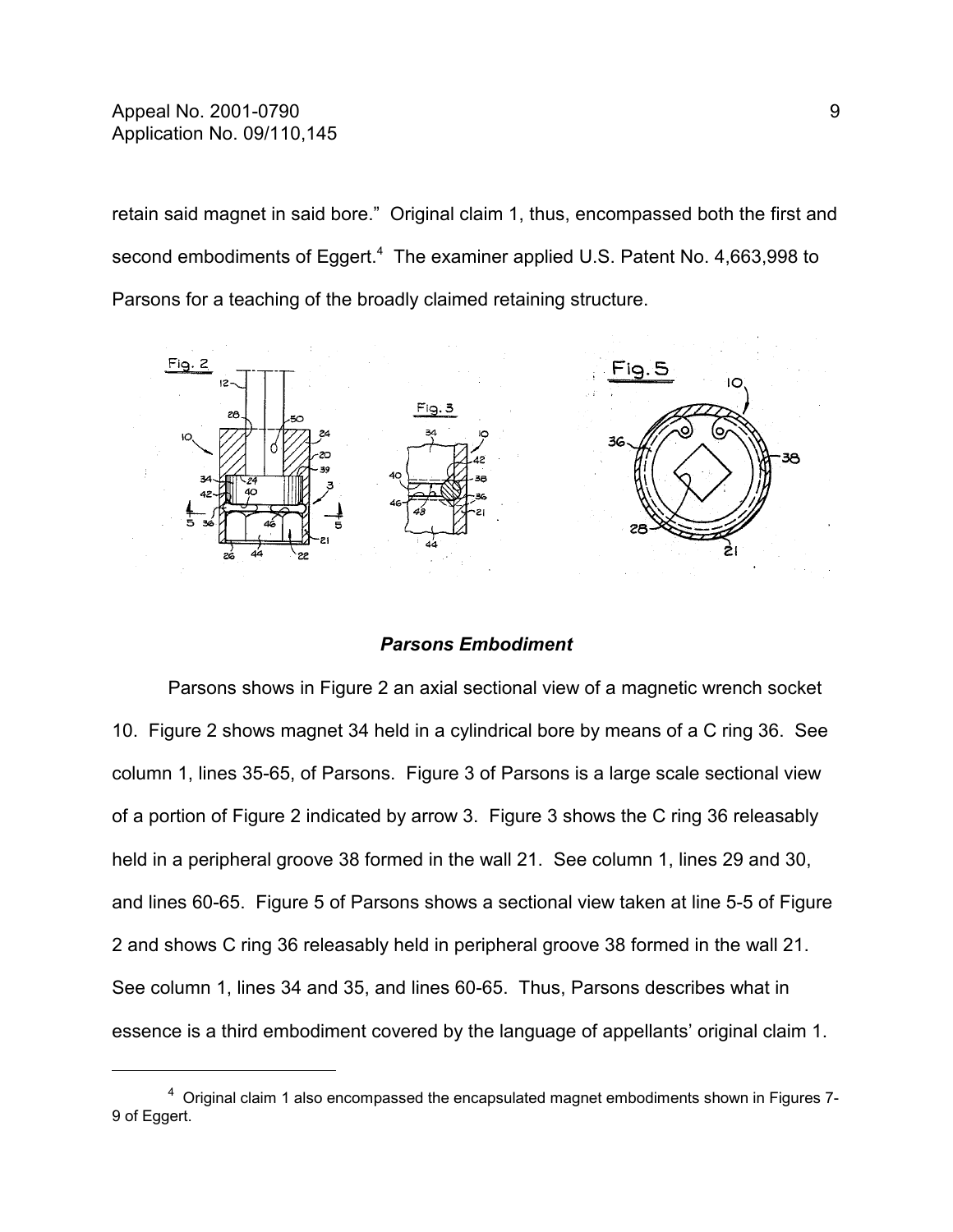In response to the examiner's rejection applying Parsons to the claimed retaining structure, appellants filed an amendment adding the language "said retaining structure including a discrete retaining member friction fitted in said bore outboard of said magnet, said retaining member and said inner end surface cooperating to retain said magnet therebetween" (claim 1 (once amended)).

We note that this language presented in once amended independent claim 1 continued to encompass both the first and second embodiments of Eggert.<sup>5</sup> In other words, the language is of such scope that it would include both a solid flat metal disk 26 as shown in Figures 2 and 3 (the first embodiment) and the plastic disk which is concave away from the magnet as shown in Figures 4, 5 and 6 (the second embodiment).

Also at that time in the prosecution, the application contained claim 6 which was dependent upon claim 1; claim 6 was solely directed to the second embodiment. Claim 6 added to claim 1 the limitation of "said retaining member being generally bowl-shaped and convex toward said magnet." This claim language corresponds only to the second embodiment disclosed in Figures 4, 5 and 6.

In response to the above-noted amendment to claim 1, the examiner disagreed with the appellants' assertions of patentability of claim 1 (once amended) and maintained that the claimed retaining structure including a discrete retaining member

 $5$  Once amended claim 1 no longer encompassed the encapsulated magnet embodiments shown in Figures 7-9 of Eggert since the encapsulated magnet embodiments do not have a discrete (i.e., constituting a separate thing; distinct; consisting of unconnected distinct parts) retaining member friction fitted in the bore outboard of the magnet.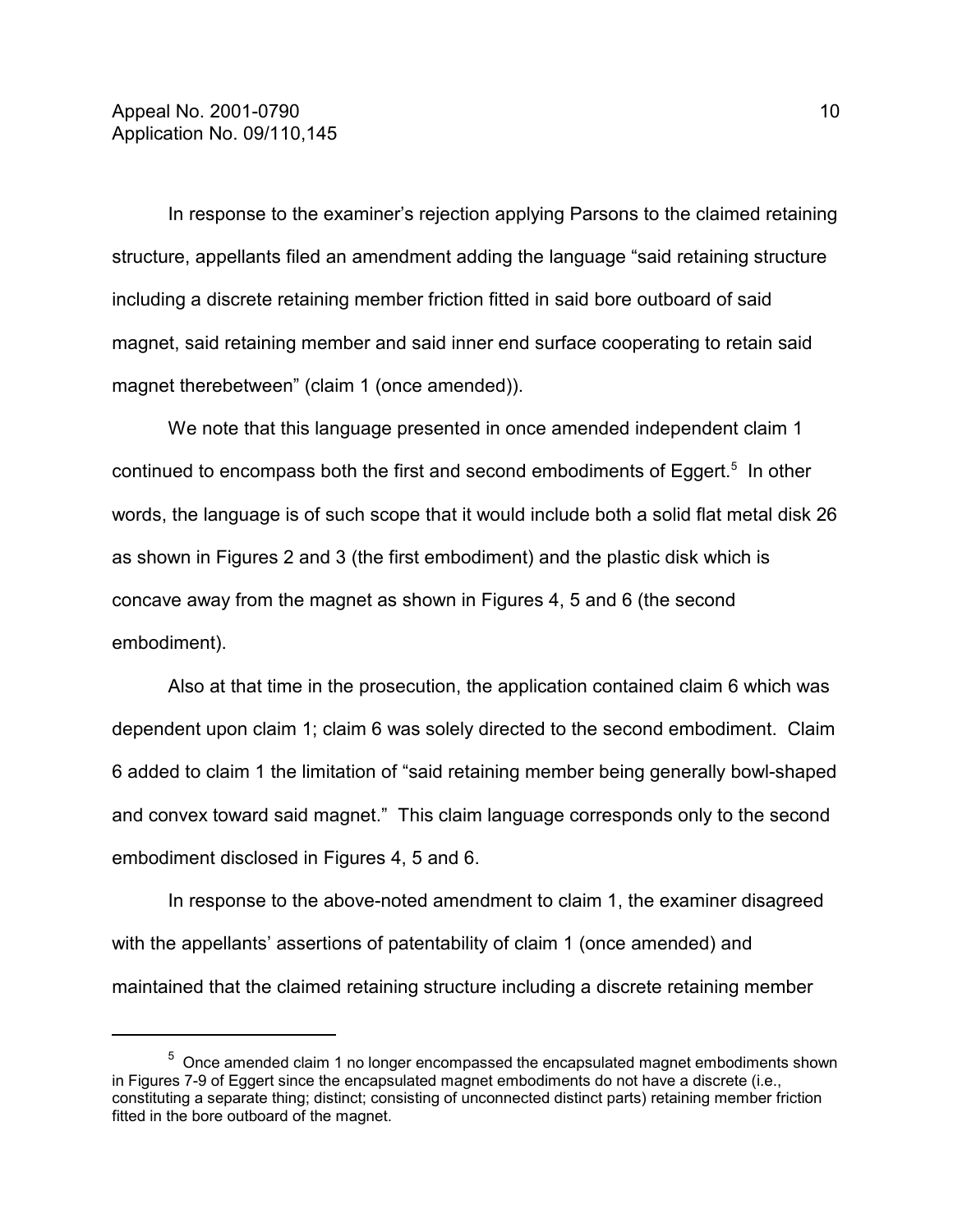friction fitted in the bore was readable on the C ring of Parsons. The examiner then made the ensuing rejection final. In response, appellants filed an after final amendment which simply rewrote dependent claim 6 into independent form thereby having claim 1 (twice amended) include the limitation of the retaining member being generally bowlshaped and convex toward the magnet. The examiner entered the after final amendment and allowed the claim. However, in their after final amendment of claim 1 the appellants chose non-generic language which excluded their disclosed first embodiment which is a flat, circular metal disk. $^6$  This is the error which appellants now wish to correct by reissue.

To this end, appellants present in this reissue application new independent claims 15 and 22 which are sufficient in scope to not only cover both of their disclosed embodiments, but also distinguish over the C ring of Parsons. For example, the new language of claim 15 reads "a discrete retaining member friction fitted in said bore outboard of said magnet and substantially covering said outer surface of said magnet to retain said magnet in the bore." The scope of this language includes both the first and second embodiments of appellants' invention, and as recognized by the examiner, is free of the prior art on this record.

 $^6$  Appellants filed a "divisional" Application No. 08/593,396 of the '992 application on January 29, 1996. A preliminary amendment filed concurrently with the filing of this application included an amendment reciting "said retaining structure including a discrete, flat, imperforate retaining member." This is evidence that appellants did not surrender to the public the first embodiment of Eggert which is a flat, circular metal disk. This "divisional" application issued as U.S. Patent No. 5,603,248 on February 18, 1997. A reissue application of U.S. Patent No. 5,603,248 was filed on July 2, 1998. A reissue patent was granted on August 1, 2000 (RE 36,797).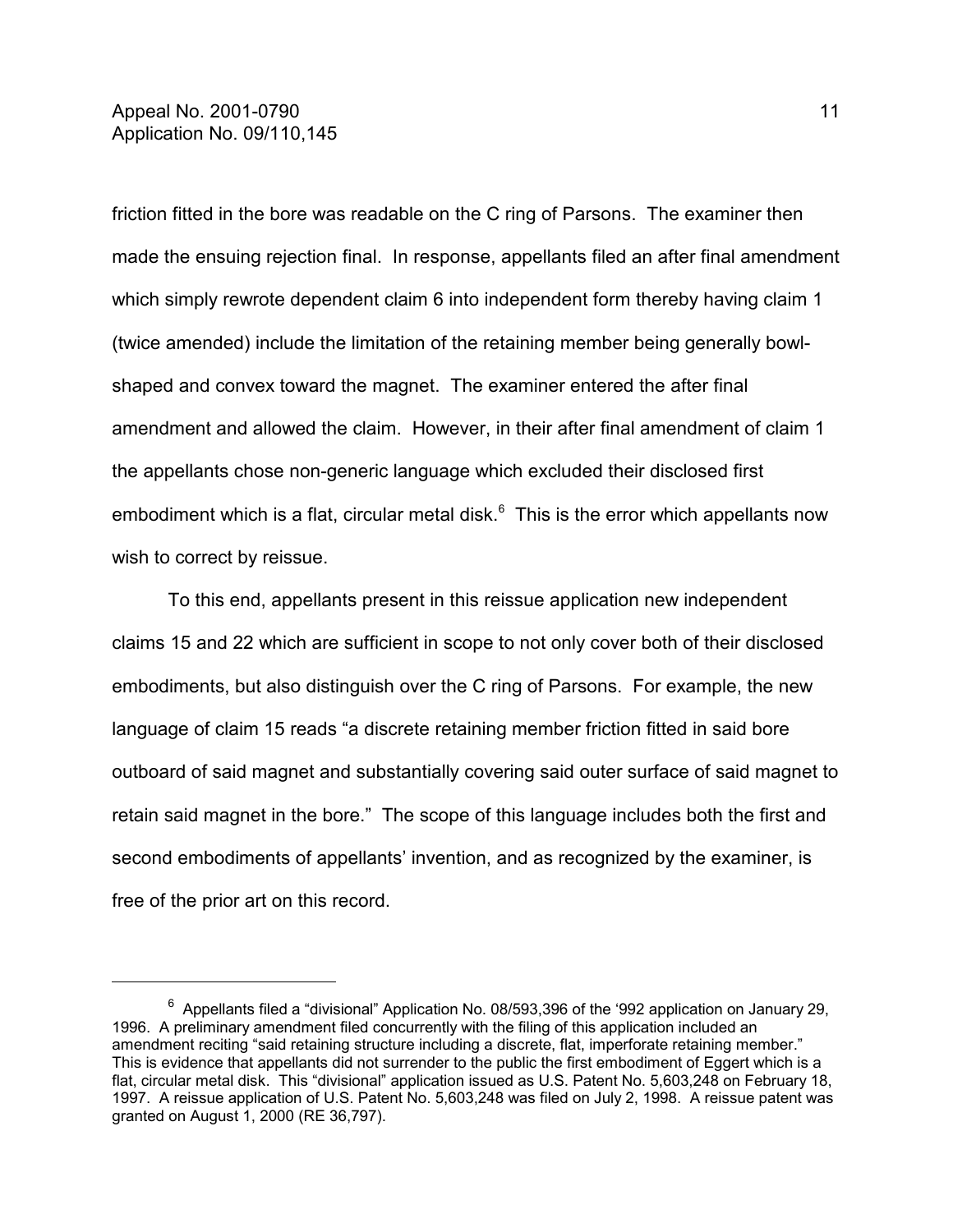Appellants' after final amendment of claim 1 establishes the subject matter of finally rejected claim 1 as surrendered subject matter (the outer circle of Drawing 1) since the after final amendment (the inner circle of Drawing 1) was a concession on appellants' part that finally rejected claim 1 was unpatentable. The limitation of newly added reissue claim 15 of "a discrete retaining member friction fitted in said bore outboard of said magnet and substantially covering said outer surface of said magnet to retain said magnet in the bore" represents subject matter within the shaded area of Drawing 1.

No doubt, all concerned wish that appellants would have arrived at the language now presented in reissue claims 15 and 22 during prosecution of the '992 application. However, errors in choosing the most appropriate claim language during prosecution do occur. The reissue statutes provide a means and process for correcting such errors in a manner consistent with the notice function of patent claims.

We point out that the patent statutes relating to reissue provide for both (1) public notice that patent claims can be broadened in a reissue application filed within a two-year period after issuance of the patent and (2) intervening rights. 35 U.S.C. §§ 251 and 252. In addition, the public is notified by the USPTO when a reissue application is filed and has access to that application during its pendency. 37 CFR § 1.11(b); Manual of Patent Examining Procedure (MPEP) § 1430. This in contrast to the situation involving an applicant who may file a continuing application to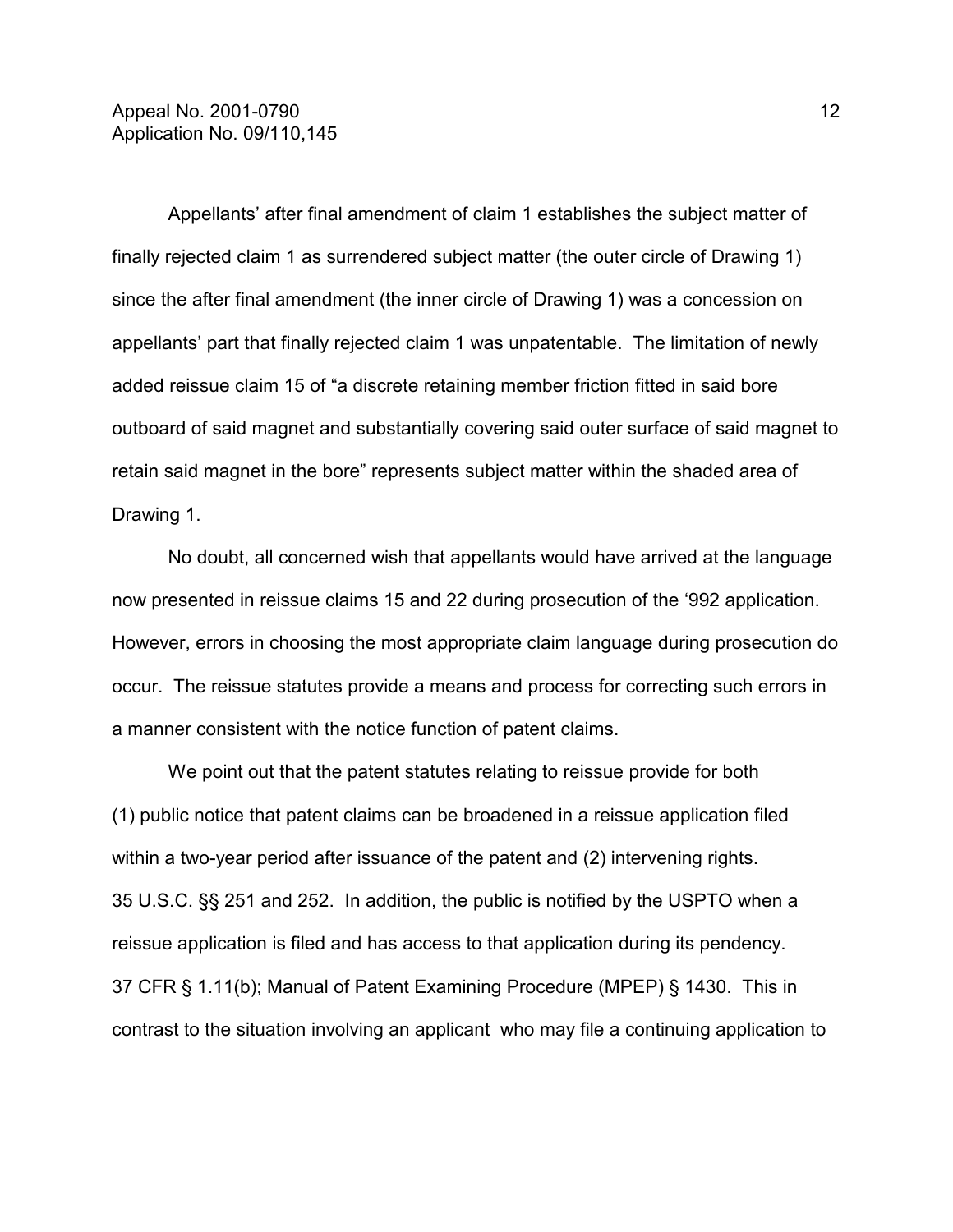pursue broader claims in relative secrecy<sup>7</sup> without the two-year constraint and intervening rights provisions provided for by the reissue statutes. The applicant who uses the continuing application route to pursue broader claims also would not be constrained in any sense by the reissue recapture rule or be barred by prosecution history estoppel from obtaining claims of the same scope as or broader than the claims canceled in the parent application. Given the alternatives discussed above, we do not see the wisdom of imposing a per se rule like that requested by the examiner which would motivate applicants to file otherwise unnecessary continuing applications to pursue broader claims and thereby avoid intervening rights. In our view, focusing the starting point of a reissue recapture rule analysis on the claim that was amended to become the issued claim, i.e., the canceled, outer circle claim of Drawing 1, instead of the issued, inner circle claim of Drawing 1, itself will result in the corrected patent rights of a patentee being resolved more quickly and in a more public manner.

#### **DECISION**

The examiner's request (page 2) asserts that "the Board erred as a matter of law in holding that the 'surrendered subject matter' that cannot be recaptured in a reissue is limited to the claims canceled or amended during prosecution of the application that matured into the '426 patent after a rejection of those claims based on prior art." Further, the request urges this Board to apply a per se rule that "[a]fter the addition of a

 $7$  The subject matter of the continuing application would usually be published as provided by 35 U.S.C. § 122(b).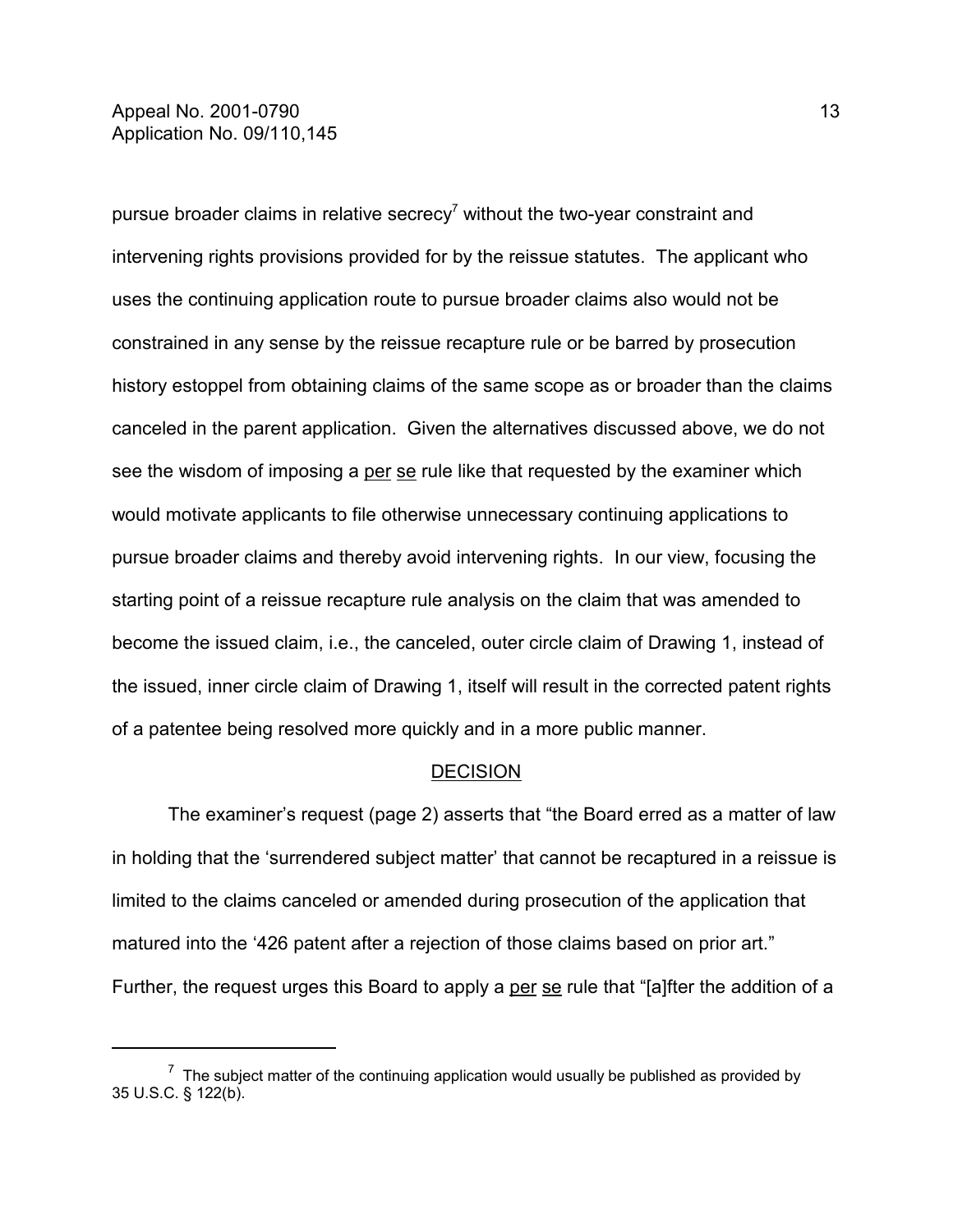claim limitation to secure allowance of a patent, an attempt to subsequently obtain patent protection by reissuing the patent with one or more claims that do not contain that limitation is impermissible because this is not a [correctable] error" (request, page 3). According to the examiner (request, page 4), the Board committed error when it held, in the earlier decision, "that the substitution in the reissue application of the limitation 'and substantially covering said outer surface of said magnet' for the limitation 'generally bowl-shaped, being convex toward said magnet' of the original patent was [correctable] error under 35 U.S.C. § 251."

For the reasons which follow, we conclude that the original merits panel did not err in refusing to apply a per se rule that, after a limitation is added to a claim or argued to be significant in distinguishing a claim over prior art applied in a rejection, any reissue claim which does not contain that limitation is per se impermissible. The rigid approach urged by the examiner, in our opinion, is neither consistent with the remedial nature of the reissue statutes nor supported by the legal precedent of our reviewing courts.

#### *The reissue statute***s**

35 U.S.C. § 251, ¶ 1, provides in pertinent part:

Whenever any patent is, through error without any deceptive intention, deemed wholly or partly inoperative or invalid, by reason of a defective specification or drawing, or by reason of the patentee claiming more or less than he had a right to claim in the patent, the Director shall . . . reissue the patent for the invention disclosed in the original patent, and in accordance with a new and amended application, for the unexpired part of the term of the original patent.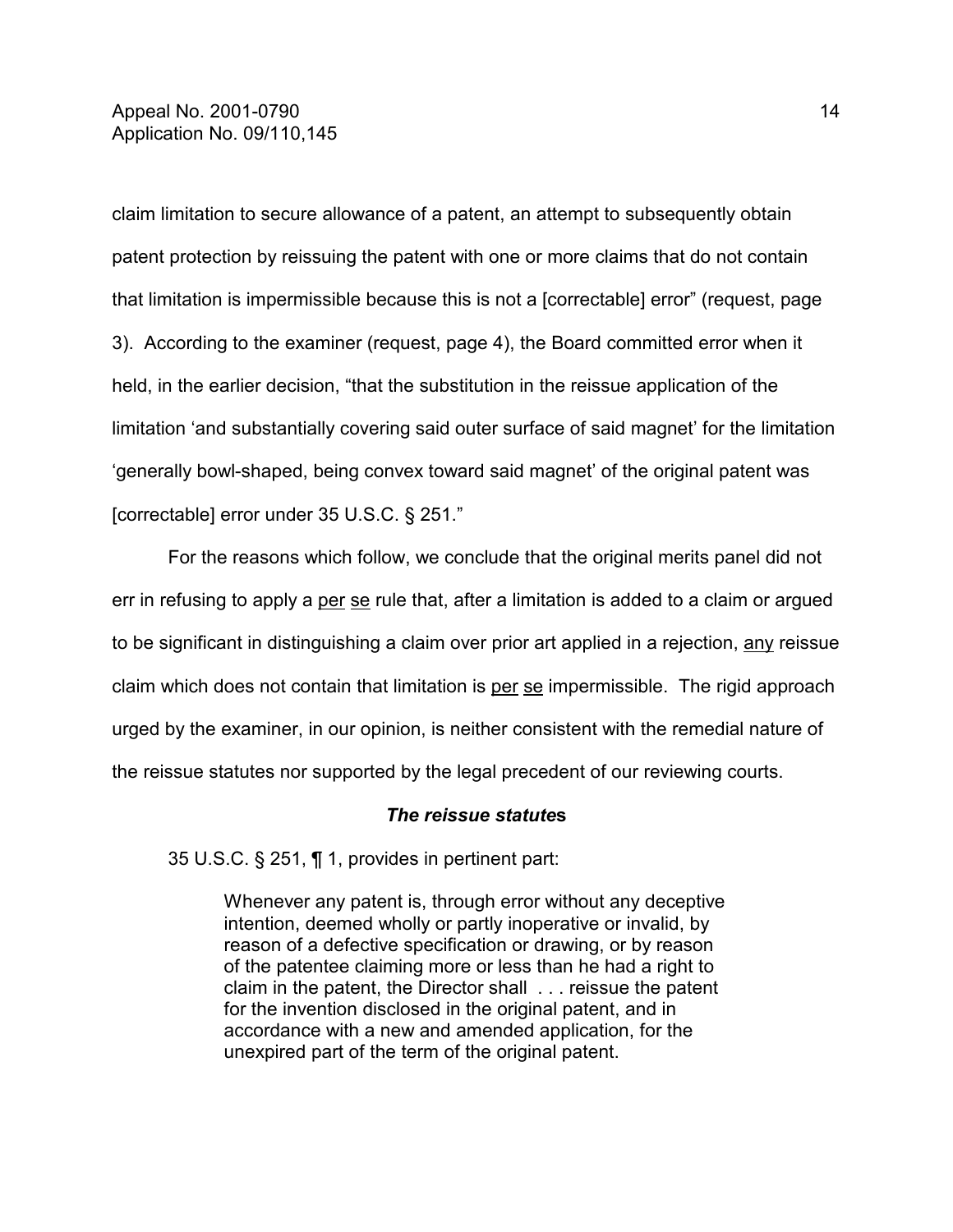35 U.S.C. § 251, ¶ 4, provides:

No reissued patent shall be granted enlarging the scope of the claims of the original patent unless applied for within two years from the grant of the original patent.

35 U.S.C. § 252, ¶ 2, provides:

A reissued patent shall not abridge or affect the right of any person or that person's successors in business who, prior to the grant of a reissue, made, purchased, offered to sell, or used within the United States, or imported into the United States, anything patented by the reissued patent, to continue the use of, to offer to sell, or to sell to others to be used, offered for sale, or sold, the specific thing so made, purchased, offered for sale, used, or imported unless the making, using, offering for sale, or selling of such thing infringes a valid claim of the reissued patent which was in the original patent. The court before which such matter is in question may provide for the continued manufacture, use, offer for sale, or sale of the thing made, purchased, offered for sale, used, or imported as specified, or for the manufacture, use, offer for sale, or sale in the United States of which substantial preparation was made before the grant of the reissue, and the court may also provide for the continued practice of any process patented by the reissue that is practiced, or for the practice of which substantial preparation was made, before the grant of the reissue, to the extent and under such terms as the court deems equitable for the protection of investments made or business commenced before the grant of the reissue.

While we appreciate the dissent's concern for the rights of the public in relying

on prosecution history to determine the scope of activities that constitute infringement

of the patent claims, we also recognize that (1) the fourth paragraph of 35 U.S.C. § 251

clearly places the public on notice that the scope of claims of a patent may be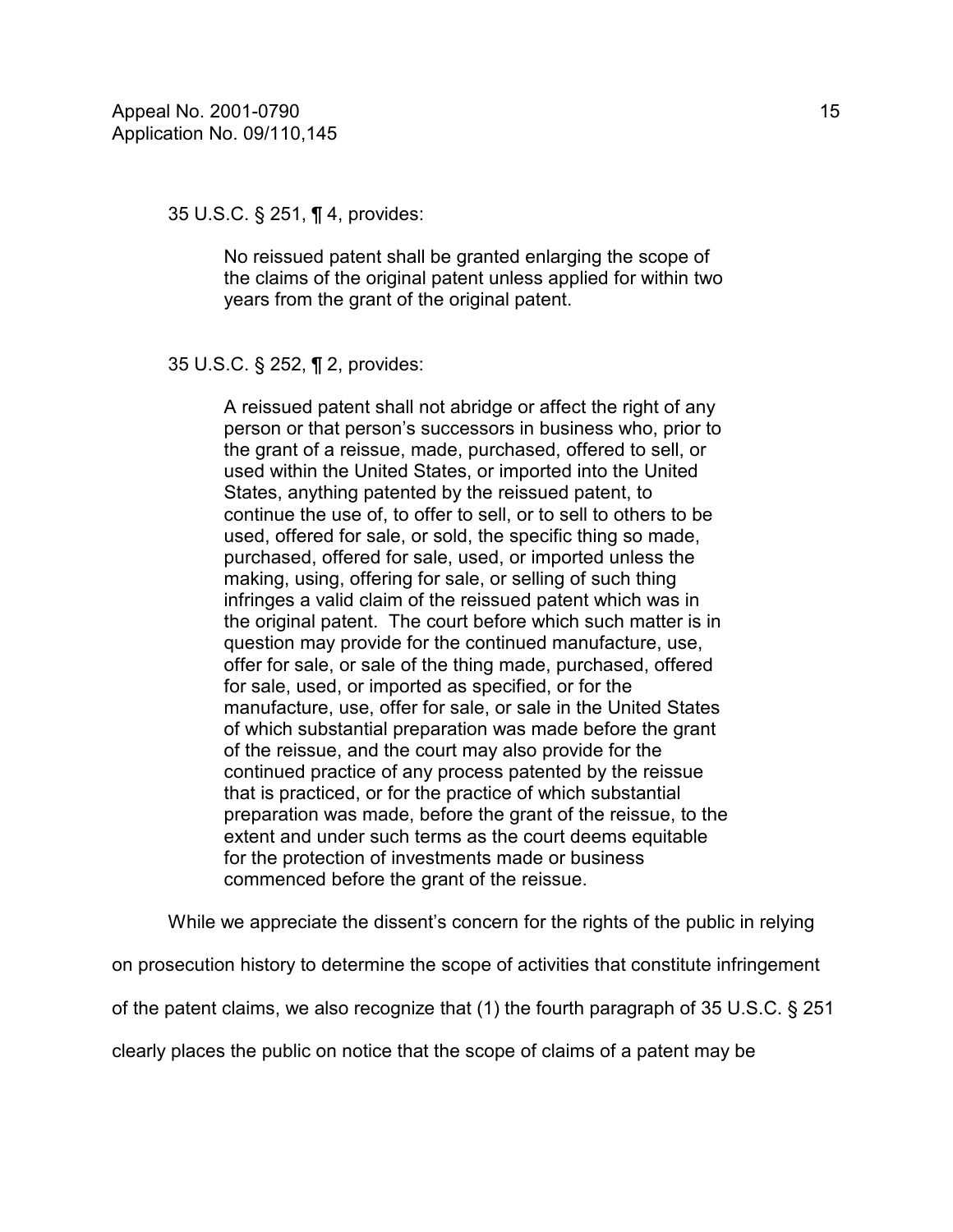broadened in a reissued patent applied for within two years from the grant of a patent and (2) the second paragraph of 35 U.S.C. § 252 provides safeguards which protect the rights and investments of persons who, prior to the grant of a reissued patent, made, purchased, offered to sell, used in the United States, imported into the United States or made substantial preparation for such activities anything patented by the reissued patent and not patented by the original patent. In other words, Congress, while permitting broadening of patent claims by reissue within two years from the grant of a patent to correct errors made by a patentee without deceptive intent, has provided for intervening rights to protect investments made by persons in reliance on the prosecution history of a patent in furtherance of activities which were not covered by the original patent claims but are covered by broadened reissue claims. In this regard, the reissue process stands apart from and in contrast to the application of the doctrine of equivalents, wherein intervening rights are not provided to protect the public from reliance on prosecution history estoppel in interpreting the scope of a patent claim. This is also in contrast to the filing of a continuing application by an applicant to pursue broader claims in relative secrecy, as compared with the more public proceedings in reissue applications<sup>8</sup>, without the two-year constraint and intervening rights provided by the reissue statutes. The applicant who uses the continuing application route would also not be constrained in any sense by the reissue recapture rule. Given these

 $8$  The public is notified by the USPTO when a reissue application is filed and has access to the application during its pendency. 37 CFR § 1.11(b); MPEP 1430.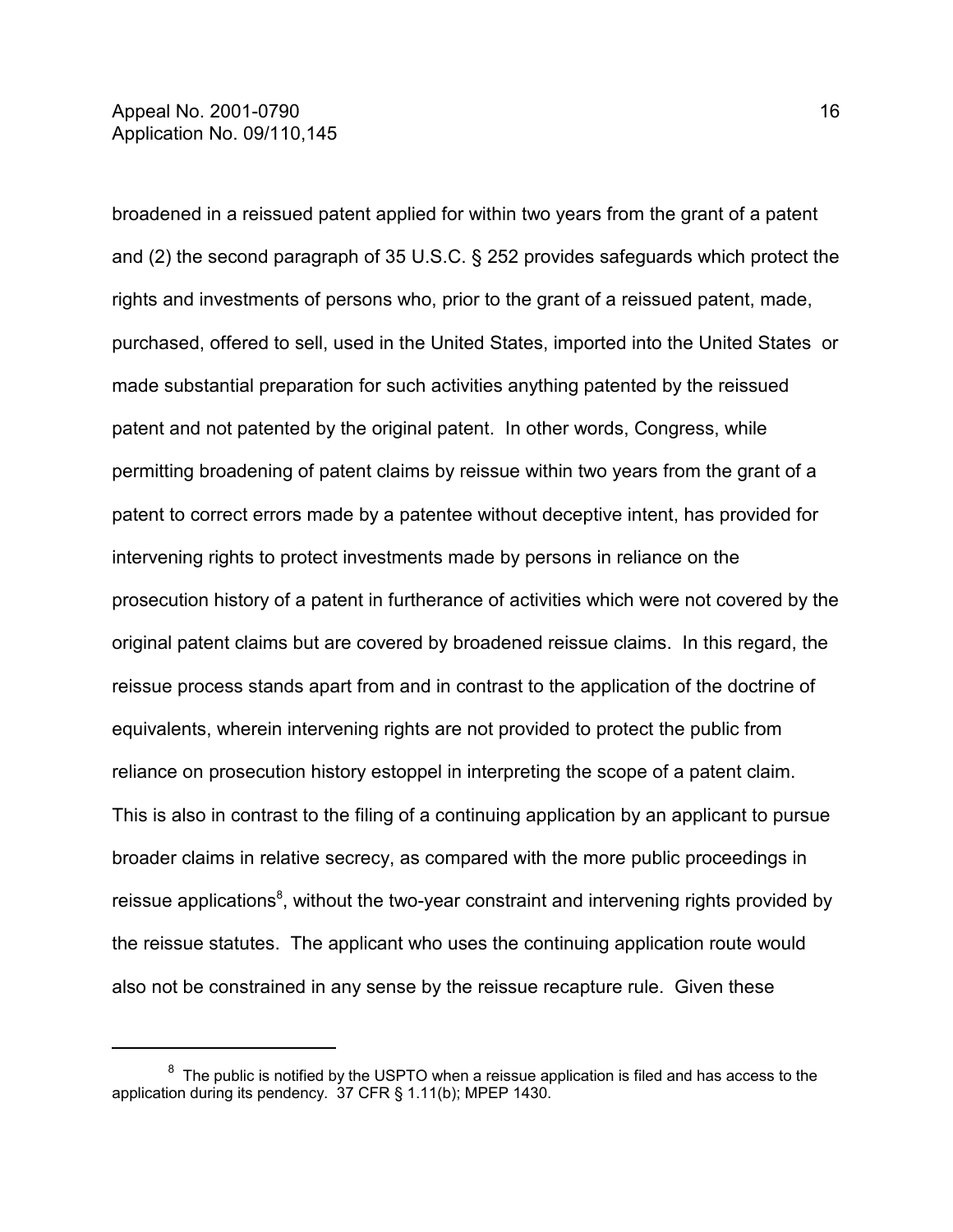alternatives, imposing the per se rule urged by the examiner would appear only to push

applicants to file continuing applications to pursue broader claims in a manner which

does not ensure the safeguards afforded by the reissue statutes.

### *The precedent*

With respect to a different but related issue, namely, prosecution history

estoppel, the United States Supreme Court recently recognized that:

[u]nfortunately, the nature of language makes it impossible to capture the essence of a thing in a patent application. The inventor who chooses to patent an invention and disclose it to the public, rather than exploit it in secret, bears the risk that others will devote their efforts toward exploiting the limits of the patent's language:

"An invention exists most importantly as a tangible structure or a series of drawings. A verbal portrayal is usually an afterthought written to satisfy the requirements of patent law. This conversion of machine to words allows for unintended idea gaps which cannot be satisfactorily filled. Often the invention is novel and words do not exist to describe it. The dictionary does not always keep abreast of the inventor. It cannot. Things are not made for the sake of words, but words for things." Autogiro Co. of America v. United States, 384 F.2d 391, 397 [155 USPQ2d 697] (Ct. Cl. 1967).

The language in the patent claims may not capture every nuance of the invention or describe with complete precision the range of its novelty. If patents were always interpreted by their literal terms, their value would be greatly diminished. Unimportant and insubstantial substitutes for certain elements could defeat the patent, and its value to inventors could be destroyed by simple acts of copying. For this reason, the clearest rule of patent interpretation, literalism, may conserve judicial resources but is not necessarily the most efficient rule. The scope of a patent is not limited to its literal terms but instead embraces all equivalents to the claims described. See Winans v. Denmead, 15 How. 330, 347 (1854).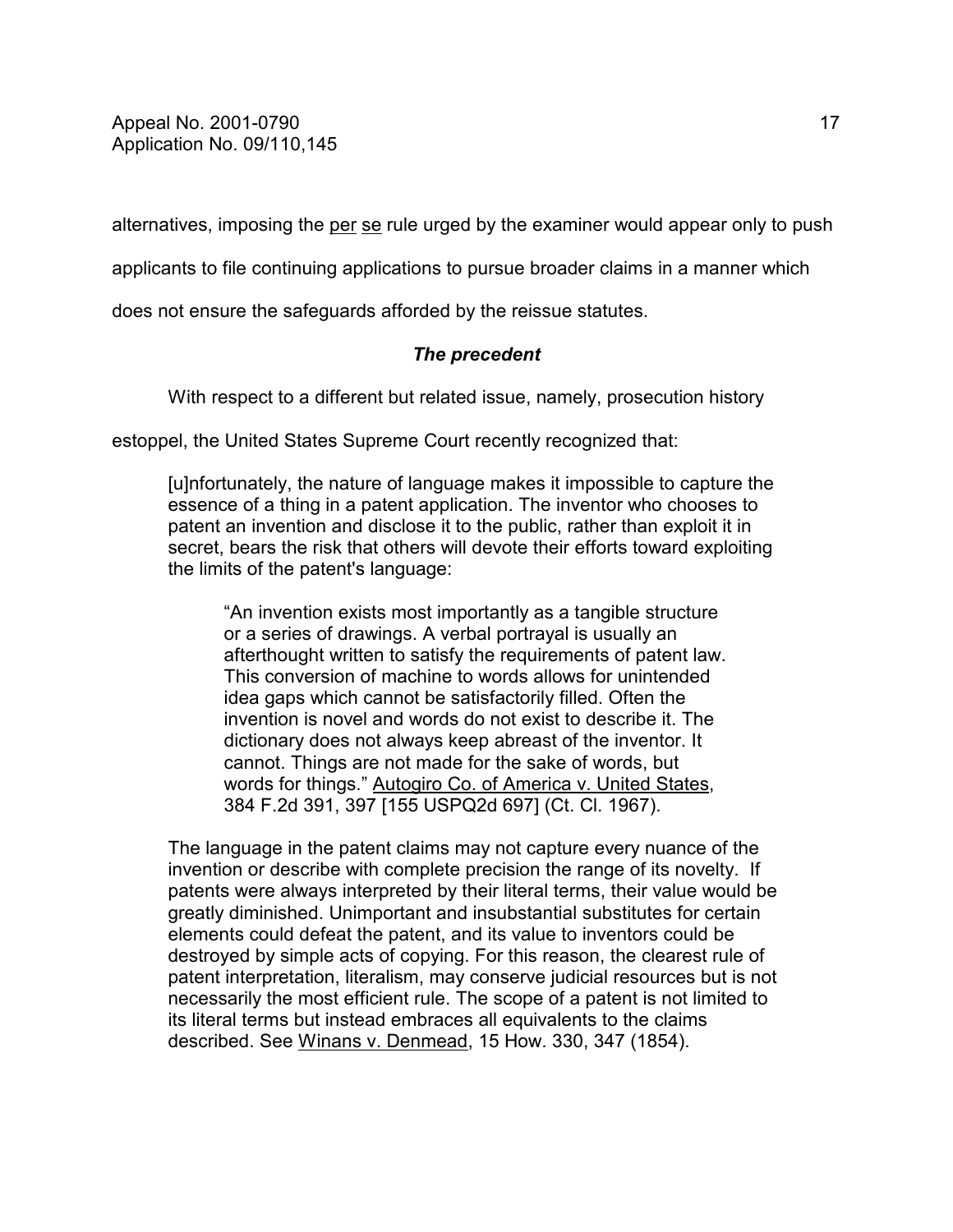Festo Corp. v. Shoketsu Kinzoku Kogyo Kabushiki Co., 122 S.Ct. 1831, 1837,

62 USPQ2d 1705, 1709-10 (2002). The United States Supreme Court also

acknowledged that patent applicants should not be presumed to have had more

foresight in making such amendments than an applicant whose application was granted

without amendments having been submitted. Id. at 1841, 62 USPQ2d at 1712.

Moreover, with respect to the reissue statute, as recently explained by our

reviewing court in In re Doyle, 293 F.3d 1355, 1358, 63 USPQ2d 1161, 1164 (Fed. Cir.

2002):

[b]y its terms section 251 restricts reissue to situations in which an error occurred – situations that include the patentee having "claim[ed] more or less than he had a right to claim in the patent." "The statute is remedial in nature, based on fundamental principles of equity and fairness, and should be construed liberally." In re Weiler, 790 F.2d 1576, 1579, 229 USPQ 673, 675 (Fed. Cir. 1986).

We are also mindful, however, of the admonition that:

[e]rror under the reissue statute does not include a deliberate decision to surrender specific subject matter in order to overcome prior art, a decision which in light of subsequent developments in the marketplace might be regretted. It is precisely because the patentee amended his claims to overcome prior art that a member of the public is entitled to occupy the space abandoned by the patent applicant. Thus, the reissue statute cannot be construed in such a way that competitors, properly relying on prosecution history, become infringers when they do so.

Mentor Corp. v. Coloplast Inc., 998 F.2d 992, 996, 27 USPQ2d 1521, 1525 (Fed. Cir.

1993). This is the underlying policy behind what has come to be known as the "reissue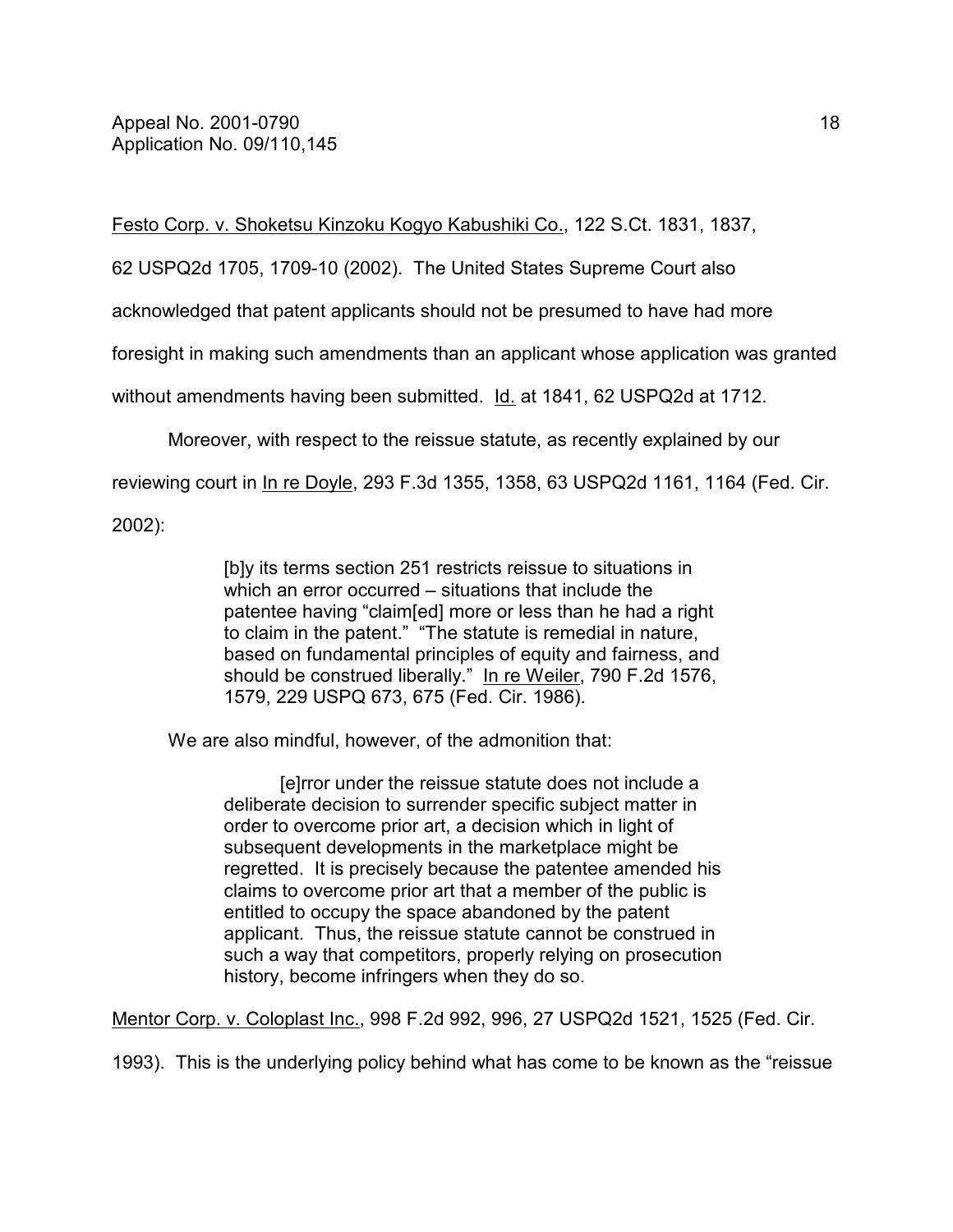recapture rule." In its simplest terms, this rule may be summarized as follows: A patentee is precluded from recapturing in reissue that which he earlier conceded was unpatentable and abandoned or surrendered, whether by cancellation, amendment or argument of claims, for the purpose of obtaining the original patent.

Accordingly, it seems clear to us that the reissue recapture rule focuses on that which the prosecution history indicates was given up or conceded to be unpatentable by an applicant, i.e., the "surrendered subject matter," in order to obtain a patent, for this is the subject matter which cannot be recaptured in reissue. Indeed, the examiner, appellants and the original panel all appear to be in agreement on this broad principle. The nature of the dispute appears to reside in the manner in which the surrendered subject matter is to be determined.

The examiner contends that the recapture rule prohibits a patentee from obtaining in reissue any claim which does not include each and every limitation added to a claim or argued by an applicant during the prosecution of the original patent application in order to overcome a rejection and obtain a patent, citing Shepard v. Carrigan, 116 U.S. 593 (1886); In re Byers, 230 F.2d 451, 456-57, 109 USPQ 53, 57 (CCPA 1956)<sup>9</sup> and Riley v. Broadway-Hale Stores, Inc., 217 F.2d 530, 532, 103 USPQ

 $^9$  The examiner's characterization of  $\overline{\rm Byers}$  as addressing the issue of patentability of reissue claims of intermediate scope, that is, broader than the patent claim yet narrower than certain canceled claims in the application, is misguided, in that the basis of the holding that reissue claims 2 and 3 were impermissible was the fact that the reissue claims were broader in some respects and not narrower in any respect than original claim 20 prior to its amendment. The court emphasized that the rejection was not (continued...)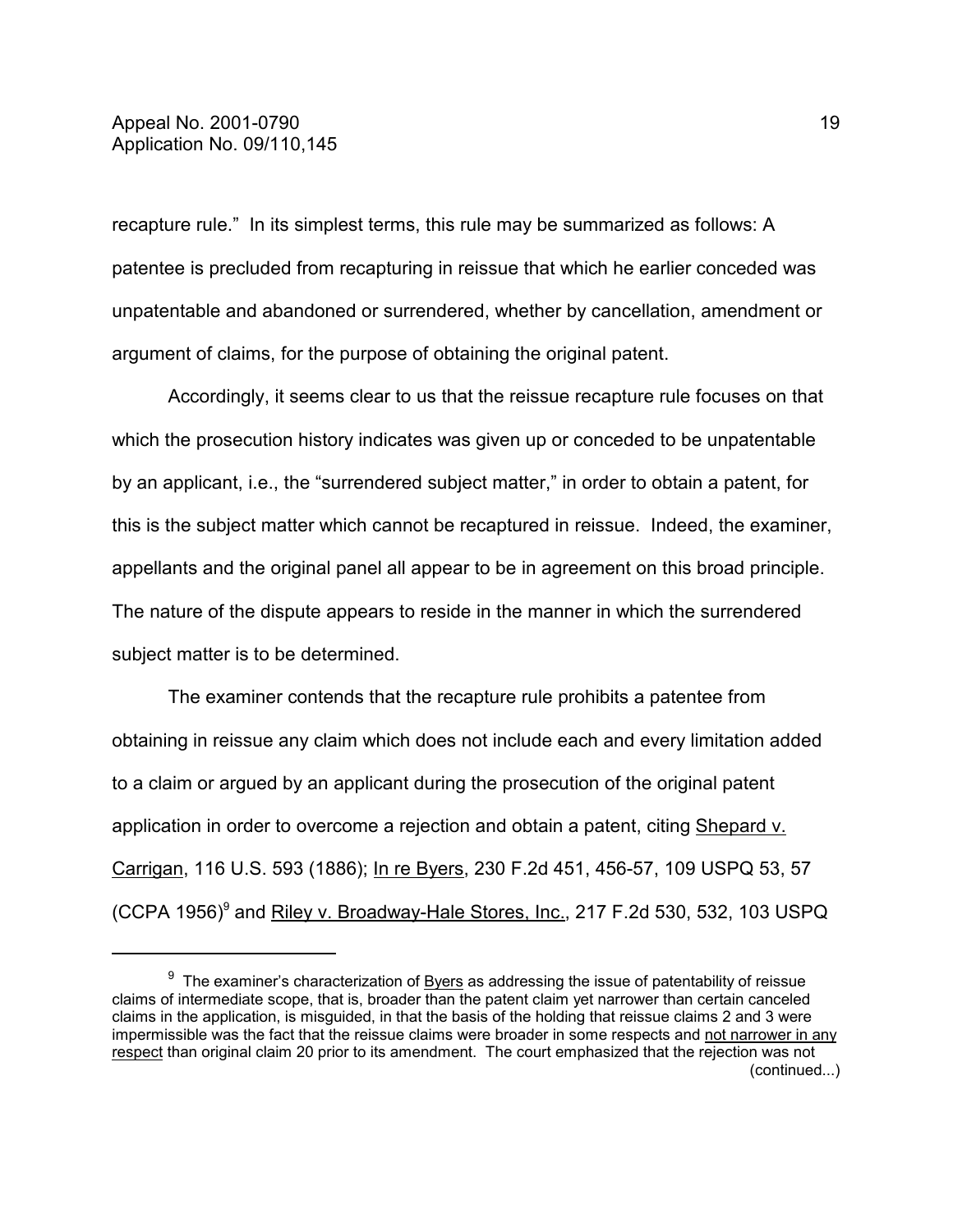414, 416 (9th Cir. 1954) as support for this proposition (request, page 10). This

approach, while certainly relatively simple in its application, has been expressly rejected

by the Court of Customs and Patent Appeals (CCPA) and the Court of Appeals for the

Federal Circuit (Federal Circuit).

With respect to Shepard, the CCPA, in In re Richman, 409 F.2d 269, 274-75,

161 USPQ 359, 363 (CCPA 1969), noted that:

Referring back to Shepard, however, it is apparent that the situation there was one in which the omission of the added limitation would have resulted in the claim being drawn to the same subject matter as the original rejected claim, to which the limitation was added, thus making it unpatentable over the prior art for the same reason as the original claim. We therefore [do not] find [the Shepard decision] to be authority for the proposition that a limitation added to a claim in obtaining allowance cannot be broadened, under present statutory law, by reissue if the limitation turns out to be more restrictive than the prior art required. Certainly one might err without deceptive intention in adding a particular limitation where a less specific limitation regarding the same feature, or an added limitation relative to another element, would have been sufficient to render the claims patentable over the prior art.

In Ball Corp. v. United States, 729 F.2d 1429, 1435, 221 USPQ 289, 294 (Fed.

Cir. 1984), the Federal Circuit pointed out that the CCPA had repeatedly held that the

deliberate cancellation of claims may constitute error, within the context of § 251 if it

<sup>&</sup>lt;sup>9</sup> (...continued)

based on the cancellation of the other broader claims but on the limiting amendment of original claim 20; "[t]he fact that there were other claims whose cancelation did not constitute such a bar is immaterial." Byers, 230 F.2d at 456-57, 109 USPQ at 57.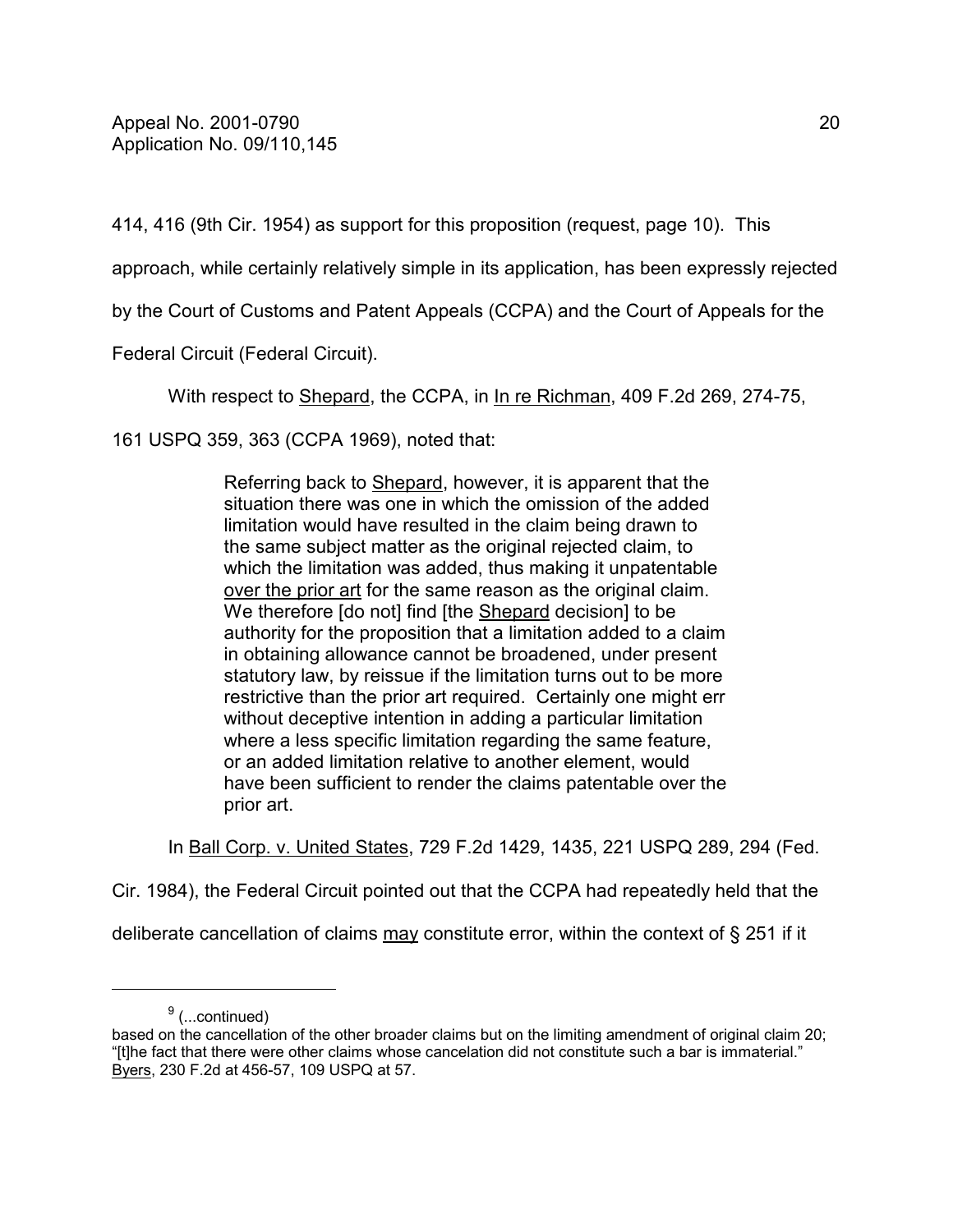occurs without deceptive intent and emphasized that "the CCPA went so far as to state that error is sufficient where the deliberate cancellation of claims does not amount to an admission that the reissue claims were not patentable at the time the original claims were canceled." The Federal Circuit then expressly declined to adopt "the rigid standard" applied in Riley, namely, "when the chief element added by reissue has been abandoned while seeking the original patent, the reissue is void," in favor of the more liberal approach taken by the CCPA. Ball at 1436, 221 USPQ at 294. According to Ball,

> [t]he recapture rule bars the patentee from acquiring, through reissue, claims that are of the same or of broader scope than those claims that were canceled from the original application. On the other hand, the patentee is free to acquire, through reissue, claims that are narrower in scope than the canceled claims.

Id. at 1436, 221 USPQ at 295. Ball also establishes that "[t]he proper focus is on the scope of the claims, not on the individual feature or element purportedly given up during prosecution of the original application." Id. at 1437, 221 USPQ at 295. This approach is consistent with the CCPA's determination in Byers<sup>10</sup> that the applicant's "action in limiting the scope of original claim 20 by amendment constituted a deliberate withdrawal of that claim as originally presented, in order to obtain a patent, and that such withdrawal is a bar to the obtaining by reissue of claim 20 as it originally stood, or of any

<sup>10 230</sup> F.2d at 456, 109 USPQ at 56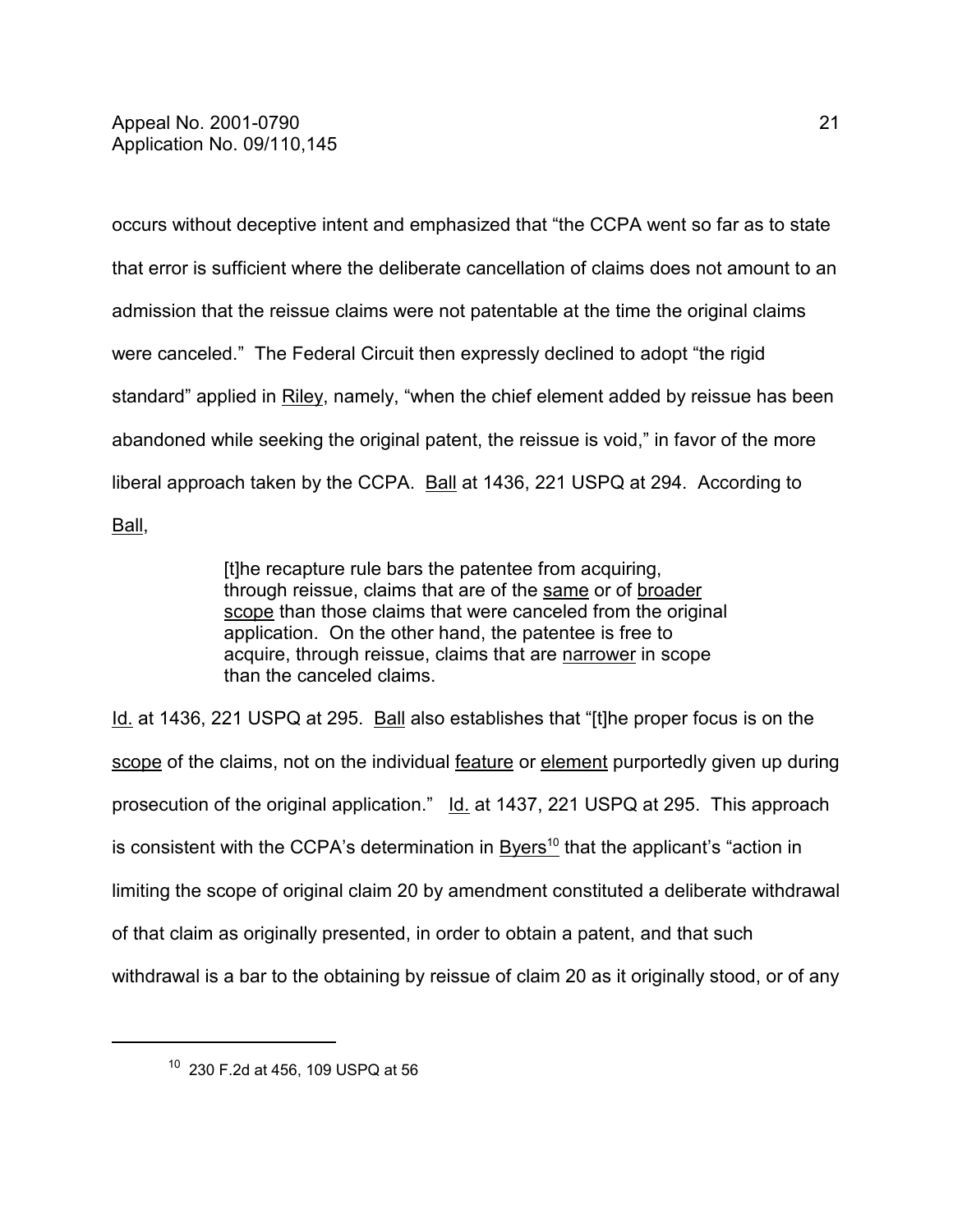claim differing therefrom only by being broader."11 The importance of focusing on the

scope of the claims in determining whether a reissue claim is impermissible under the

recapture rule is also emphasized in In re Willingham, 282 F.2d 353, 356, 127 USPQ

211, 215 (CCPA 1960), wherein it was pointed out that "the issue before us is not the

issue presented in many reissue cases in which an applicant cancels a claim to secure

the issuance of the patent and then seeks to recapture it by a claim of the same scope

in a reissue application." The CCPA further stated therein that:

[t]he deliberate cancellation of a claim of an original application in order to secure a patent cannot ordinarily be said to be an "error" and will in most cases prevent the applicant from obtaining the cancelled claim by reissue. The extent to which it may also prevent him from obtaining other claims differing in form or substance from that cancelled necessarily depends upon the facts in each case and particularly on the reasons for the cancellation.

Id. at 357, 127 USPQ at 215.

In Mentor, 998 F.2d at 995, 27 USPQ2d at 1524, the Federal Circuit reiterated its

statement from Ball that "[t]he recapture rule bars the patentee from acquiring, through

reissue, claims that are of the same or of broader scope than those claims that were

cancelled from the original application" and went on to add that

[r]eissue claims that are broader in certain respects and narrower in others may avoid the effect of the recapture rule. If a reissue claim is broader in a way that does not attempt to reclaim what was surrendered earlier, the recapture rule may not apply. However, in this case, the reissue claims are

 $11$  It is noteworthy that the CCPA identified the surrendered subject matter which cannot be recaptured in reissue as the claim "as originally presented" prior to the amendment, as distinguished from any claim not containing the limitation added to obtain allowance.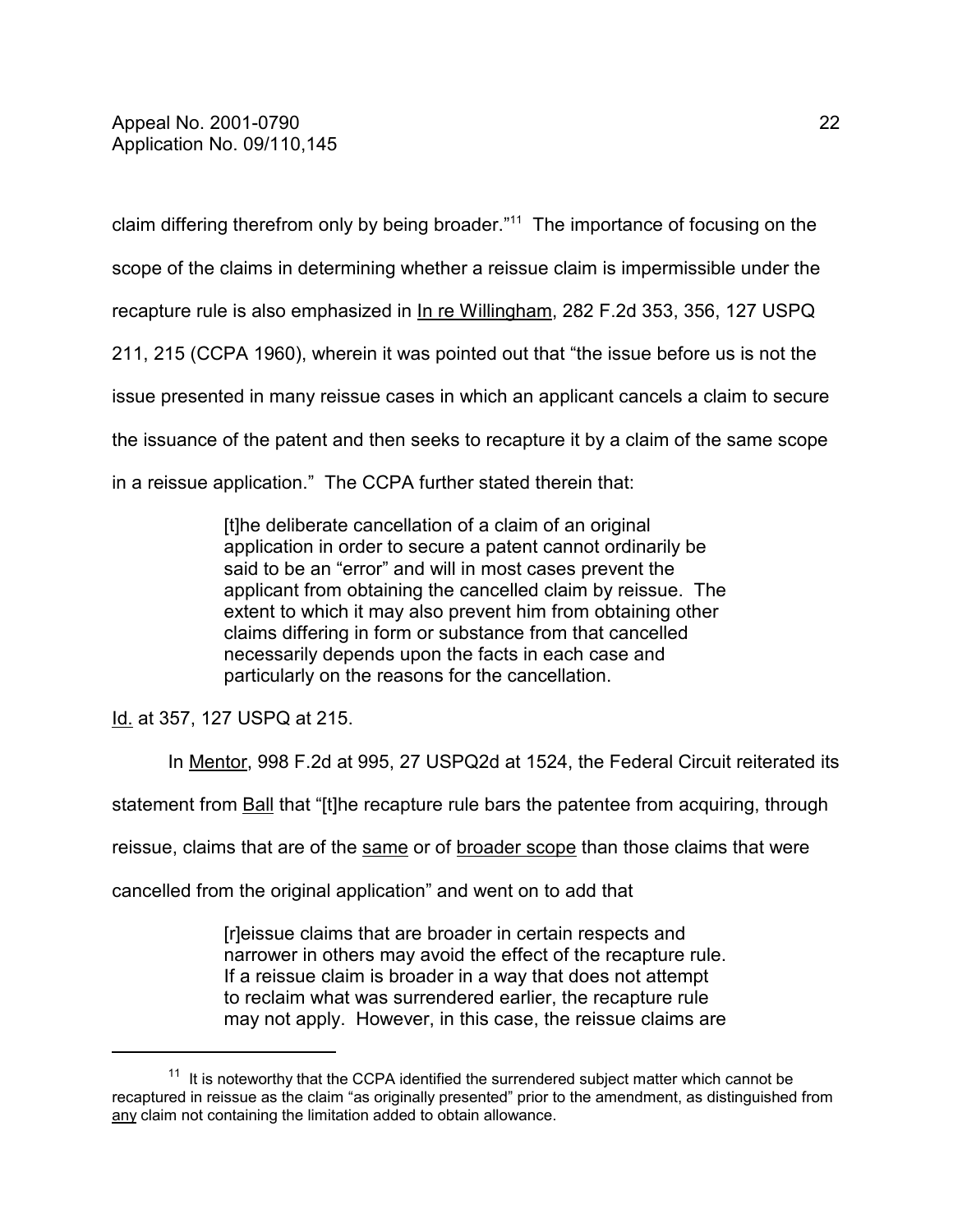broader than the original patent claims in a manner directly pertinent to the subject matter surrendered during prosecution. Mentor thus attempted to reclaim what it earlier gave up. Moreover, the added limitations do not narrow the claims in any material respect compared with their broadening.

Id. at 996, 27 USPQ2d at 1525. The language of Mentor refers both to a comparison of the scope of the reissue claim relative to the cancelled claim and to a comparison of the scope of the reissue claim relative to the original patent claims. To the extent one may perceive an inconsistency, it is resolved by In re Clement, 131 F.3d 1464, 1468-72, 45 USPQ2d 1161, 1163-67 (Fed. Cir. 1997), which we think provides more explicit guidance as to what is meant by "broader in a manner directly pertinent to the subject matter surrendered during prosecution," as will be made more clear in our discussion infra. In any event, the holding in Mentor was that a reissue claim does not avoid the recapture rule when the reissue claim has been (1) broadened relative to the original patent claims by omitting a limitation expressly added and relied upon by the patentee in order to obtain the patent in favor of language which the patentee had conceded during prosecution of the patent application was met by the prior art; and (2) not narrowed in any material respect compared with the broadening.

In Clement, 131 F.3d at 1468, 45 USPQ2d at 1163-64, the Federal Circuit stated that, while an attorney's failure to appreciate the full scope of the invention qualifies as error under § 251 and is correctable by reissue, the recapture rule "prevents a patentee from regaining through reissue the subject matter that he surrendered in an effort to obtain allowance of the original claims." Reiterating the language used in Mentor, the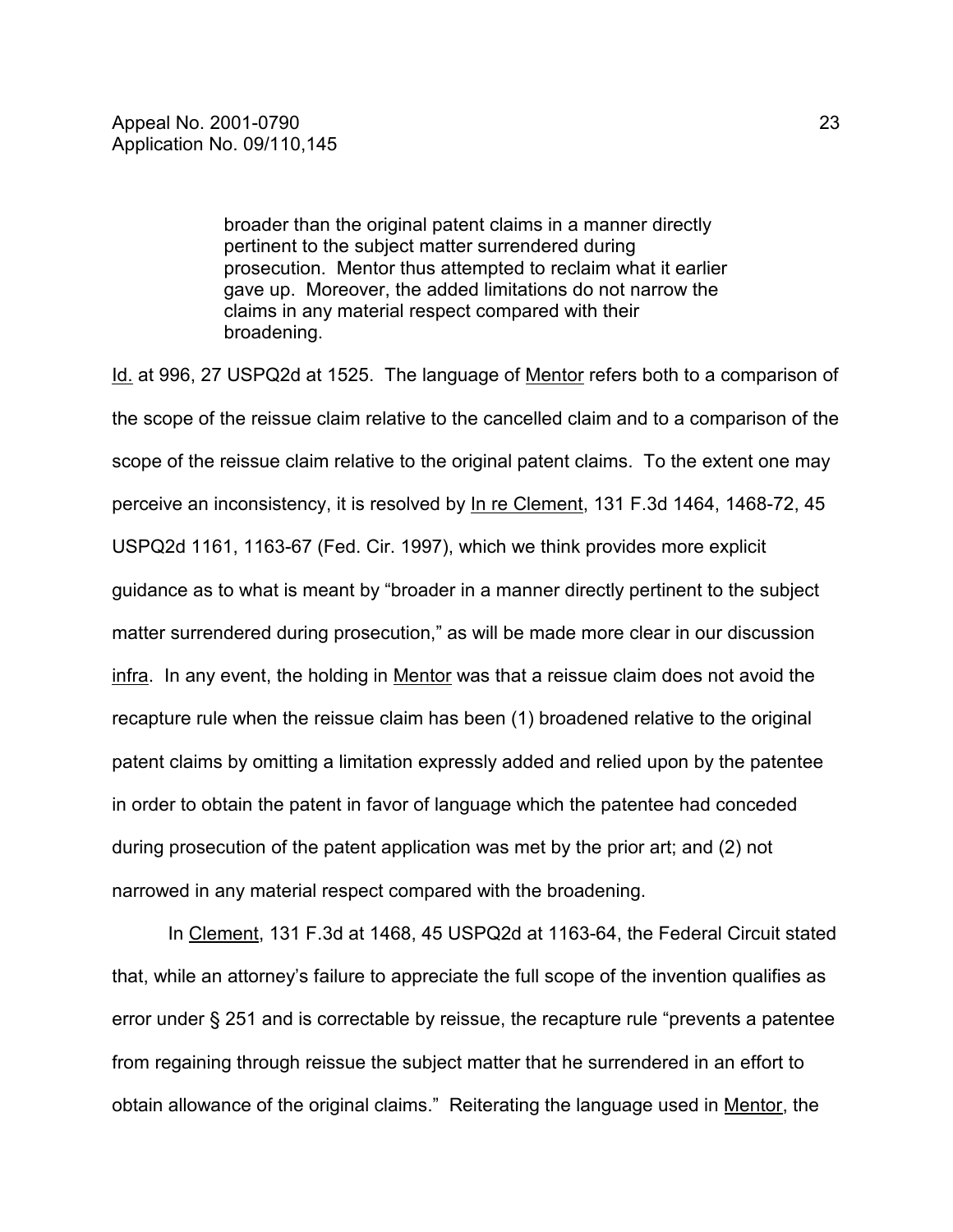Federal Circuit confirmed that, "[u]nder this rule, claims that are 'broader than the original patent claims in a manner directly pertinent to the subject matter surrendered during prosecution' are impermissible." Id. at 1468, 45 USPQ2d at 1164. The Clement decision then explains how this rule is applied, i.e., how it is determined whether claims are "broader than the original patent claims in a manner directly pertinent to the subject matter surrendered during prosecution."

Under the test set forth in Clement, "[t]he first step in applying the recapture rule is to determine whether and in what 'aspect' the reissue claims are broader than the patent claims. For example, a reissue claim that deletes a limitation or element from the patent claims is broader in that limitation's aspect." Id. "The second step is to determine whether the broader aspects of the reissue claims relate to surrendered subject matter." Id. at 1468-69, 45 USPQ2d at 1164. To determine whether an applicant surrendered particular subject matter, we look to the prosecution history for arguments and amendments made to the claims in an effort to overcome a prior art rejection. Although the recapture rule does not apply in the absence of evidence that the applicant's amendment of a claim was an admission that the scope of that claim was not patentable, the court may draw inferences from changes in claim scope when other reliable evidence of intent is not available. Deliberate cancellation or amendment of a claim in an effort to overcome a reference strongly suggests that the applicant admits that the scope of the claim before the cancellation or amendment is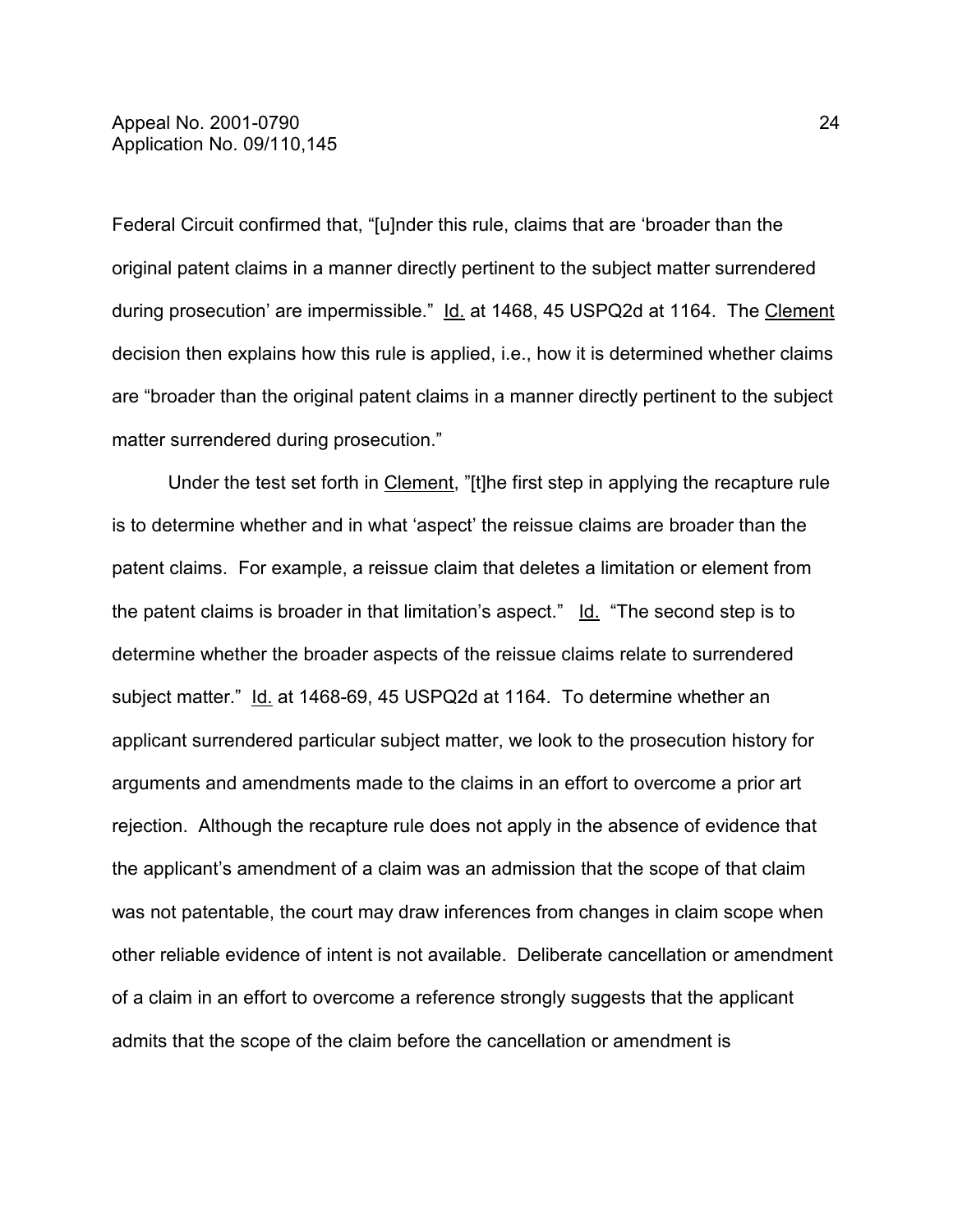unpatentable, but is not dispositive where other evidence in the prosecution history indicates to the contrary. Id. at 1469, 45 USPQ2d at 1164.

> Once we determine that an applicant has surrendered the subject matter of the canceled or amended claim, we then determine whether the surrendered subject matter has crept into the reissue claim. Comparing the reissue claim with the canceled claim is one way to do this. If the scope of the reissue claim is the same as or broader than that of the canceled claim, then the patentee is clearly attempting to recapture surrendered subject matter and the reissue claim is, therefore, unallowable. In contrast, a reissue claim narrower in scope escapes the recapture rule entirely.

Id. (citations omitted).

Clement goes on to try to harmonize the opposite holdings in Ball (reissue claims avoided recapture rule) and Mentor (reissue claims did not avoid recapture rule), two cases in which the reissue claims were broader than the canceled or amended claim in some aspects, but narrower in others. In Mentor, the issued claim was directed to a condom catheter and recited an adhesive that was transferred from an outer to an inner surface without turning the condom inside-out. One of the canceled claims recited that the adhesive was transferred from the outer to the inner surface. In making amendments to the claim, the applicant argued that none of the references relied upon showed the transfer of the adhesive from the outer surface to the inner surface. The reissue claim eliminated the limitation that adhesive was transferred from the outer surface to the inner surface and was, therefore, broader than both the issued claim and the canceled claim in this aspect. Although the reissue claim was also narrowed with respect to the canceled claim, it did not escape the recapture rule because these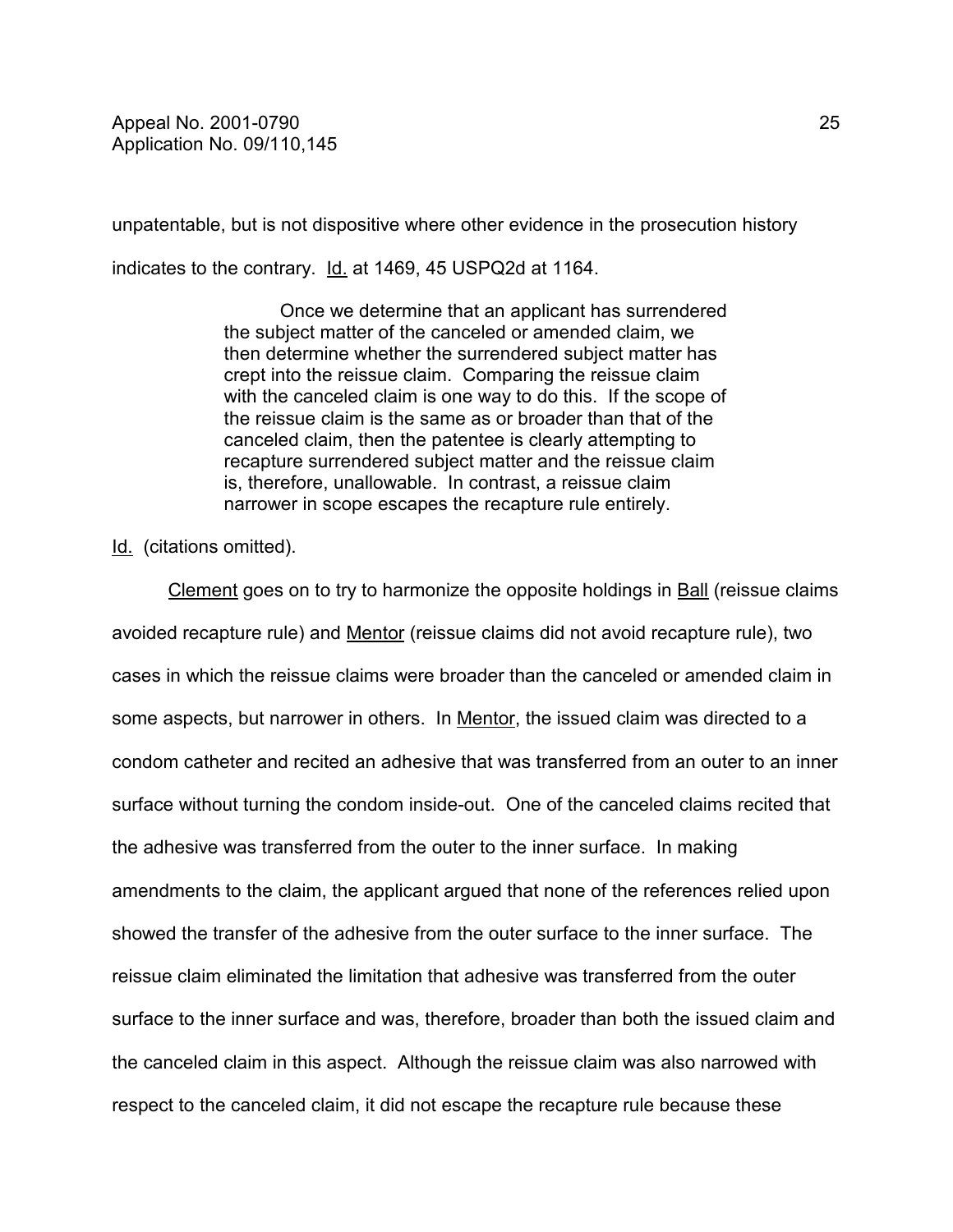limitations did not "materially narrow the claim." Id. at 1469-70, 45 USPQ2d at 1165. Similarly, in Ball, the reissue claims were broader than a canceled claim in one aspect (deletion of the cylindrical configuration limitation) and narrower in another aspect (the feed means element). The prosecution history showed that the "plurality of feedlines" limitation was added in an effort to overcome the prior art, but the cylindrical configuration limitation was neither added in an effort to overcome a prior art rejection nor argued to distinguish the claims from a reference. The Federal Circuit determined that the patentee was not attempting to recapture surrendered subject matter because, on balance, the reissue claim was narrower than the canceled claim with respect to the feed means aspect, the limitation relied upon to overcome the prior art rejection, and broader with respect to the cylindrical configuration limitation, which was not relied upon by the patentee to overcome a prior art rejection. Id.

From the results and reasoning in the Mentor and Ball cases, the Clement court derived the following principles:

> (1) if the reissue claim is as broad as or broader than the canceled or amended claim [the surrendered subject matter] in all aspects, the recapture rule bars the claim; (2) if it is narrower [than the surrendered subject matter] in all aspects, the recapture rule does not apply, but other rejections are possible; (3) if the reissue claim is broader [than the surrendered subject matter] in some aspects, but narrower [than the surrendered subject matter] in others, then: (a) if the reissue claim is as broad as or broader in an aspect germane to a prior art rejection, but narrower in another aspect completely unrelated to the rejection, the recapture rule bars the claim; (b) if the reissue claim is narrower in an aspect germane to [a] prior art rejection, and broader in an aspect unrelated to the rejection, the recapture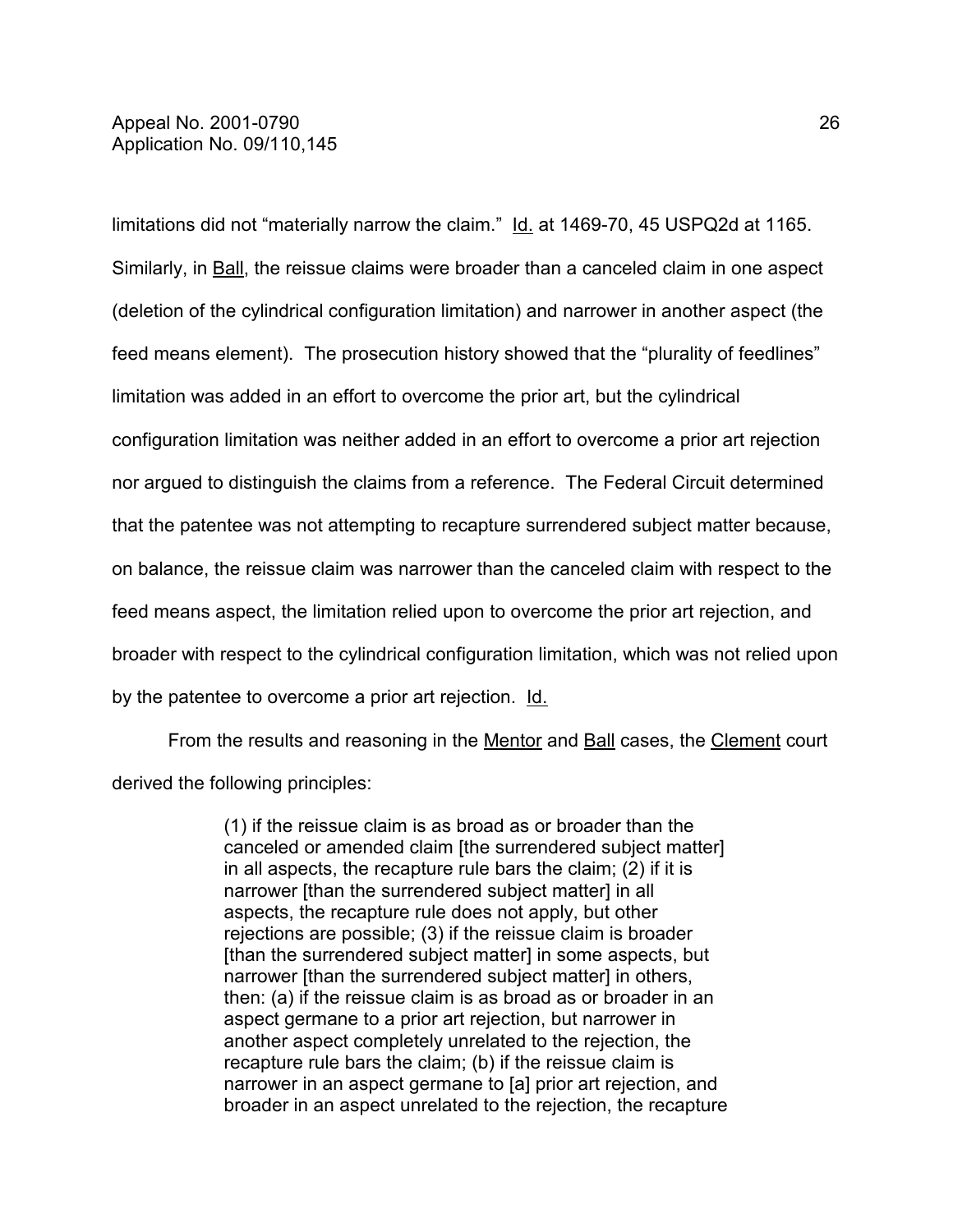rule does not bar the claim, but other rejections are possible. Mentor is an example of  $(3)(a)$ ; Ball is an example of  $(3)(b)$ .

#### Id.

In applying the above-mentioned test to the facts in that case, the Clement court found that the reissue claim was narrower than the canceled claim with respect to a limitation (brightness) which was added in an effort to overcome a prior art rejection. That narrowing thus related to a prior art rejection. The reissue claim was also found to be broader than the canceled claim in that it eliminated other limitations added to overcome several prior art rejections. That broadening thus related directly to several prior art rejections. The Clement court concluded that, "[o]n balance, reissue claim 49 is broader than it is narrower in a manner directly pertinent to the subject matter that Clement surrendered throughout the prosecution" and thus was impermissible under the recapture rule. Id. at 1471, 45 USPQ2d at 1166.

In Hester Indus. Inc. v. Stein Inc., 142 F.3d 1472,1480-82, 46 USPQ2d 1641, 1648-1649 (Fed. Cir. 1998), the Federal Circuit followed the three-step test set forth in Clement. Following the first step of the Clement test, the Hester court determined that the reissue claims were broader than the original patent claims in that the reissue claims did not include the "solely with steam" and "two sources of steam" limitations found in each of the original patent claims. Next, in accordance with the second step, the court examined whether these broader aspects related to surrendered subject matter. In that patent claim 1, the sole independent claim, issued in substantially the same form in which it was first filed, there was no amendment or cancellation of claims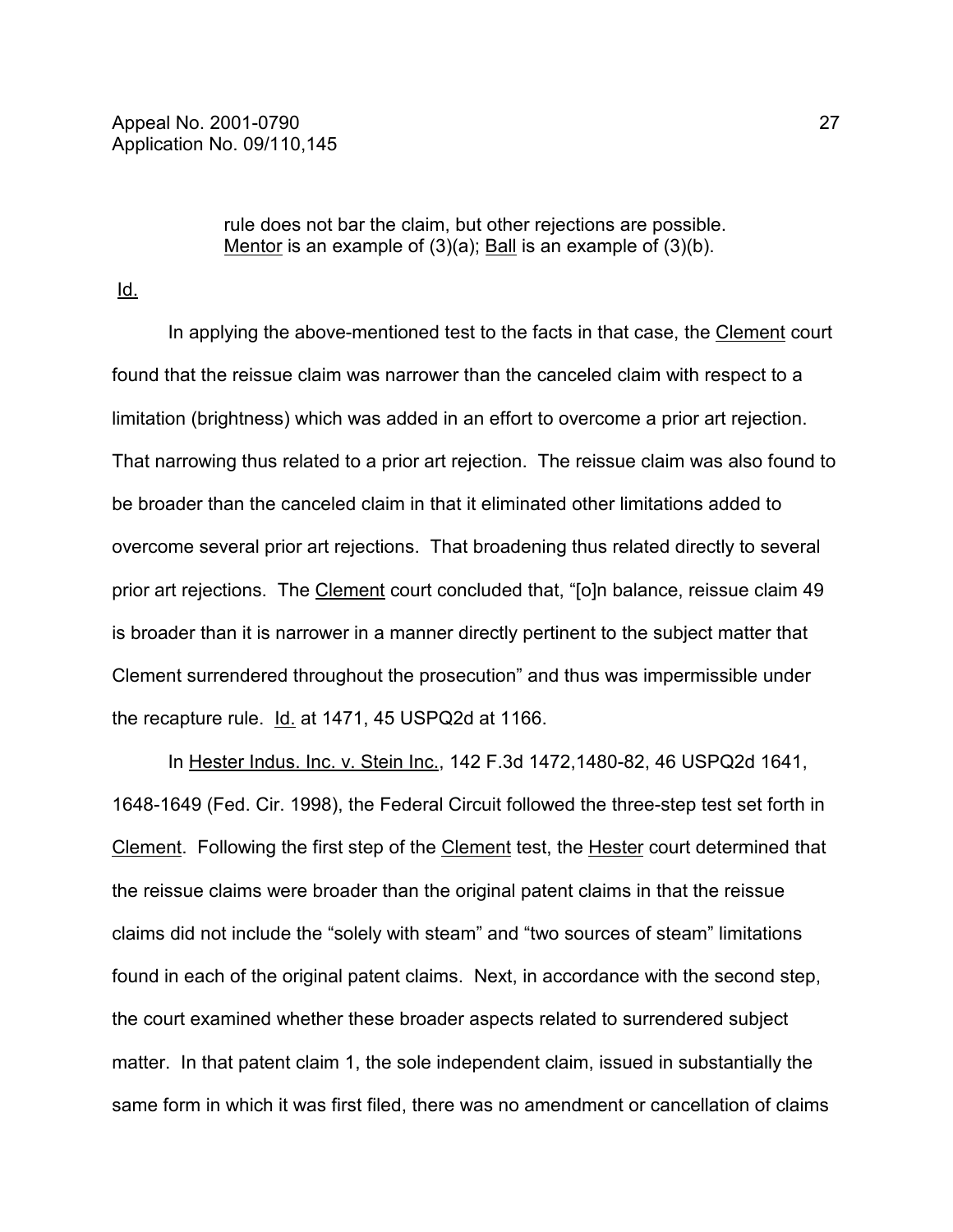from which it could be concluded that the applicant had surrendered subject matter. The Hester court, however, concluded that "in a proper case, a surrender can occur through arguments alone." Id. at 1482, 46 USPQ2d at 1649. With this in mind, the Hester court then determined that the applicant's repeated arguments during prosecution of the patent application that the "solely with steam" and "two sources of steam" limitations distinguished the original claims from the prior art and were "critical" and "very material" with regard to patentability constituted an admission that these limitations were necessary to overcome the prior art and, hence, resulted in a surrender of "claim scope that does not include these limitations" (i.e., claim 1 without the "solely with steam" and "two sources of steam" limitations). Id.

Having determined that there had been a surrender, the Hester court next set out to determine whether the surrendered subject matter had crept into the reissue claims. Noting that comparing the reissue claim with the canceled or amended claim is one way to do this when the surrender occurs by way of claim amendment or cancellation, the Hester court recognized that such analysis is not available when the surrender is made by way of argument alone. Instead, when the surrender is made by way of argument alone, "we simply analyze the asserted reissue claims to determine if they were obtained in a manner contrary to the arguments on which the surrender is based." Id. In that none of the reissue claims included either the "solely with steam" or "two sources of steam" limitation, the Hester court determined that the surrendered subject matter,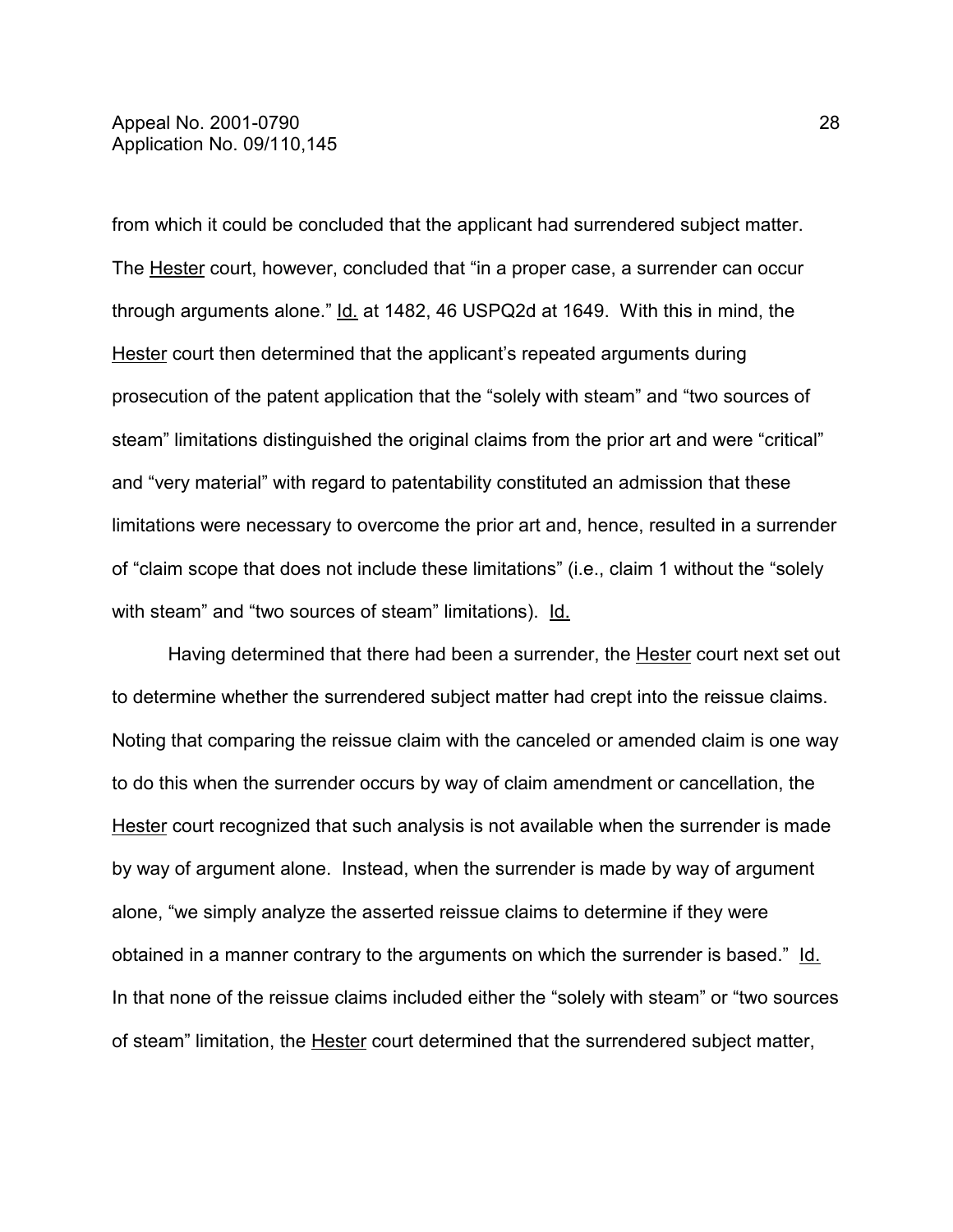i.e., cooking other than solely with steam and with at least two sources of steam, had crept into the reissue claims.

While establishing that surrender can occur through argument alone, Hester certainly does not make any attempt to alter the test set forth in Clement for determining whether surrendered subject matter has crept into the claim when the surrender occurs by way of claim amendment or cancellation, that is, comparison of the reissue claim with the canceled or amended claim. In any event, citing Mentor, 998 F.2d at 996, 27 USPQ2d at 1525, Hester recognized that the recapture rule may be avoided in some circumstances where the reissue claims were materially narrowed in respects other than those in which the reissue claims were broadened. In particular,

> [i]n the context of a surrender by way of argument, this principle, in appropriate cases, may operate to overcome the recapture rule when the reissue claims are materially narrower in other overlooked aspects of the invention. The purpose of this exception to the recapture rule is to allow the patentee to obtain through reissue a scope of protection to which he is rightfully entitled for such overlooked aspects.

Id. at 1482-83, 46 USPQ2d at 1649-50. Thus, Hester certainly does not support the examiner's per se rule that "[a]fter the addition of a claim limitation to secure allowance of a patent, an attempt to subsequently obtain patent protection by reissuing the patent with one or more claims that do not contain that limitation is impermissible because this is not a [correctable] error" (request, page 3). On the contrary, Hester leaves open the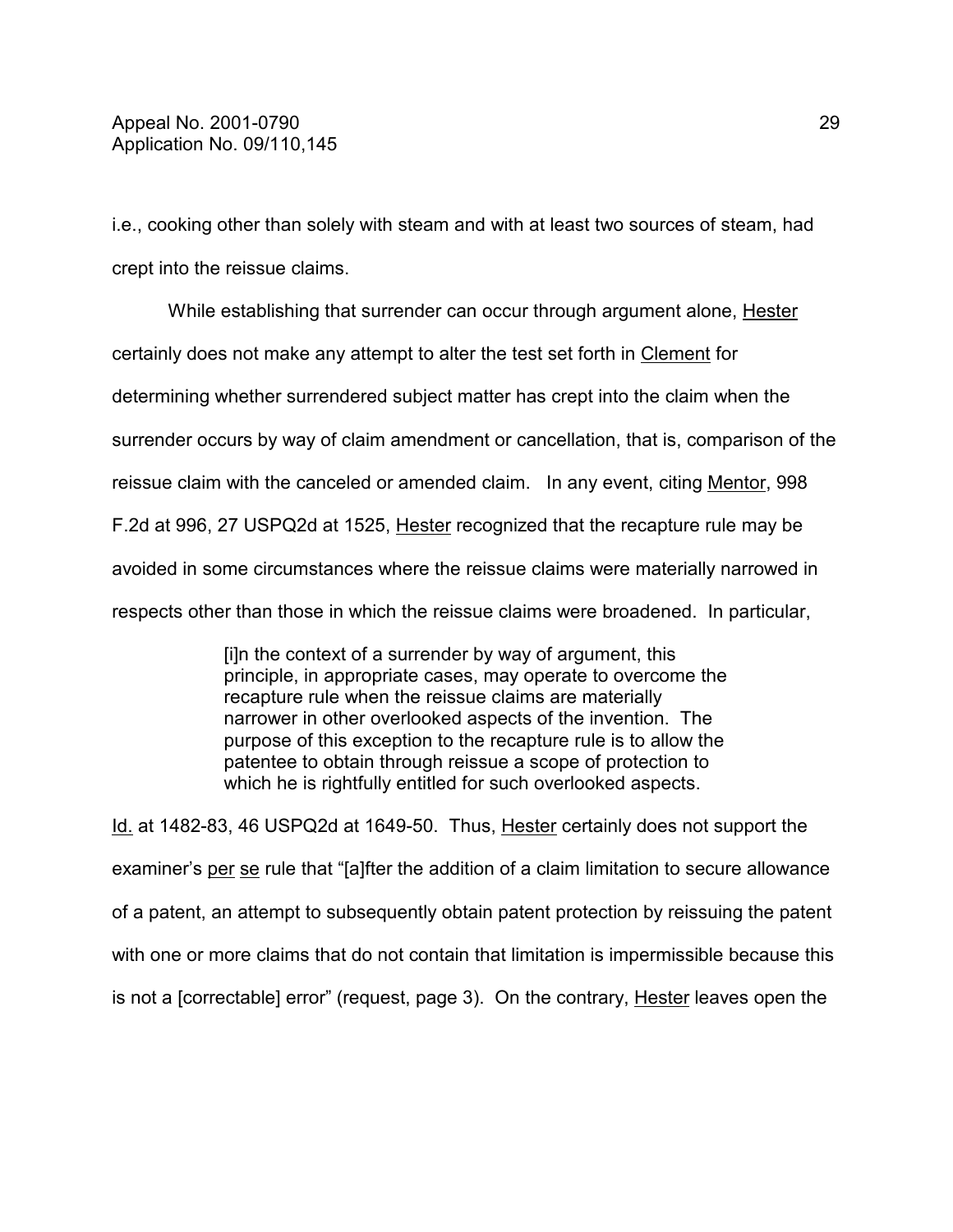possibility that such reissue claims may avoid the recapture rule where they are

materially narrowed in other respects.

Pannu v. Storz Instruments Inc., 258 F.3d 1366, 1370-71, 59 USPQ2d 1597, 1600 (Fed. Cir. 2001), also fails to provide support for the per se rule which the examiner urges this Board to apply. Pannu expressly endorses the three-step process for applying the recapture rule set forth in Clement and Hester. Specifically, according to Pannu:

> [t]he first step is to "determine whether and in what 'aspect' the reissue claims are broader than the patent claims." The second step is to determine whether the broader aspects of the reissued claim related to surrendered subject matter. Finally, the court must determine whether the reissued claims were materially narrowed in other respects to avoid the recapture rule.

Id. at 1371, 59 USPQ2d at 1600 (citations omitted). Thus, while the particular reissue claims in Pannu were held not to avoid the recapture rule, Pannu clearly also leaves open the possibility that reissue claims which have been broadened in an aspect related to surrendered subject matter may avoid the recapture rule if they are materially narrowed in other respects.

We acknowledge that the statement in Pannu that "[o]n reissue, [Pannu] is estopped from attempting to recapture the precise limitation he added to overcome prior art rejections" (id. at 1372, 59 USPQ2d at 1601) may, when viewed in complete isolation, appear to provide limited support for the per se rule which the examiner urges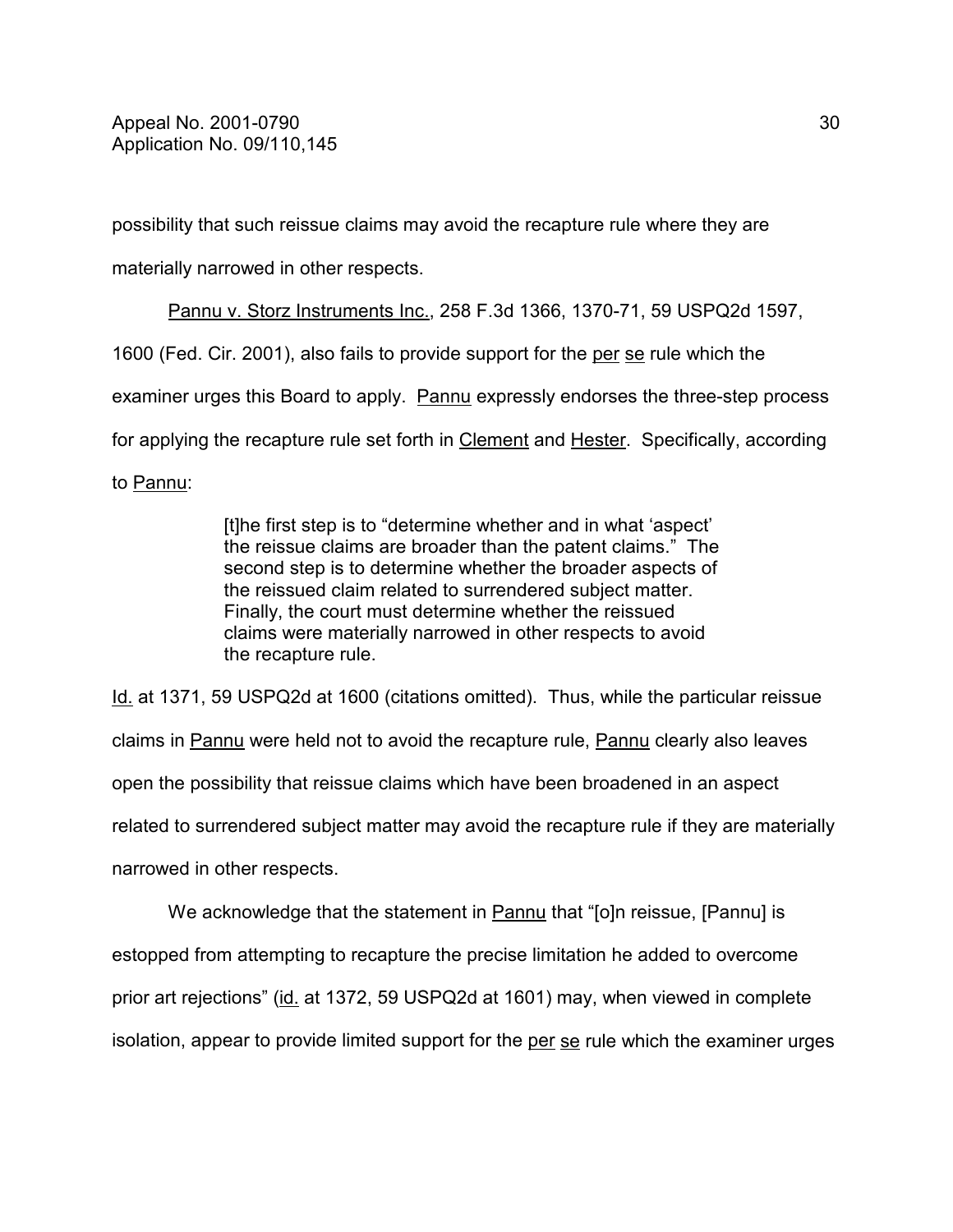us to follow. We recognize that such a per se rule would eliminate the need for factspecific analysis and thus may be administratively convenient for examiners and, indeed, for the Board to apply. We are also reminded, however, that the USPTO has been admonished for trying to extract per se rules from generalized commentary found in cases. See, e.g., In re Ochiai, 71 F.3d 1565, 1572, 37 USPQ2d 1127, 1133 (Fed. Cir. 1995). Accordingly, we decline to extract from the above-quoted language in Pannu a generalized rule that a reissue claim which omits a limitation relied upon during prosecution of the patent application is per se impermissible under the recapture rule, regardless of whether the claim has been materially narrowed in other respects compared to the surrendered subject matter. Rather, we consider that the proper inquiry requires a fact-specific analysis in each case to determine whether the patentee is attempting to recapture by reissue subject matter that was surrendered during the prosecution of the patent application. Further, Pannu makes clear that such analysis is conducted in accordance with the basic test set forth in Clement.<sup>12</sup> The Federal Circuit applied the test set forth in Clement in analyzing the facts in **Pannu** as follows.

 $12$  The examiner's statement on page 19 of the request for rehearing that, had the  $P_{\text{annu}}$  court applied the Clement test relied on by the original panel in this appeal to the facts in Pannu, the court would have been hard pressed to hold the reissue claims barred by 35 U.S.C. § 251 because reissue claim 1 was not broader than original claim 1 in that application in an aspect germane to the prior art rejection, is not well taken, as it ignores the later surrender of subject matter which was of concern to the court. Specifically, the addition of limitations to later added claim 16 and statements made by Pannu limited claim 16 to exclude an interpretation that did not include a continuous, substantially circular arc. Thus, claim 16 without the argued limitations, such as a continuous, substantially circular arc, was surrendered subject matter in Pannu. The fact that the reissue claim was narrower than another claim (original claim 1) which was also surrendered cannot save the reissue claim from the recapture rule. See Byers, 230 F.2d at 457, 109 USPQ at 57.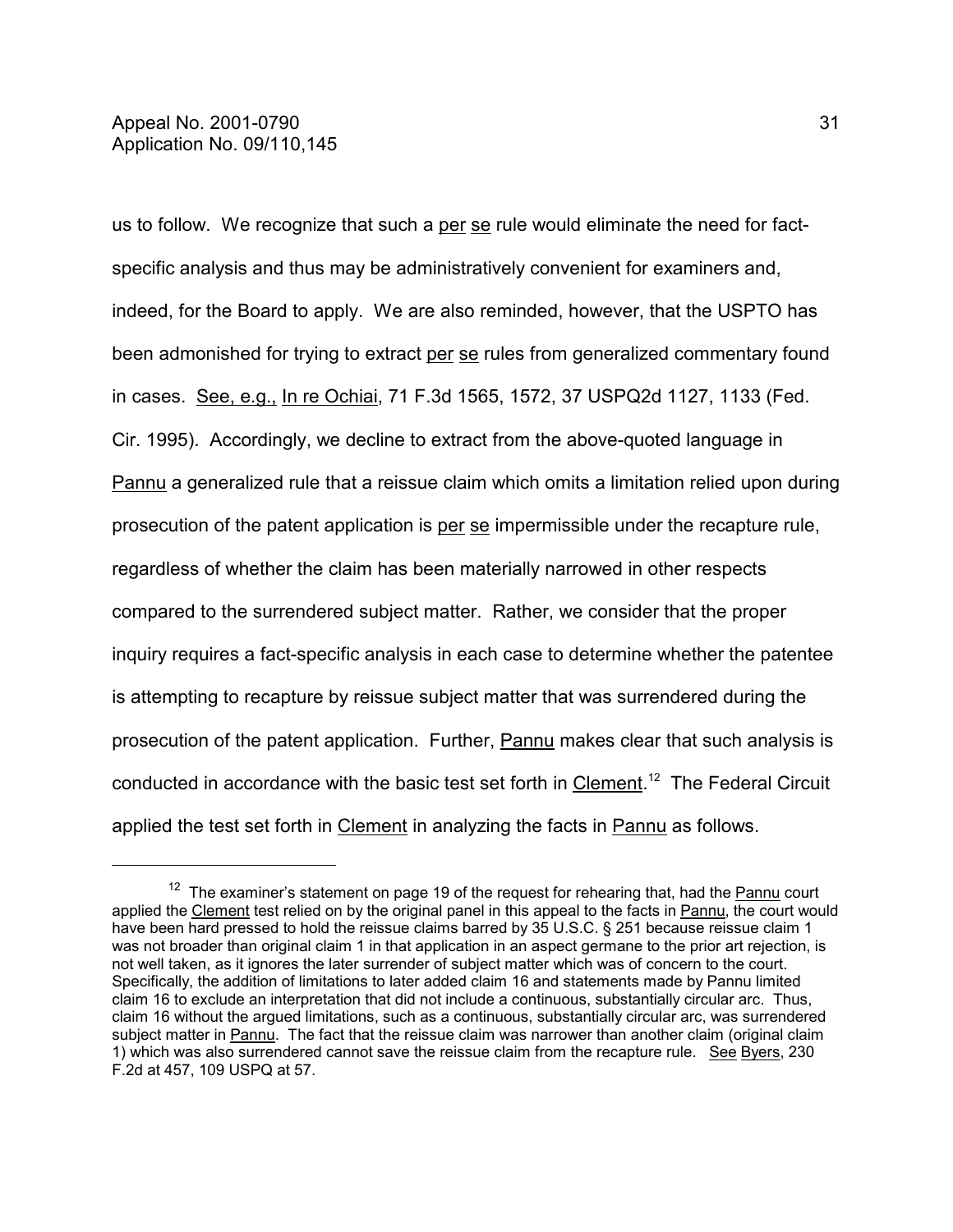Pannu's application was directed to an artificial intraocular lens comprising a round lens called an "optic" that focuses light on the retina, two or more elements called "haptics" that are attached to the optic, and "snag resistant" discs attached at the end of the haptics. In applying the first step of the test set forth in Clement to the facts therein, the Pannu court determined that reissue claim 1 was broader than patent claim 1 with respect to the shape of the haptics, in that the reissue claim eliminated the limitation that the haptics ("elements") define "a continuous, substantially circular arc having a diameter greater than the diameter of said lens body, said arc curved toward said lens circumference."

In order to determine whether the broader aspect of the reissue claim related to surrendered subject matter, the Federal Circuit looked to the prosecution history of the original patent application. A review of the prosecution history revealed that original claims 1-14 presented in the patent application were rejected by the examiner as obvious under 35 U.S.C. § 103 in light of four prior art references. None of the original claims limited the shape of the haptics. In response to that rejection, Pannu filed an amendment canceling claims 1-7 and 10-14, adding new claims 16-22 and amending claims 8 and 9 to depend from claim 16. Independent claim 16 recited the haptics (elements) as "defining a continuous substantially circular arc having a diameter greater than the diameter of the lens body, said arc curved toward said lens circumference." The examiner made amendments to claim 16 setting forth structural details of the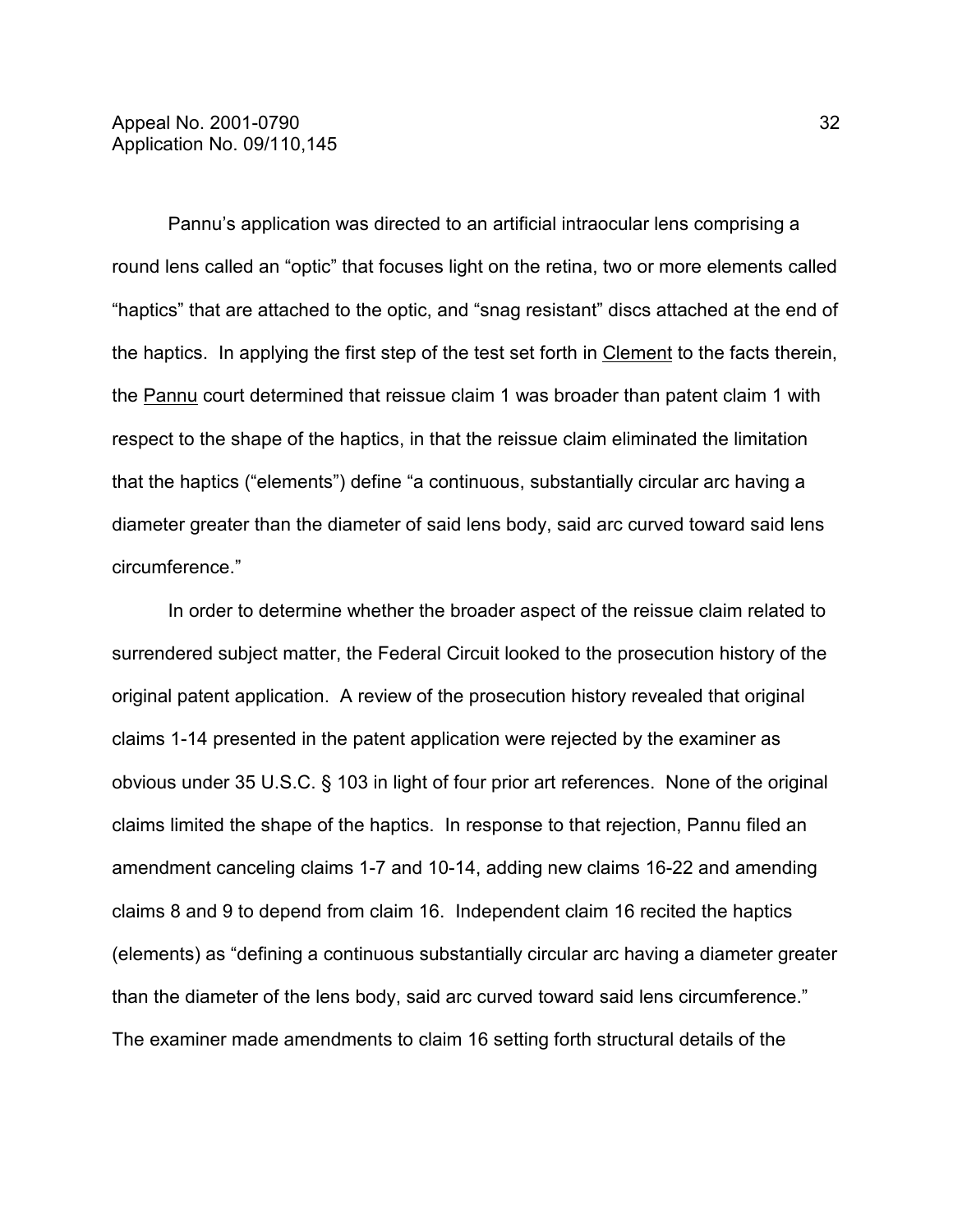haptics and the amended claim 16 issued as patent claim 1.<sup>13</sup> The Federal Circuit determined that:

> [t]he addition of the "continuous, substantially circular arc" limitation to claim 16 and the statements made by Pannu to the examiner during prosecution of the '855 patent limited the claim to exclude an interpretation that did not include a continuous, substantially circular arc. The shape of the haptics was broadened during reissue and was the same subject matter that was surrendered during prosecution.

Pannu, 258 F.3d at 1371, 59 USPQ2d at 1600 (citations omitted). Accordingly, the Federal Circuit concluded that this broadened aspect of the reissue claim related to surrendered subject matter.

The reissue claims were also narrower than both claim 16 in the patent application prior to the examiner's amendments and patent claim 1, in that the reissue claims changed the recitation that the length of the haptics was "substantially greater" than the width of the haptics to "at least three times greater" than the width of the haptics and added the limitation that the snag resistant means must be "substantially coplanar" with the haptics. The Federal Circuit reasoned that, since the narrowing aspect of the claim was directed to the positioning and dimensions of the snag resistant means and not to the shape of the haptics (the broadened aspect), "the reissued claims

 $13$  We note that this amendment results in originally presented claim 16 also being surrendered subject matter. See Clement, 131 F.3d at 1471, 45 USPQ2d at 1166 (applicant abandoned the subject matter of claim 42, as it existed before the examiner's amendment, because he allowed the examiner to amend it to obtain allowance and no other evidence suggested that there was no intent to abandon it).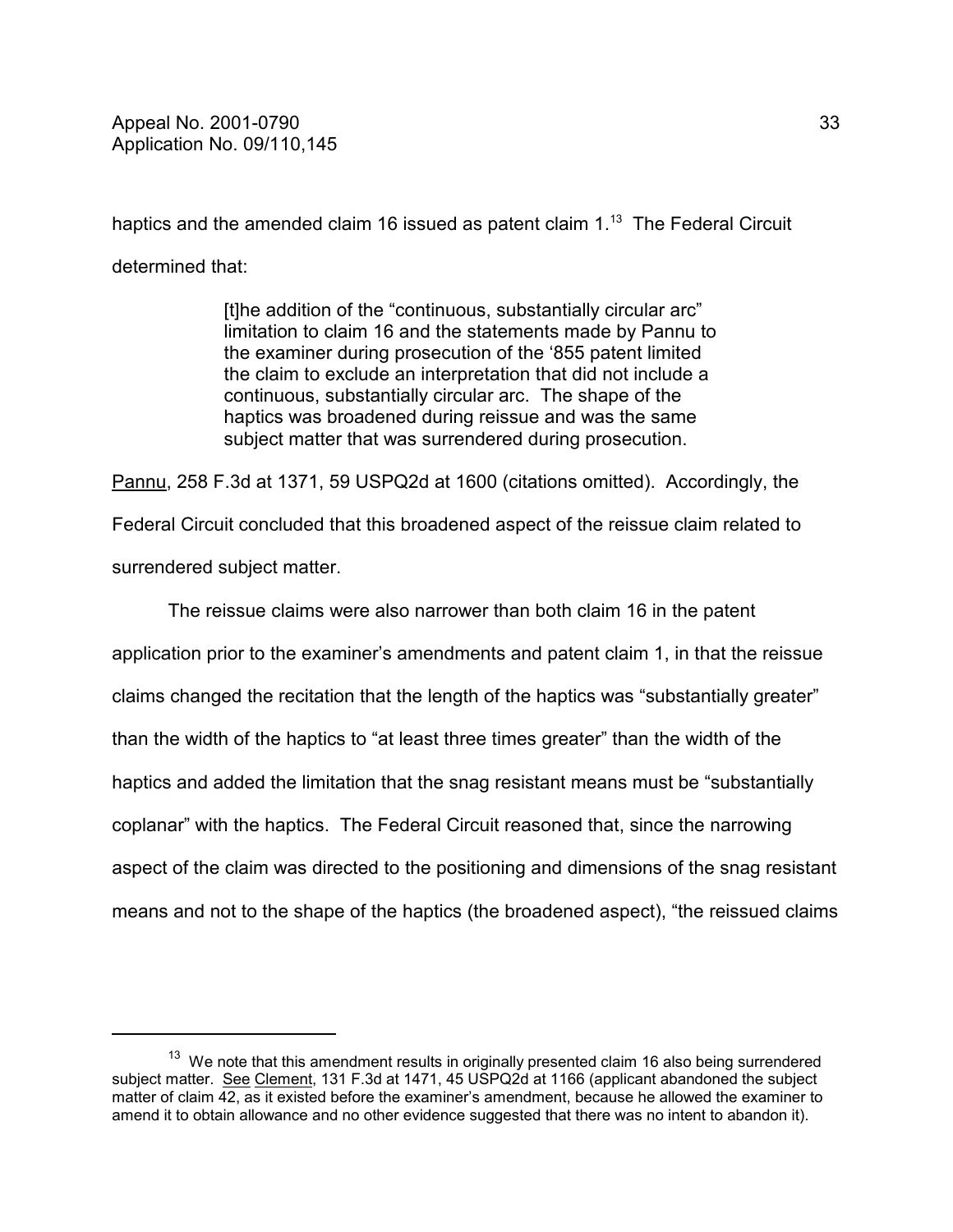were not narrowed in any material aspect compared with their broadening."<sup>14</sup> Pannu, 258 F.3d at 1372, 59 USPQ2d at 1600-01. The Federal Circuit added that "[f]urthermore, 'if the patentee is seeking to recover subject matter that had been surrendered during the initial prosecution this flexibility of analysis is eliminated, for the prosecution history establishes the substantiality of the change and estops its recapture.' Anderson v. Int'l Eng'g & Mfg., Inc., 160 F.3d 1345, 1349, 48 USPQ2d 1631, 1634 (Fed. Cir. 1998)." Pannu, 258 F.3d at 1372, 59 USPQ2d at 1601. We understand this language, consistent with the prior precedent of the Federal Circuit, to mean that, where a patentee is seeking to recover in a reissue claim subject matter broader than that surrendered during prosecution, the mere presence of narrowing limitations in the reissue claim is not necessarily sufficient to save the reissue claim from the recapture rule. In other words, the Federal Circuit rejected a per se rule that any narrowing limitations in a reissue claim that has also been broadened in an aspect related to surrendered subject matter escapes the effect of the recapture rule.

In summary, after considering the examiner's request for rehearing in light of the cases addressing the reissue recapture rule, we reach the conclusion that the original panel did not err in the earlier decision in this appeal in refusing to apply a per se rule

 $14$  We note that the district court in the  $Pannu$  case determined that the three times greater width limitation and coplanar limitation were contained in or similar to parallel terminology in originally filed claim 1 and remained in a dependent claim throughout prosecution of the patent and thus were not overlooked aspects of the original patent. Moreover, the change from substantially greater to three times greater was not a material alteration, according to the district court. Thus, the district court concluded that neither limitation materially narrowed the claim. Pannu v. Storz Instruments, Inc., 106 F. Supp. 2d 1304, 1308 (S.D. Fla. 2000).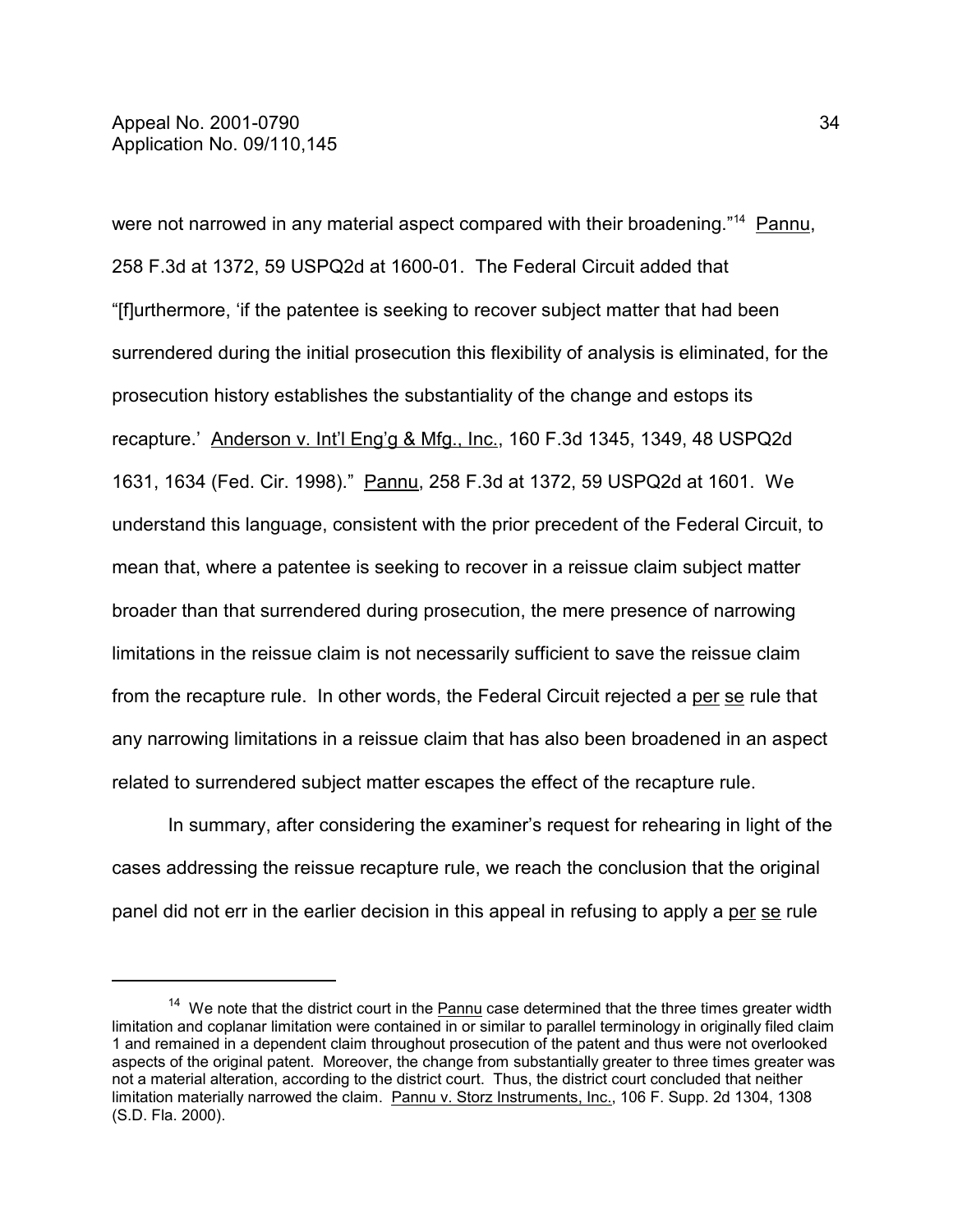that a reissue claim which omits a limitation relied upon to overcome a prior art rejection in prosecuting the patent is always impermissible under the recapture rule. Rather, the panel was correct in applying the fact-specific analysis set forth in Clement, as discussed above. Moreover, for the reasons set forth infra, applying this analysis to the facts of this case, we reach the same ultimate conclusion that was reached by the panel in the prior decision, namely, that the reissue claims in this case are not precluded by the reissue recapture rule.

#### *The prosecution history of the patent*

A copy of claim 1, as originally presented in the patent application (Application No. 08/335,992, filed November 8, 1994) which matured into appellants' original patent, appears in Appendix A to this decision. Original claim 4, which depended indirectly from claim 1, further recited "wherein said retaining structure includes a retaining member mounted in said bore outboard of said magnet for cooperation with said inner end surface to retain said magnet therebetween."

In a first Office action (Paper No. 2), the examiner, inter alia, rejected claims 4-6 and 17 under 35 U.S.C. § 112, second paragraph, as being indefinite, because "it is not clear as to the meaning of 'retaining member ... for cooperation with said inner end surface' since the retaining member is mounted in the bore outboard of the magnet" (page 2). Additionally, the examiner rejected claims 1 and 4, inter alia, under 35 U.S.C. § 103 as being unpatentable over Parsons (U.S. Pat. No. 4,663,998) in view of Clark (U.S. Pat. No. 3,007,504) and Miller (U.S. Pat. No. 2,806,396).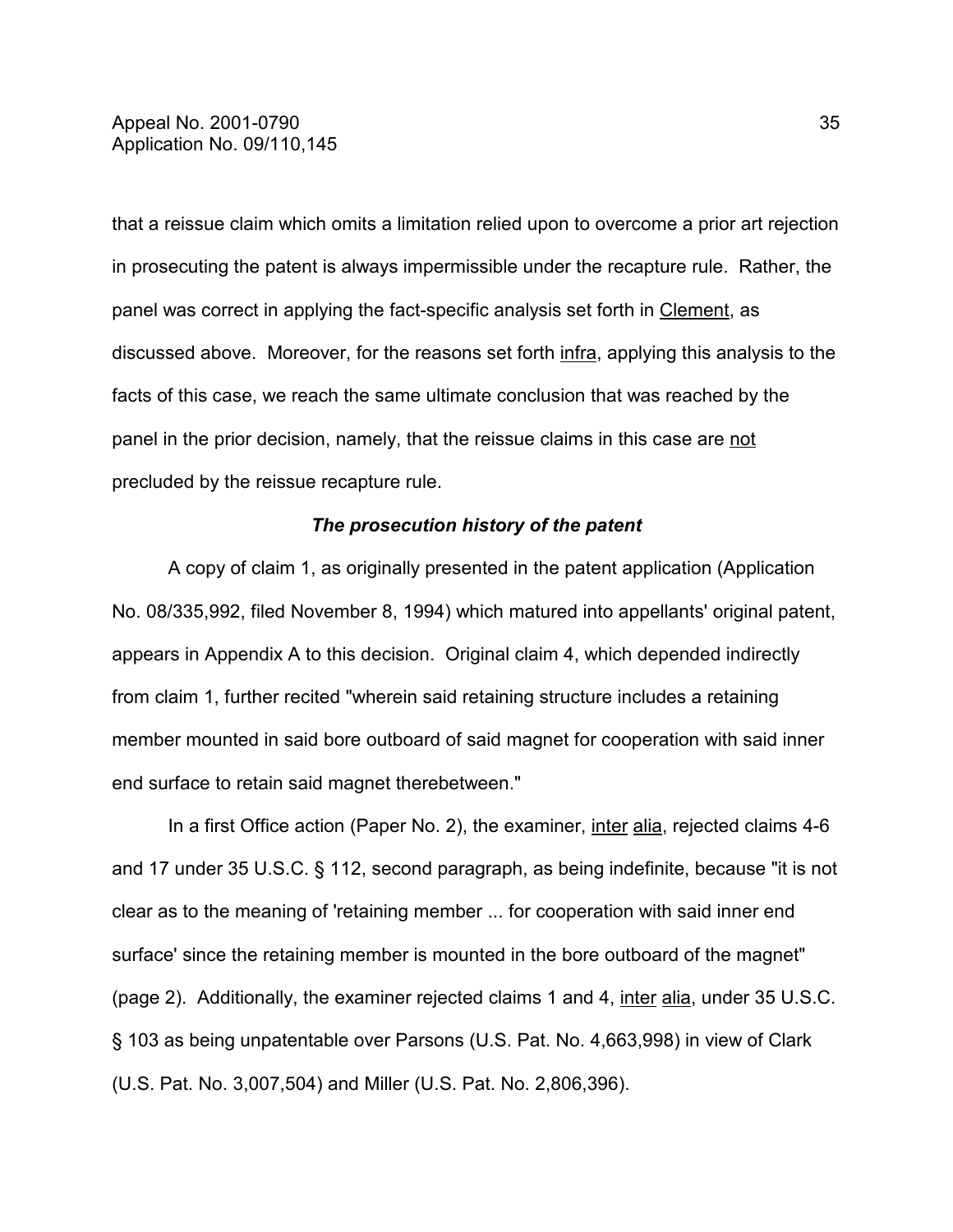In an amendment filed August 31, 1995 (Paper No. 3), appellants added the

following language to the end of the last paragraph of claim 1:

said retaining structure including a discrete retaining member friction fitted in said bore outboard of said magnet, said retaining member and said inner end surface cooperating to retain said magnet therebetween.

A copy of independent claim 1 as so amended is contained in Appendix A to this

decision, with the added language shown in italics. According to appellants' remarks on

page 4 of that amendment (Paper No. 3), appellants indicated that this amendatory

language is clear and definite in reciting cooperation between the retaining member and

the inner end surface of the bore to retain the magnet in place, thereby presumably

responding to the indefiniteness rejection of claim 4, the subject matter thereof being

substantially incorporated into independent claim 1. Additionally, appellants pointed out

that:

[a] significant aspect of the invention is the provision of a discrete retaining member which is press-fitted in the bore outboard of the permanent magnet. This permits the use of various sized magnets which do not have to be precisely sized for press-fitting in the bore, thereby avoiding the stress occasioned by the press-fitting operation. It also permits the use of a straight bore which does not have to have special grooves or the like formed therein to accommodate a retaining member [Paper No. 3, page 5].

According to appellants, the above-cited language added to claim 1 more clearly brings out this distinguishing aspect of the invention, which is not disclosed or suggested by the cited references (Paper No. 3, page 5). With respect to claim 6, which depended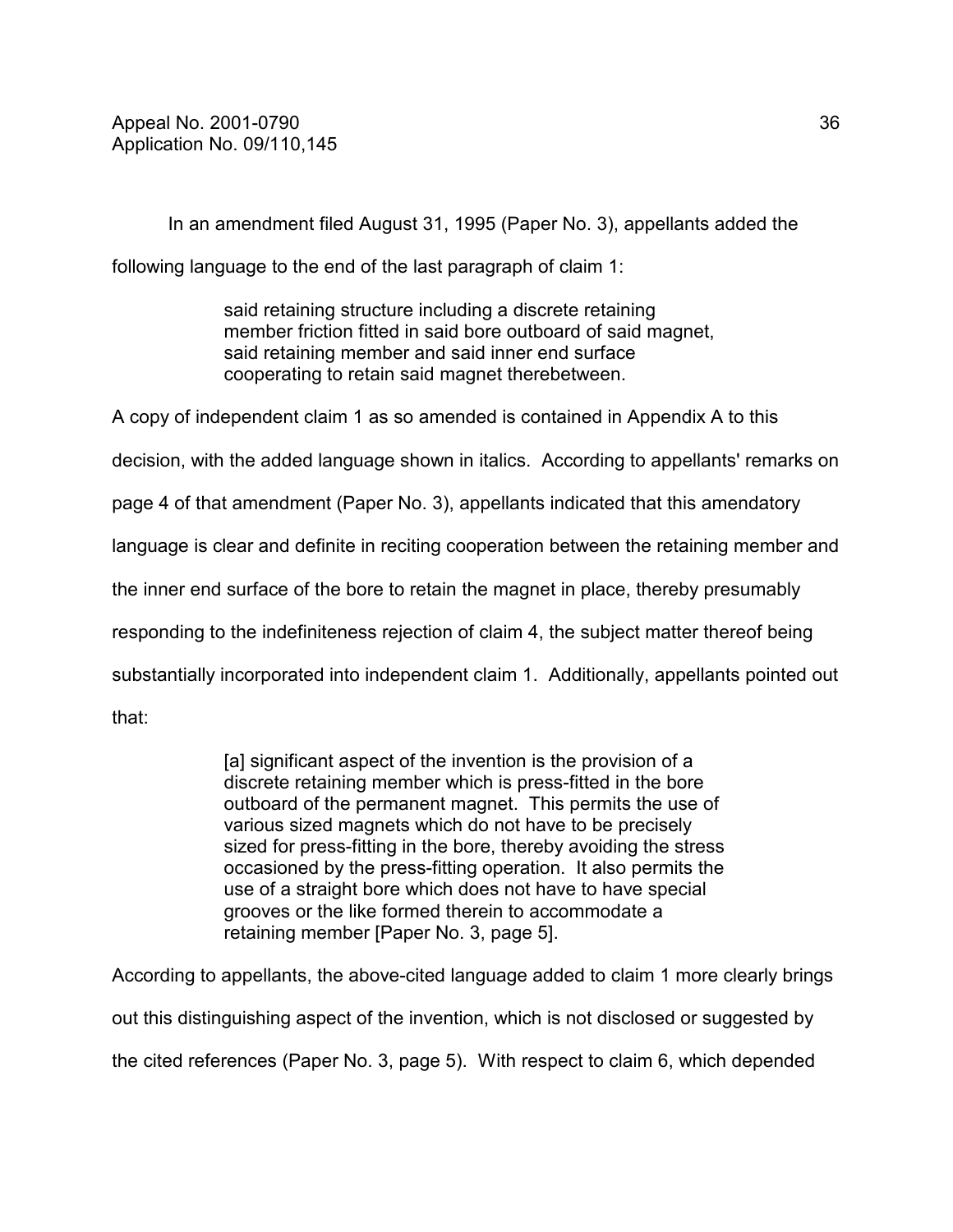from claim 4 and was never the subject of a prior art rejection, appellants stated that the limitation therein that the retaining member is generally bowl-shaped, being convex toward the magnet "affords an additional reason for the allowance of claim 6, since this arrangement is not disclosed or suggested in the art of record" (Paper No. 3, page 6).

In a final rejection (Paper No. 4), the examiner repeated the rejection of claim 1 et al. under 35 U.S.C. § 103. The examiner also repeated the rejection of claims 4-6 and 17 under 35 U.S.C. § 112, second paragraph, but did not apply the rejection under 35 U.S.C. § 112, second paragraph, to claim 1.

In response to the final rejection, appellants filed a second amendment on January 22, 1996 (Paper No. 5) in which the language "said retaining member being generally bowl-shaped and convex toward said magnet,"15 was added to the last paragraph of claim 1. The claims were thus directed specifically to the embodiment of Figures 4 and 5. A copy of twice amended independent claim 1, with additions made in the second amendment shown in bold and the additions from the first amendment indicated in italics, is contained in Appendix A to this decision.

Appellants stated on page 3 of that amendment (Paper No. 5) that "[a]s thus amended, claim 1 is effectively an independent form of claim 6, which was indicated to be allowable." Appellants' amendment also canceled claims 4-6, 13, 17, 18 and 21.

 $15$  This limitation was incorporated into claim 1 from claim 6, which had not been subject to a prior art rejection. The amendment also canceled claim 6.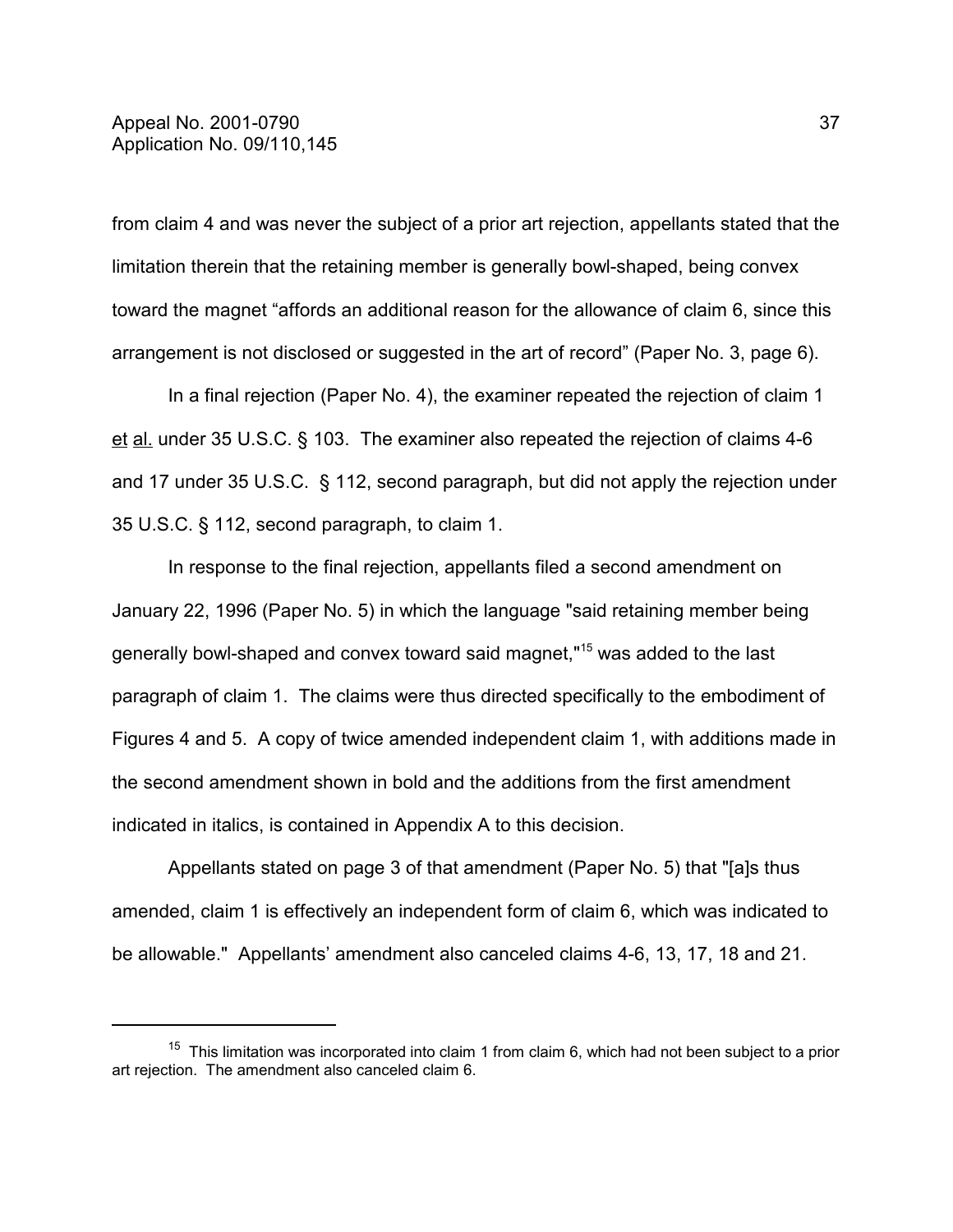The examiner allowed the patent application without further comment (see Paper No. 7) and the original patent thereon issued on November 26, 1996.

#### *The prosecution history of this reissue application*

On July 2, 1998, appellants filed this application for reissue of the original patent. The reissue application included original patent claims 1-14 without amendment and added reissue claims 15-22 thereto.

In a first Office action (Paper No. 2, page 3), the examiner rejected claims 15-22 under 35 U.S.C. § 251 as being an improper recapture of broadened subject matter in the application for the original patent upon which the present reissue is based (the rejection now before us). Additionally, the examiner rejected claim 22 under 35 U.S.C. § 251 as containing new matter not supported by appellants' original patent and under the first paragraph of 35 U.S.C. § 112 as containing subject matter which was not described in the specification of appellants' original patent application in such a way as to reasonably convey to one skilled in the art that the inventors, at the time the patent application was filed, had possession of the claimed invention. According to the examiner, the subject matter not supported by the original patent was the limitation "continuous, closed, non-reentrant outer periphery."

In response to the examiner's new matter rejections of claim 22, appellants filed an amendment (Paper No. 3) to claim 22 deleting the language "and having a continuous, closed, non-reentrant outer periphery" and adding the following limitation: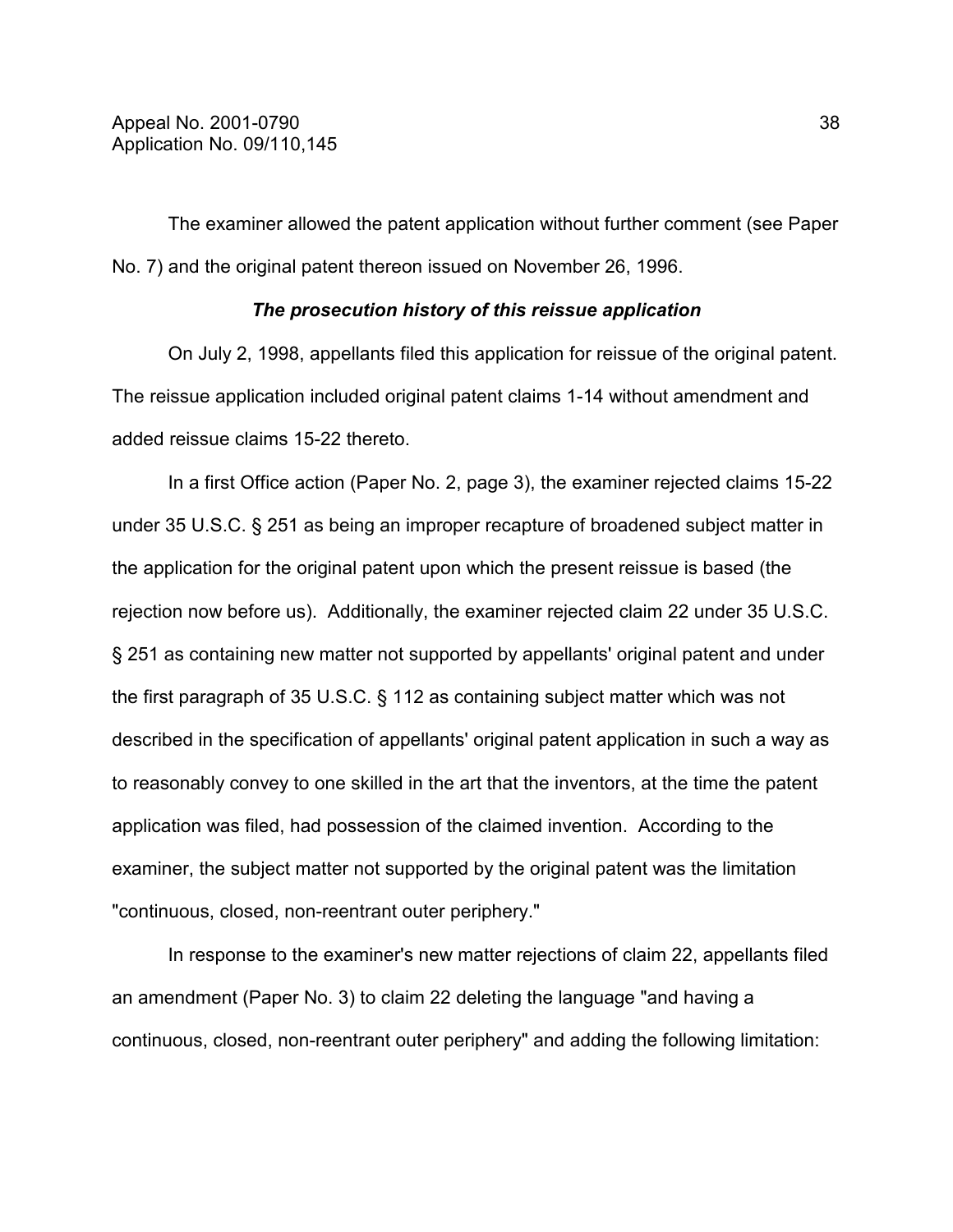said retaining member having a continuous outer periphery such that any two points on the periphery can be joined by a straight line segment which does not extend outside the periphery.

In the final rejection (Paper No. 4) in this reissue application, the examiner repeated the recapture rejection but did not repeat the new matter rejections. Copies of reissue claims 15 and 22, the only independent reissue claims involved in this appeal, are contained in Appendix B to this decision, with deletions in comparison to patent claim 1 shown in strikeout and additions with respect to patent claim 1 highlighted by underlining. The italics and bold showing language that was added during prosecution of the patent application has also been retained in the reproduction of reissue claims 15 and 22.

#### *Analysis*

In accordance with the first step of the Clement test, we must compare the reissue claims with the patent claims to determine whether and in what "aspect" the reissue claims are broader than the patent claims. Such comparison reveals that each of claims 15 and 22 is broader than patent claim 1 in that the limitations that the body is "cylindrical" and has an "axis," that the bore is axial and terminates in an inner end surface, that the magnet is a "permanent" magnet, that the bore is of "non-circular cross section," that the retaining member is "generally bowl shaped and convex toward said magnet" and that the retaining member and inner end surface cooperate to retain the magnet therebetween have been omitted in the reissue claims. The language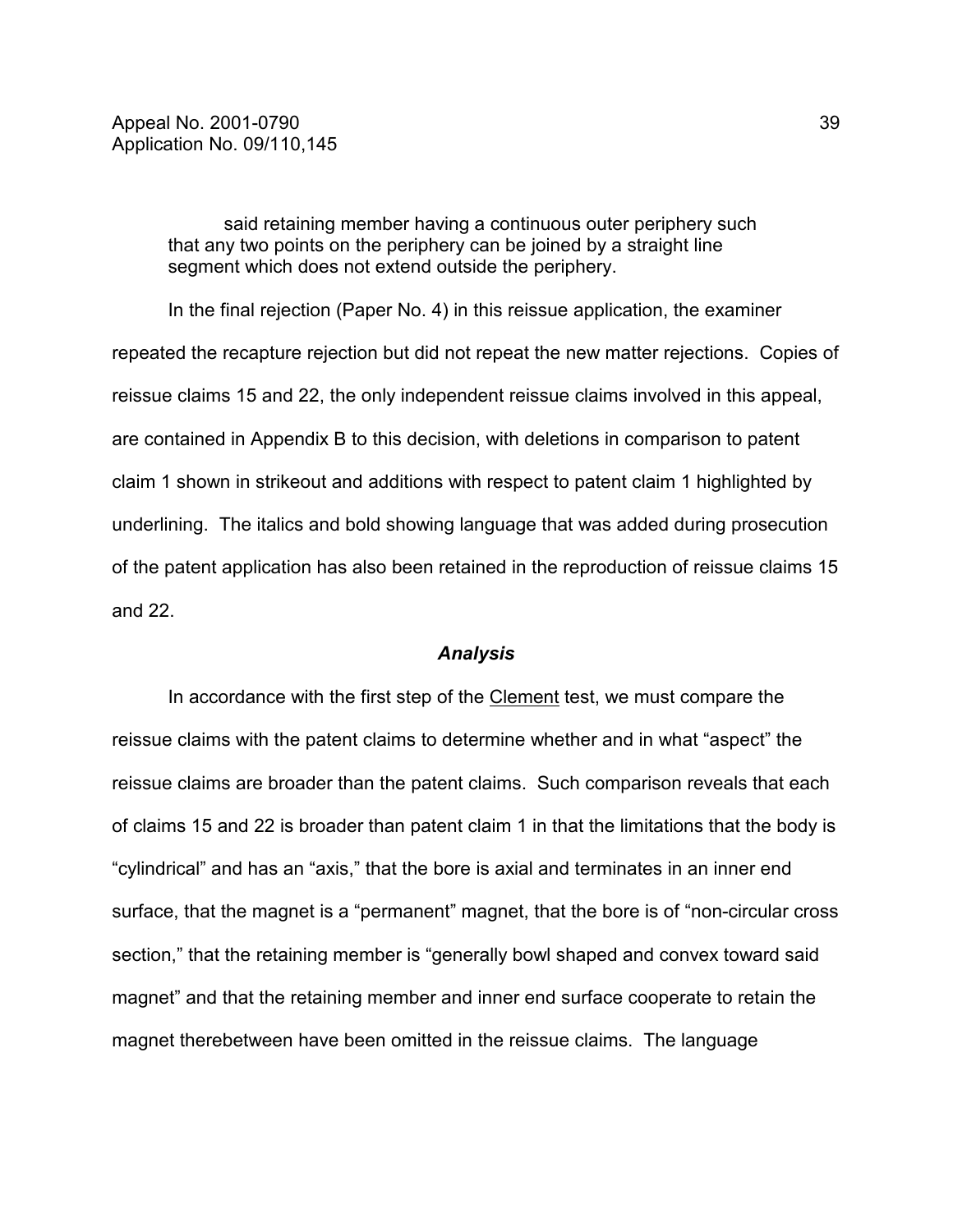"interference fitted" describing the fitting of the retaining member in the bore has also been omitted from the reissue claims. In our opinion, however, this is not in fact a broadening in this aspect, as the reissue claims do retain the limitation that the retaining member is "friction fitted" in the bore from patent claim 1. In that a friction fit is a specific type of interference fit, the additional recitation of the retaining member as being "interference fitted" in the bore did not actually impart any structural limitation to the claim.<sup>16</sup> It thus follows that its omission does not constitute any broadening of the scope of the claim.

Having determined that the reissue claims have been broadened relative to patent claim 1, we must next determine whether those broadenings relate to surrendered subject matter.<sup>17</sup> A review of the prosecution history outlined above reveals that appellants added the language "said retaining member being generally bowl-shaped and convex toward said magnet" to claim 1 in response to the final rejection in order to overcome the prior art rejection based on Parsons in view of Clark and Miller. We thus conclude that appellants, in adding that limitation, conceded that claim 1 prior to that amendment was not patentable, thereby surrendering the subject matter of that claim. Hence, the omission of this limitation in reissue claims 15 and 22 is in an aspect germane to the prior art rejection. The deliberate amendment of claim 1

 $16$  Original panel determination (page 24) that has not been contested.

<sup>&</sup>lt;sup>17</sup> The second step of the test set forth in Clement.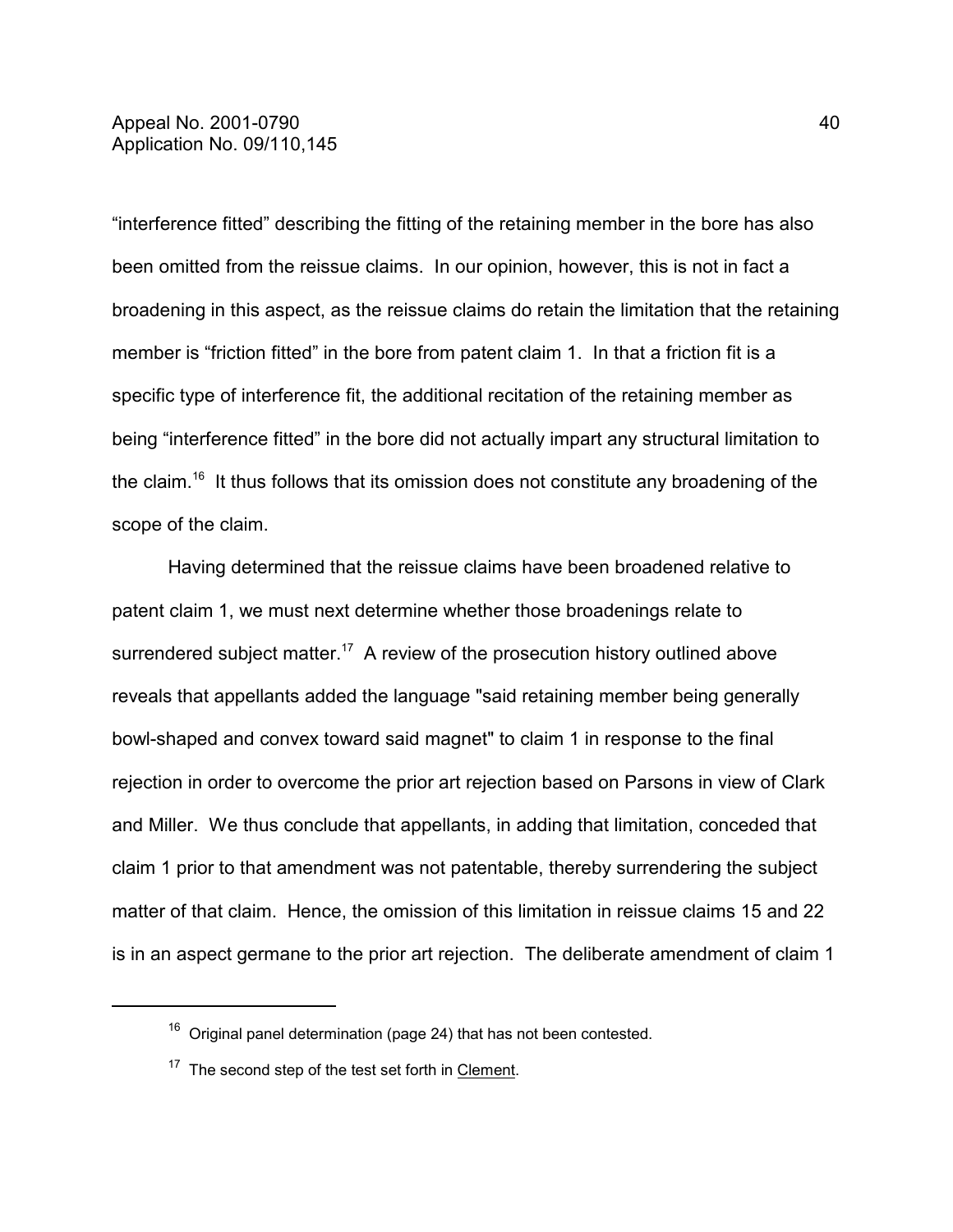in an effort to overcome the prior art rejection is, in our view, an admission that the scope of the claim before the amendment is unpatentable and establishes that subject matter as surrendered subject matter.

The next stage in the inquiry is to compare the rejected reissue claims to the surrendered subject matter to determine in what aspects the reissue claims are broader than the surrendered subject matter and in what aspects the reissue claims are narrower than the surrendered subject matter. The reissue claims are broader than the surrendered subject matter in that the limitations "cylindrical," the body having an axis, the bore being "axial" and terminating at an inner end surface," "permanent," "non-circular" and the retaining member and inner end surface cooperating to retain the magnet therebetween have been omitted. However, these omitted limitations clearly relate to features which were not argued by appellants as distinguishing over the applied prior art and appear to be fully met by Parsons. We thus conclude that these omissions are not germane to a prior art rejection. In fact, the omission of the limitation that the body has an axis is not deemed to be a material broadening, in that any three-dimensional object would meet this limitation.

Next, we must determine if the reissue claims are narrower than the surrendered subject matter. Reissue claim 15 has been narrowed relative to both the surrendered subject matter (claim 1 prior to the amendment after the final rejection) and patent claim 1 in that reissue claim 15 limits the shape of the retaining member as "substantially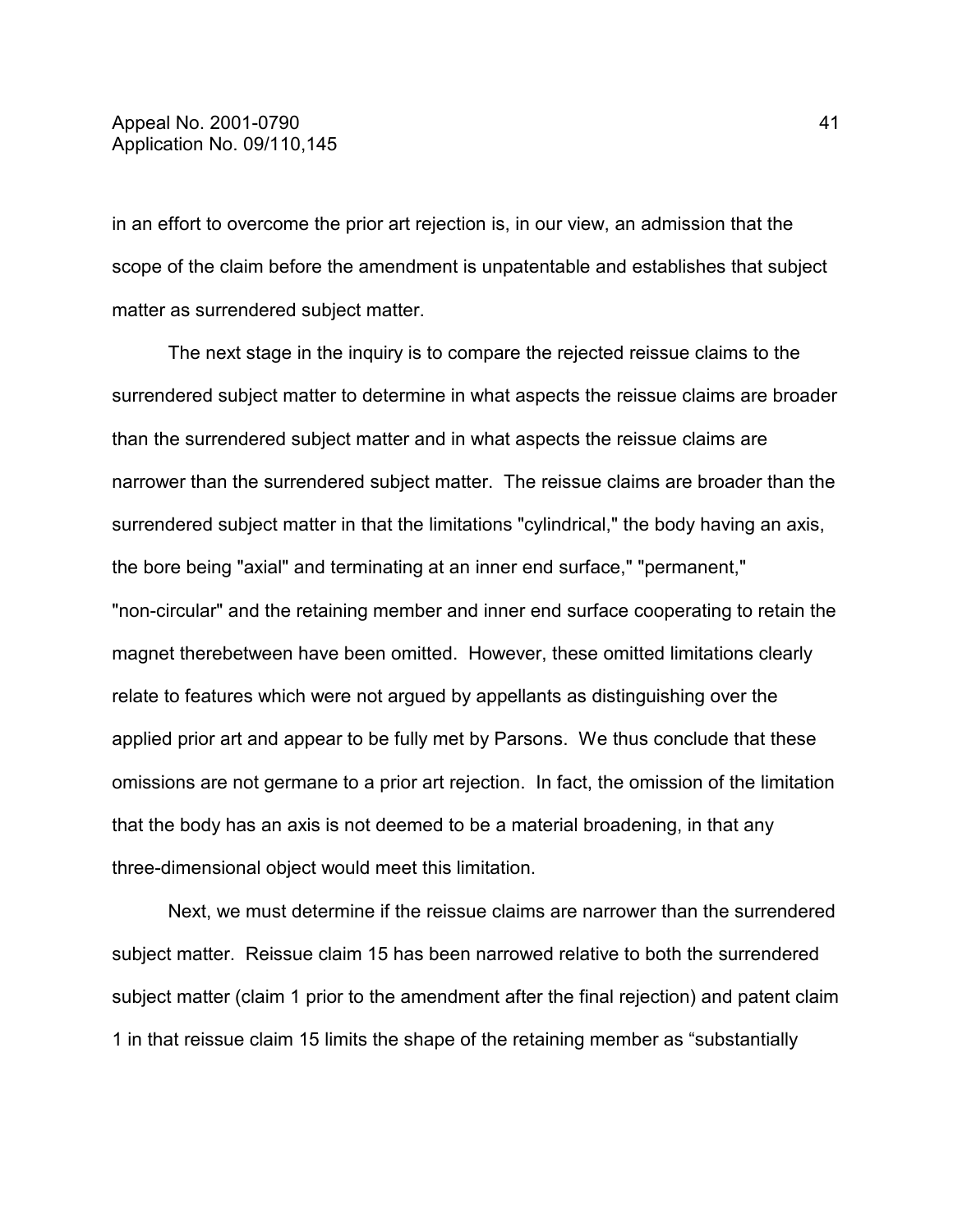covering said outer surface of said magnet." Reissue claim 22 has likewise been narrowed relative to both the surrendered subject matter and patent claim 1 in that it limits the shape of the retaining member as "having a continuous outer periphery such that any two points on the periphery can be joined by a straight line segment which does not extend outside the periphery."18 Since these limitations of claims 15 and 22 define the claimed subject over the applied prior art these limitations are germane to a prior art rejection.

As reissue claims 15 and 22 are both narrower than the surrendered subject matter in an aspect germane to the prior art rejection (i.e., the shape of the retaining member) and broader only in aspects unrelated to the rejection, we reach the same conclusion as set forth on pages 25-26 of the earlier decision of the Board (Paper No. 17) that reissue claims 15 and 22, and hence claims 16-2119 which depend from reissue claim 15, are narrower than the surrendered subject matter in an aspect germane to the prior art rejection and broader only in aspects unrelated to the rejection. The facts

 $18$  Unlike the situation in **Pannu**, the reissue claims before us have been narrowed in the same aspect (i.e., the shape of the retaining member) in which they were broadened with regard to the patent claim 1.

 $19$  As noted in the earlier decision in this appeal, the examiner's application of the reissue recapture rejection to reissue claim 18 seems illogical, in that reissue claim 18 includes the limitation that the retaining member is "generally bowl-shaped and convex toward said magnet" which is the subject of the examiner's rejection. With regard to footnote 39 on page 21 of the examiner's request, we acknowledge the examiner's invitation to the Board to enter a new ground of rejection of claim 18 under 35 U.S.C. § 251 on the basis that it does not cure the stated error, but we decline to do so.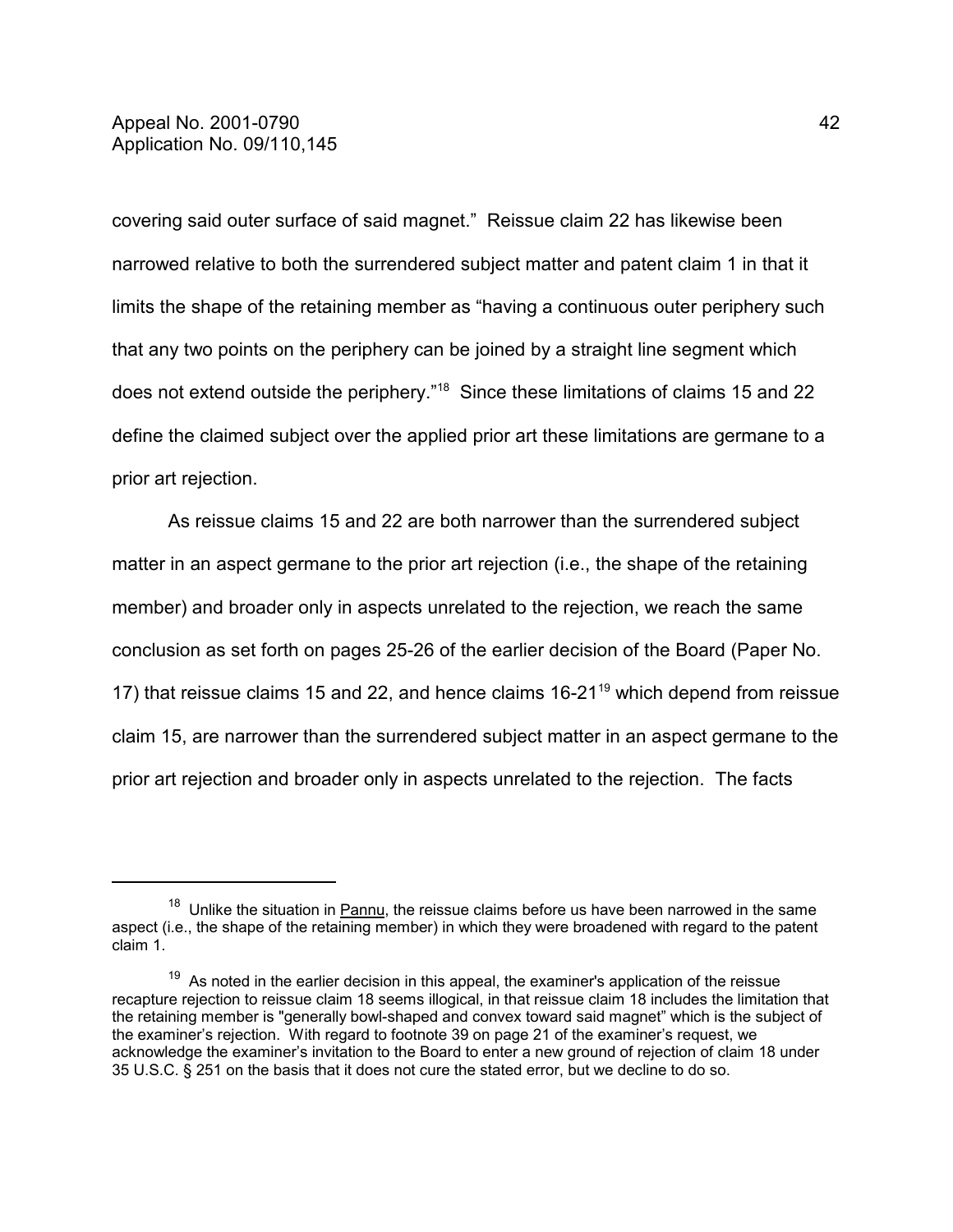before us therefore fall into category (3)(b) as described by Clement, 131 F.3d at 1470,

45 USPQ2d at 1165:

In both Mentor and Ball, the relevance of the prior art rejection to the aspects narrowed in the reissue claim was an important factor in our analysis. From the results and reasoning of those cases, the following principles flow: (1) if the reissue claim is as broad as or broader than the canceled or amended claim [the surrendered subject matter] in all aspects, the recapture rule bars the claim; (2) if it is narrower [than the surrendered subject matter] in all aspects, the recapture rule does not apply, but other rejections are possible; (3) if the reissue claim is broader [than the surrendered subject matter] in some aspects, but narrower [than the surrendered subject matter] in others, then: (a) if the reissue claim is as broad as or broader in an aspect germane to a prior art rejection, but narrower in another aspect completely unrelated to the rejection, the recapture rule bars the claim; (b) if the reissue claim is narrower in an aspect germane to [a] prior art rejection, and broader in an aspect unrelated to the rejection, the recapture rule does not bar the claim, but other rejections are possible.

Thus, in accordance with the principles set forth in Clement, the recapture rule does not

bar the reissue claims in this case.  $20$ 

The prosecution history of the patent application in this case does not persuade

us that appellants surrendered anything narrower than the subject matter of claim 1

prior to the amendment after final adding the limitation "said retaining member being

generally bowl-shaped and convex toward said magnet." See Festo, 122 S.Ct. at 1838,

 $20$  The reissue claims before us are therefore unlike those at issue in Clement, which were both broader and narrower in areas relevant to the prior art rejections and thus did not fall into any of Clement's categories (1), (2), (3)(a) and (3)(b). See Clement, 131 F.3d at 1470, 45 USPQ2d at 1165 ("In [Clement's] case, reissue claim 49 [was] both broader and narrower in areas relevant to the prior art rejections."); id. at 1471, 45 USPQ2d at 1166 ("On balance, [Clement's] reissue claim 49 is broader than it is narrower in a manner directly pertinent to the subject matter that Clement surrendered throughout the prosecution. Even with the additional limitations, [Clement's] claims 50-52 are also broader than they are narrower in a manner directly pertinent to the subject matter that Clement surrendered during prosecution.").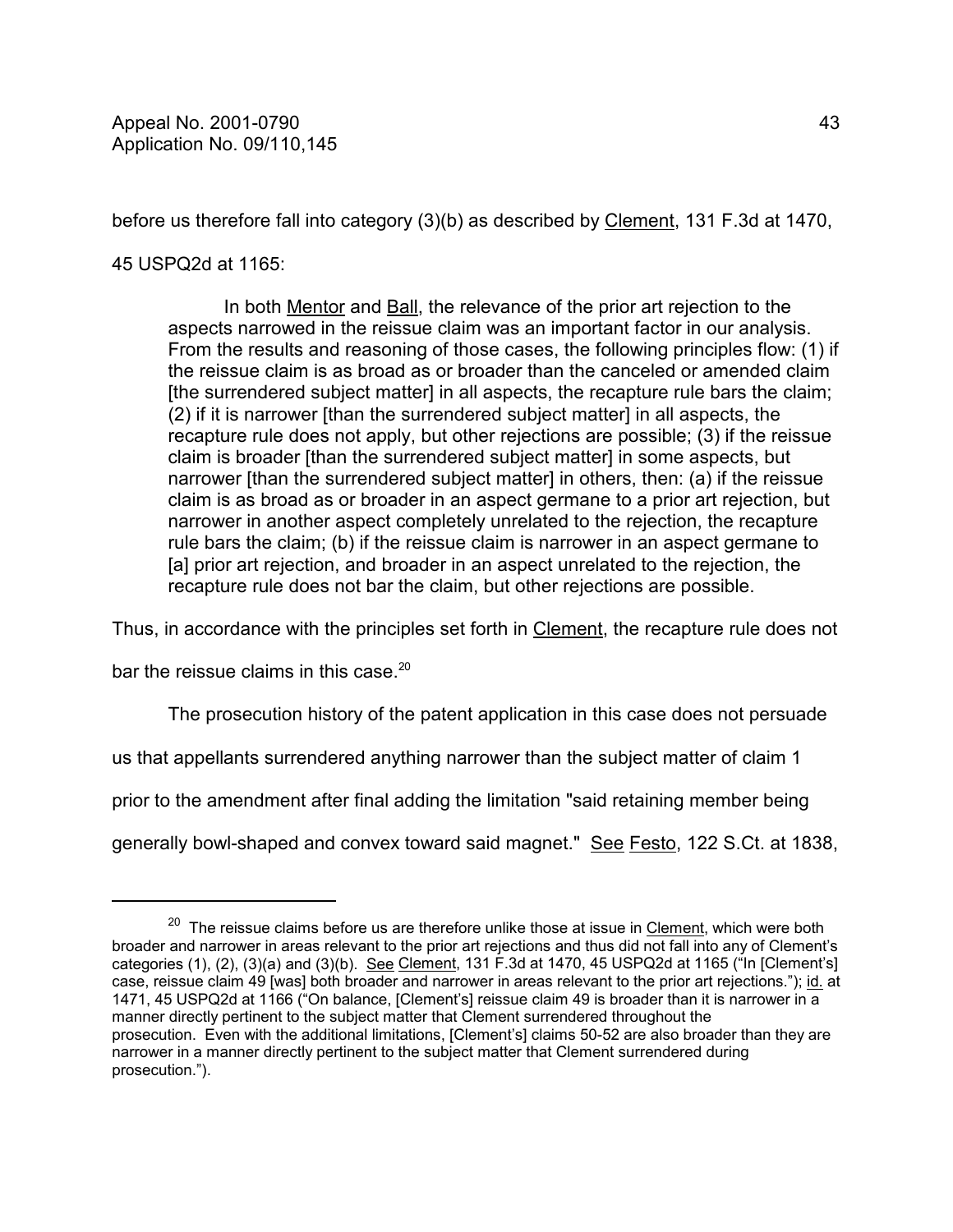62 USPQ2d at 1711 (a patentee's decision to forego an appeal and submit an amended claim is taken as a concession that the invention as patented does not reach as far as the original claim). Finally, as recognized by  $Festo^{21}$ , 122 S.Ct. at 1840-41, 62 USPQ2d at 1712-13, claim drafting is an imperfect art. While a narrowing amendment may demonstrate what the claim is not, it may still fail to capture precisely what the claim is. Id. at 1841, 62 USPQ2d at 1712. Moreover, an amendment does not show that an applicant suddenly had more foresight in the drafting of claims than an applicant whose application was granted without amendments having been submitted. Id. In this case, it appears to us that appellants made an error in limiting the shape of the retaining member more narrowly than was required to overcome the prior art rejection, thereby claiming less than he had a right to claim in the patent<sup>22</sup>, and, in our view, this is the type of error which can be corrected by reissue under 35 U.S.C. § 251. To hold otherwise would controvert the remedial nature of the statute.

<sup>22</sup> See 35 U.S.C. § 251, ¶ 1.

 $21$  While, as pointed out by the dissent, "[a] patentee's decision to narrow his claims through amendment may be presumed to be a general disclaimer of the territory between the original claim and the amended claim" (Festo, 122 S. Ct. at 1842, 62 USPQ2d at 1713) in the context of prosecution history estoppel when applying the doctrine of equivalents in an infringement action, we are aware of no case, and the dissent has not pointed to any case, which so defined "surrendered subject matter" in the context of the reissue recapture rule. Indeed, as discussed above, the precedent in the area of the reissue recapture rule repeatedly establishes that the narrowing of a claim by amendment constitutes surrender of the amended claim, that is, the claim prior to the amendment. Moreover, in light of the fact that the fourth paragraph of 35 U.S.C. § 251 permits enlargement of the scope of patent claims in reissue within two years of the issue date of the patent, it is quite apparent that the theory of disclaimer through narrowing amendments expressed in Festo cannot be applied to correction of patents through reissue consistent with 35 U.S.C. § 251.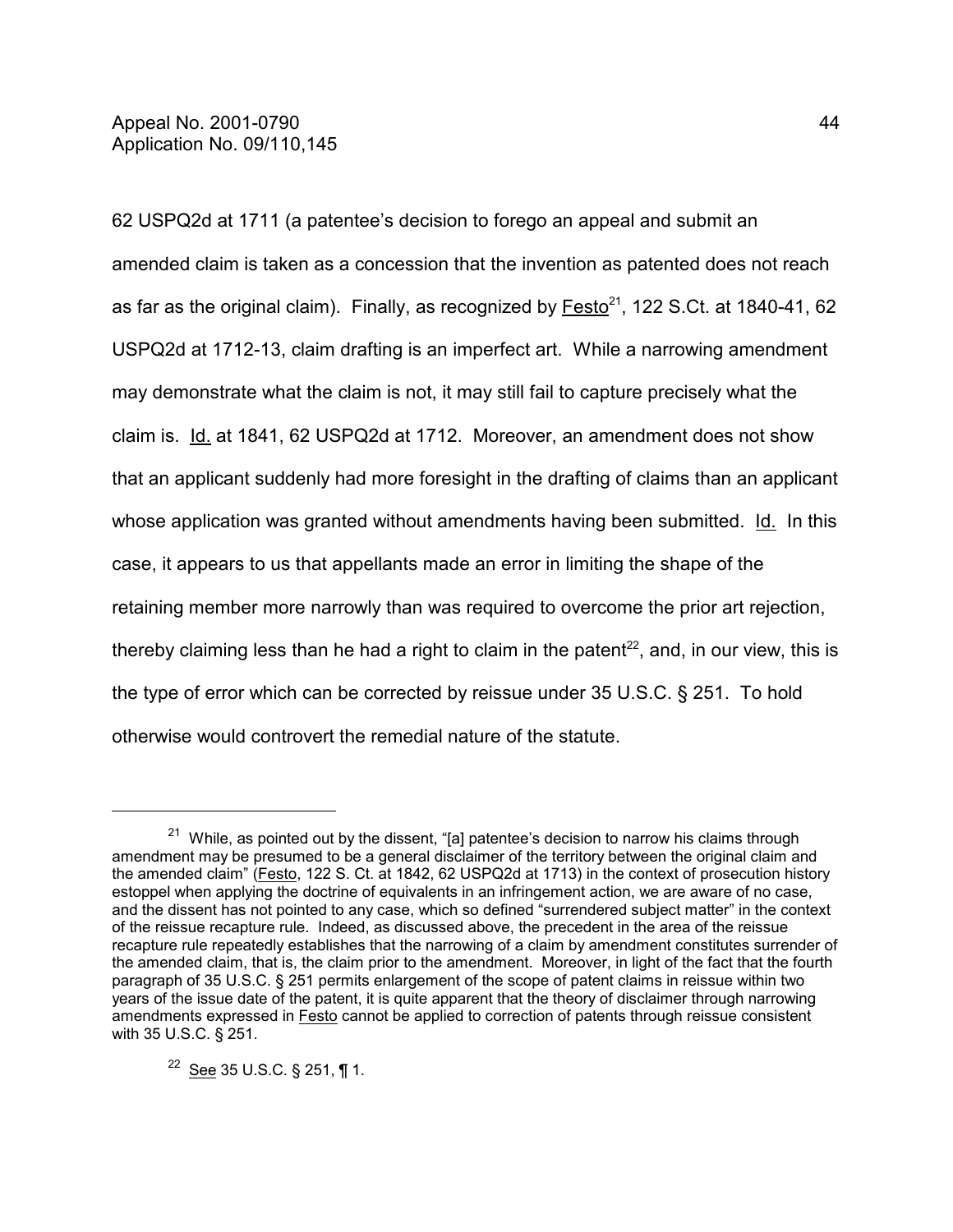# *Conclusion*

For the foregoing reasons, it is our opinion that the original panel did not err in its earlier decision in concluding that reissue claims 15-22 are not precluded by the recapture rule. As should be apparent from our discussion above, the examiner's request for rehearing has been reviewed and the request granted to the extent of our reconsidering the decision of the earlier panel but denied with respect to changing the result therein. The examiner's rejection of reissue claims 15-22 under 35 U.S.C. § 251 remains REVERSED.

## DENIED

GARY V. HARKCOM (3) Vice Chief Administrative Patent Judge )

WILLIAM F. SMITH (NORTH ) INTERFERENCES Administrative Patent Judge (a)

) BOARD OF PATENT ) APPEALS ) AND ) )

)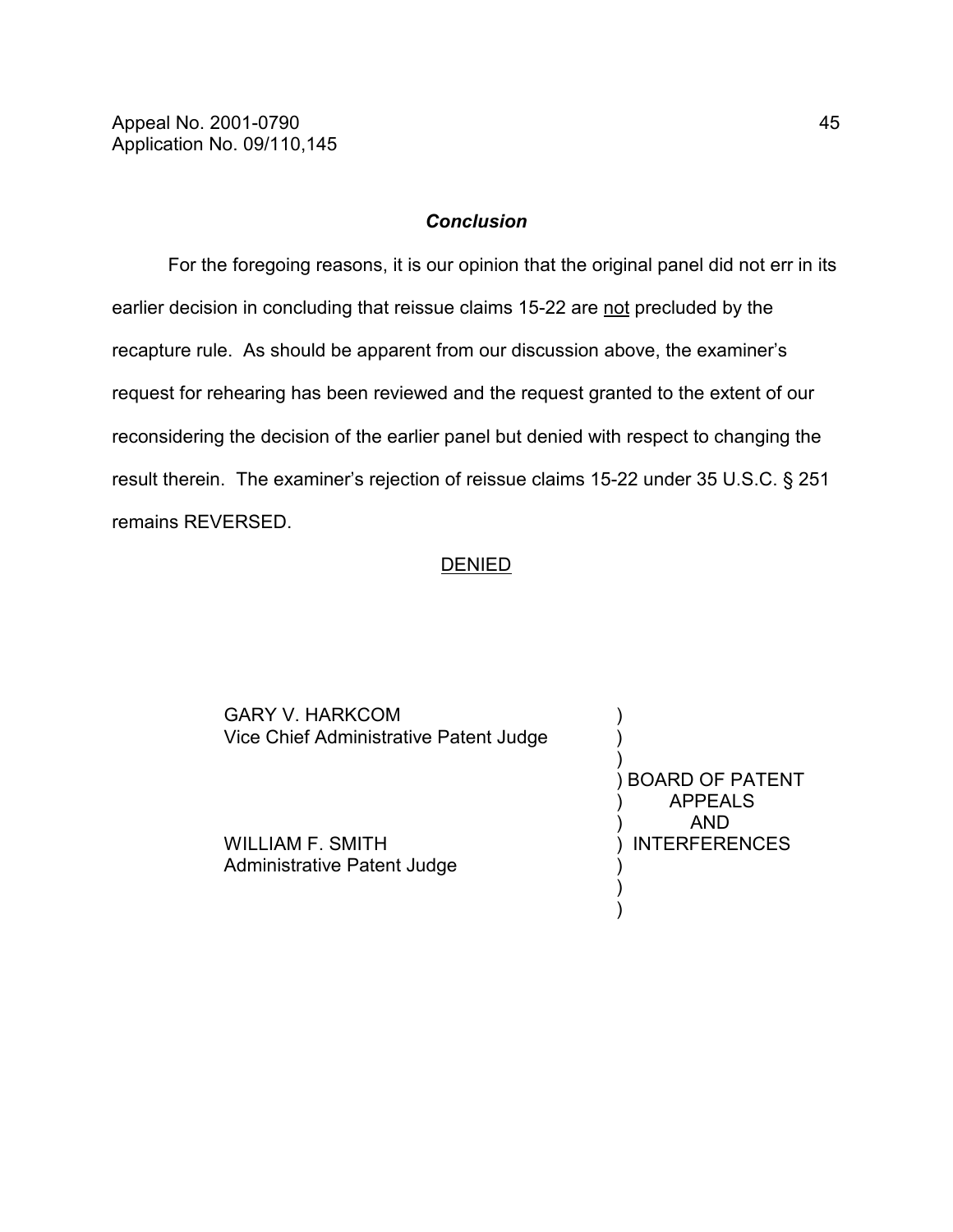| <b>NEAL E. ABRAMS</b><br><b>Administrative Patent Judge</b>       |                                                                                |
|-------------------------------------------------------------------|--------------------------------------------------------------------------------|
| <b>CHARLES E. FRANKFORT</b><br><b>Administrative Patent Judge</b> |                                                                                |
| <b>MICHAEL R. FLEMING</b><br>Administrative Patent Judge          | <b>BOARD OF PATENT</b><br><b>APPEALS</b><br><b>AND</b><br><b>INTERFERENCES</b> |
| JEFFREY V. NASE<br>Administrative Patent Judge                    |                                                                                |
| <b>JENNIFER D. BAHR</b><br><b>Administrative Patent Judge</b>     |                                                                                |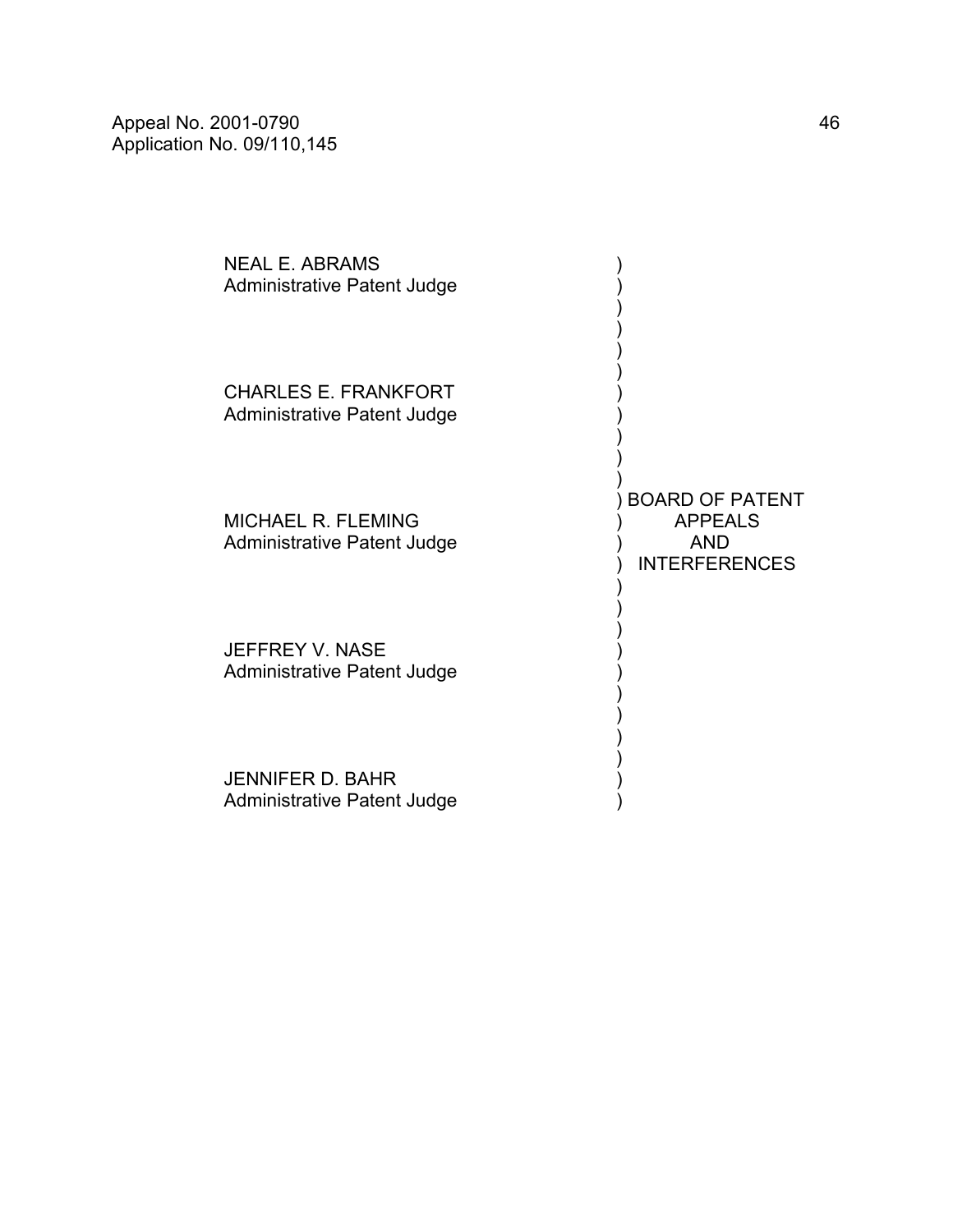Original independent claim 1 of the '992 application read as follows:

A bit holder comprising:

a cylindrical body having a distal end surface and an axis, said body having formed in said end surface an axial bore terminating at an inner end surface,

a permanent magnet received in said bore and having an outer surface, and

retaining structure in contact with the outer surface of said magnet and interference fitted in said bore to retain said magnet in said bore,

said bore having a portion of non-circular transverse cross section outboard of said retaining structure defining a bit-receiving socket.

Independent claim 1 after Amendment A in the '992 application (additions in italics) :

**APPENDIX A**

A bit holder comprising:

a cylindrical body having a distal end surface and an axis, said body having formed in said end surface an axial bore terminating at an inner end surface,

a permanent magnet received in said bore and having an outer surface, and

retaining structure in contact with the outer surface of said magnet and interference fitted in said bore to retain said magnet in said bore,

said bore having a portion of non-circular transverse cross section outboard of said retaining structure defining a bit-receiving socket*,* 

*said retaining structure including a discrete retaining member friction fitted in said bore outboard of said magnet,* 

*said retaining member and said inner end surface cooperating to retain said magnet therebetween*.

Independent claim 1 after Amendment B and issued as claim 1 of '426 patent (additions in bold):

A bit holder comprising:

a cylindrical body having a distal end surface and an axis, said body having formed in said end surface an axial bore terminating at an inner end surface,

a permanent magnet received in said bore and having an outer surface, and

retaining structure in contact with the outer surface of said magnet and interference fitted in said bore to retain said magnet in said bore,

said bore having a portion of non-circular transverse cross section outboard of said retaining structure defining a bit-receiving socket*,* 

*said retaining structure including a discrete retaining member friction fitted in said bore outboard of said magnet,* 

#### **said retaining member being generally bowl-shaped and convex toward said magnet,**

*said retaining member and said inner end surface cooperating to retain said magnet therebetween*.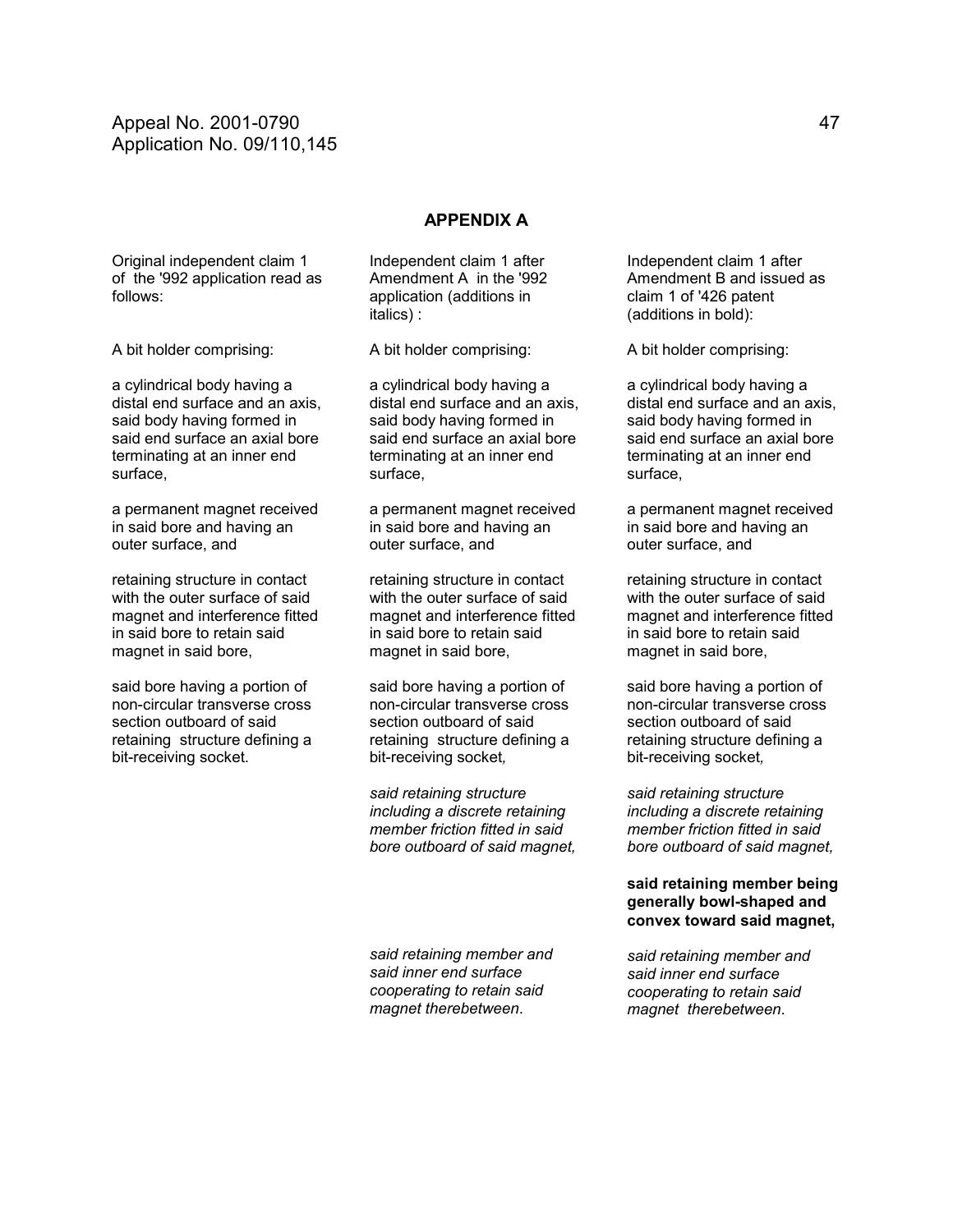#### **APPENDIX B**

New claim 15 of reissue application compared to issued claim 1 (deletions in strikeout; additions in underline):

#### A bit holder comprising:

a cylindrical body having a distal end surface and an axis, said body having a bore formed in said end surface an axial bore terminating at an inner end surface,

a permanent magnet received in said bore and having an outer surface, and

a discrete retaining structure in contact with the outer surface of said magnet and interference member friction fitted in said bore outboard of said magnet and substantially covering said outer surface of said magnet to retain said magnet in said bore,

said bore having a portion of non-circular transverse cross section outboard of said retaining structure member defining a bit-receiving socket,

*said retaining structure including a discrete retaining member friction fitted in said bore outboard of said magnet,* 

**said retaining member being generally bowl-shaped and convex toward said magnet,**

*said retaining member and said inner end surface cooperating to retain said magnet therebetween*.

New claim 22 of reissue application compared to issued claim 1 (deletions in strikeout; additions in underline):

A bit holder comprising:

a cylindrical body having a distal end surface and an axis, said body having a bore formed in said end surface an axial bore terminating at an inner end surface,

a permanent magnet received in said bore and having an outer surface, and

a discrete retaining structure in contact with the outer surface of said magnet and interference member friction fitted in said bore outboard of said magnet to retain said magnet in said bore, said retaining member having a continuous outer periphery such that any two points on the periphery can be joined by a straight line segment which does not extend outside the periphery,

said bore having a portion of non-circular transverse cross section outboard of said retaining structure member defining a bit-receiving socket,

*said retaining structure including a discrete retaining member friction fitted in said bore outboard of said magnet,* 

**said retaining member being generally bowl-shaped and convex toward said magnet,**

*said retaining member and said inner end surface cooperating to retain said magnet therebetween*.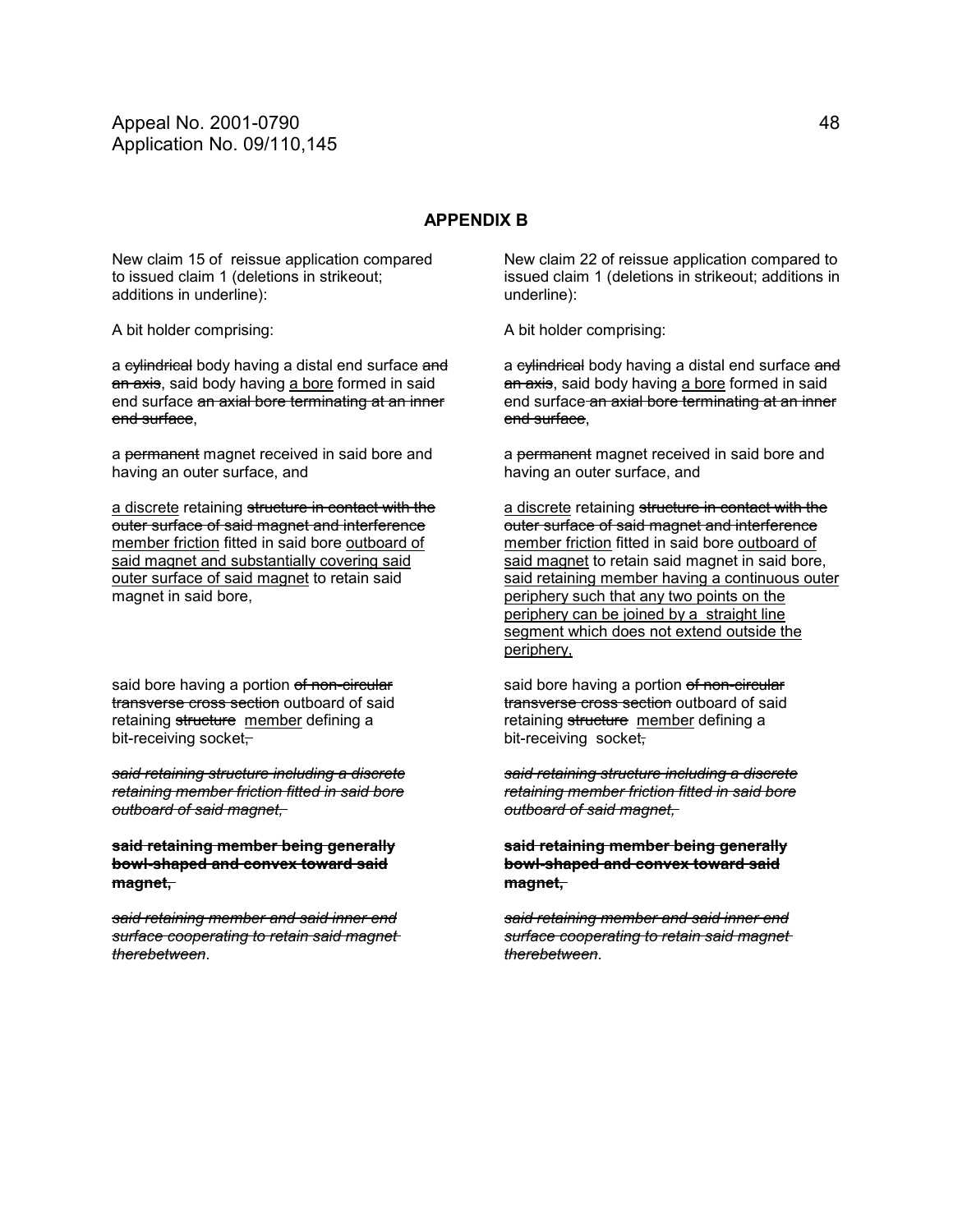BARRETT, Administrative Patent Judge, dissenting, with whom STONER, Chief Administrative Patent Judge, and PAWLIKOWSKI and NAGUMO, Administrative Patent Judges, join.

#### Introduction

I respectfully dissent because I see an inconsistency in the language of our reviewing court, the U.S. Court of Appeals for the Federal Circuit, regarding what constitutes "surrendered subject matter" that may not be recaptured under the reissue recapture doctrine. This inconsistency is better resolved by the Federal Circuit rather than by an expanded panel of the Board of Patent Appeals and Interferences. Since four of the five reissue recapture cases decided by the Federal Circuit have been inter partes cases, our ex parte decision will not prevent others from challenging the propriety of our decision in an inter partes context. I would reverse the original decision and sustain the examiner's rejection of claims 15-22 under 35 U.S.C. § 251 based on the reissue recapture doctrine and lack of "error."

#### The issue

The issue is what constitutes "surrendered (i.e., disclaimed) subject matter" that a patentee is estopped from recapturing through reissue under the reissue recapture rule. The particular question sought to be answered is this: if a limitation is added to a claim to overcome a prior art rejection and secure the issuance of a patent, may the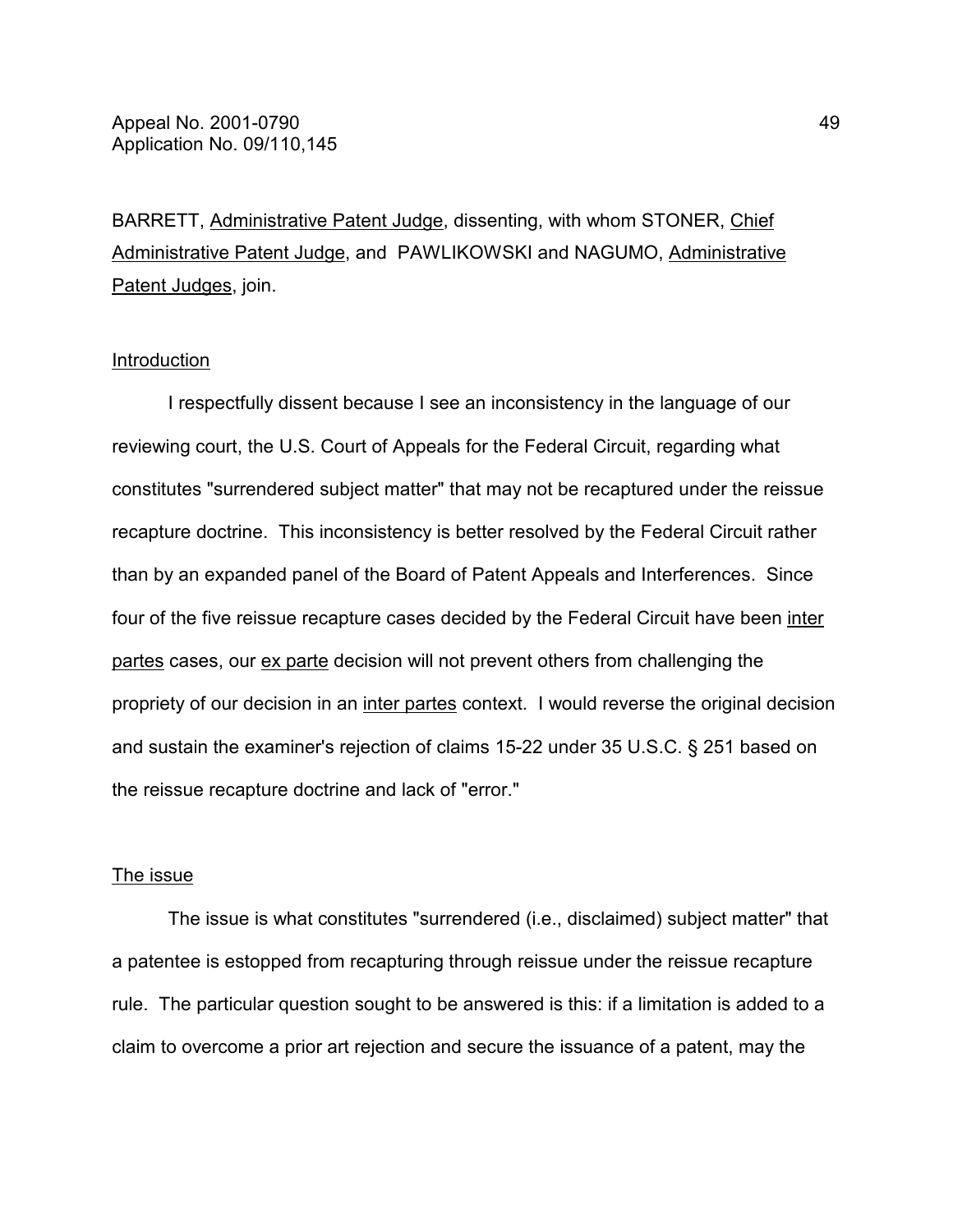patentee broaden that limitation of the patent claim through reissue, assuming the reissue claim is not otherwise narrowed.

#### The majority's and examiner's positions

The original decision held that "surrendered subject matter" in a situation involving adding a limitation to overcome a prior art rejection, is the subject matter of the "canceled or amended claim," where a "canceled claim" is a claim which was canceled and replaced by a new claim with the limitation and an "amended claim" is the claim as it existed before it was amended to include that limitation.

The examiner's position in the request for rehearing is that "surrendered subject matter" is any reissue "claim omitting the specific limitation which the record shows was added and/or argued to secure allowance" (page 14) and the fact "that an applicant seeking reissue committed an error in judgment by presenting and arguing a limitation more narrow than was needed in order to secure allowance is not acceptable as being the sort of error for which reissue is available" (page 14). Thus, the examiner concludes that a limitation added and/or argued to overcome a patentability rejection can never be removed.

The majority in this decision on rehearing adheres to the position in the original decision. The majority states that the examiner's position represents a per se rule and that the original panel did not err in not applying a per se rule. The majority finds that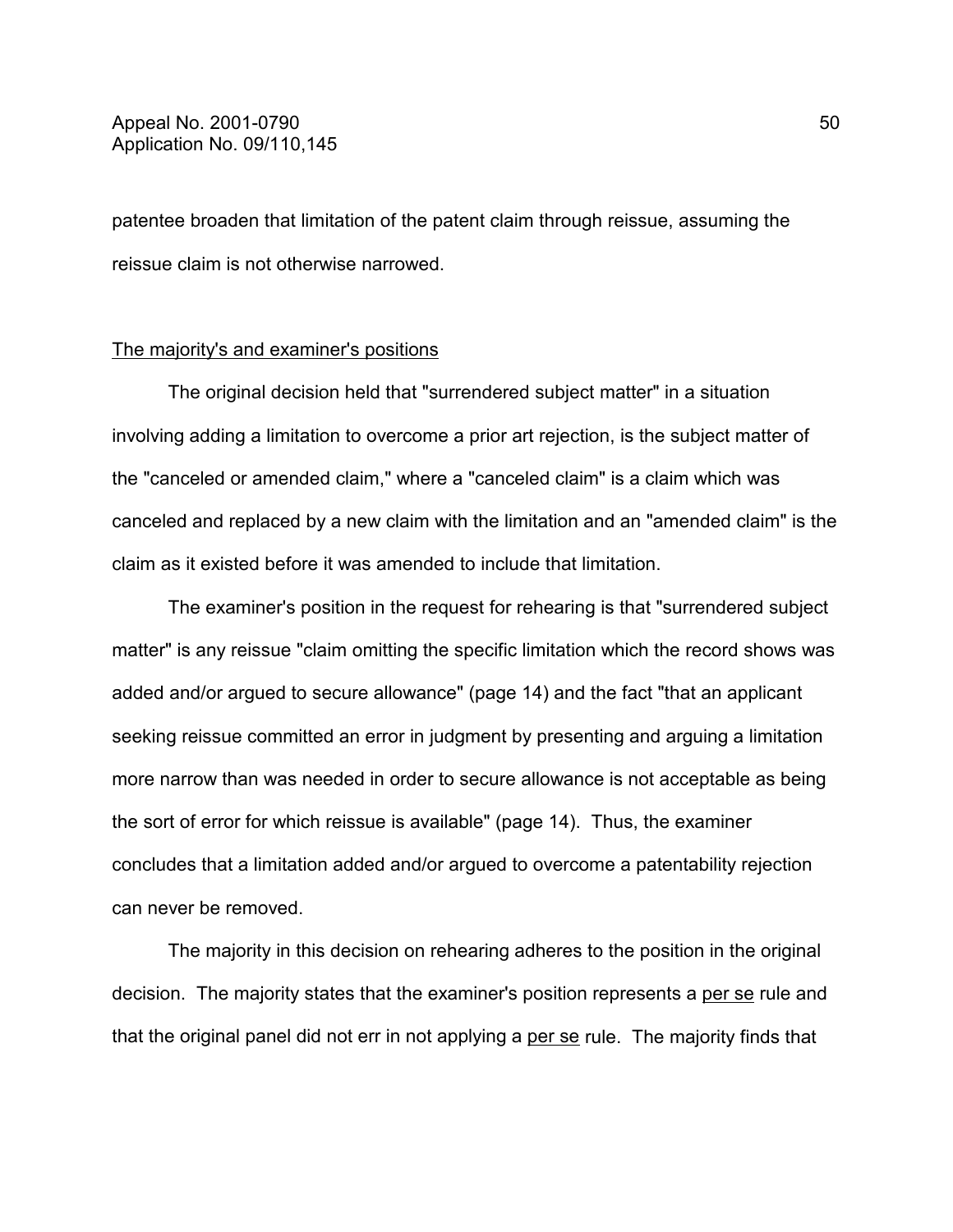although the reissue claims are broader than the original patent claim in the removal of a claim limitation relating to the shape of the retaining member, they are narrower than the claim that was amended during the initial application in the same aspect of the invention (the shape of the retaining member) and, thus, appellants are not trying to recapture the surrendered subject matter of the canceled or amended claim.

#### **Summary**

"Surrendered subject matter" refers to scope of the subject matter that applicant has admitted was not patentable. It is clear that deliberately canceling or amending a claim to overcome prior art is presumptively evidence that the scope of subject matter as broad as or broader than the canceled or amended claim has been surrendered. Most reissue recapture cases can be analyzed under this definition of "surrendered subject matter" because they involve the classic recapture situation of a patentee trying to regain through reissue the subject matter of the canceled or amended claim by removing a limitation that was added to overcome a prior art rejection (usually also adding other limitations that confound the analysis).

The position of this dissent is that "surrendered subject matter" that may not be recaptured through reissue is not limited to the scope of subject matter as broad as or broader than the canceled or amended claims, but is presumed to include subject matter broader than the patent claims in a manner directly related to (1) limitations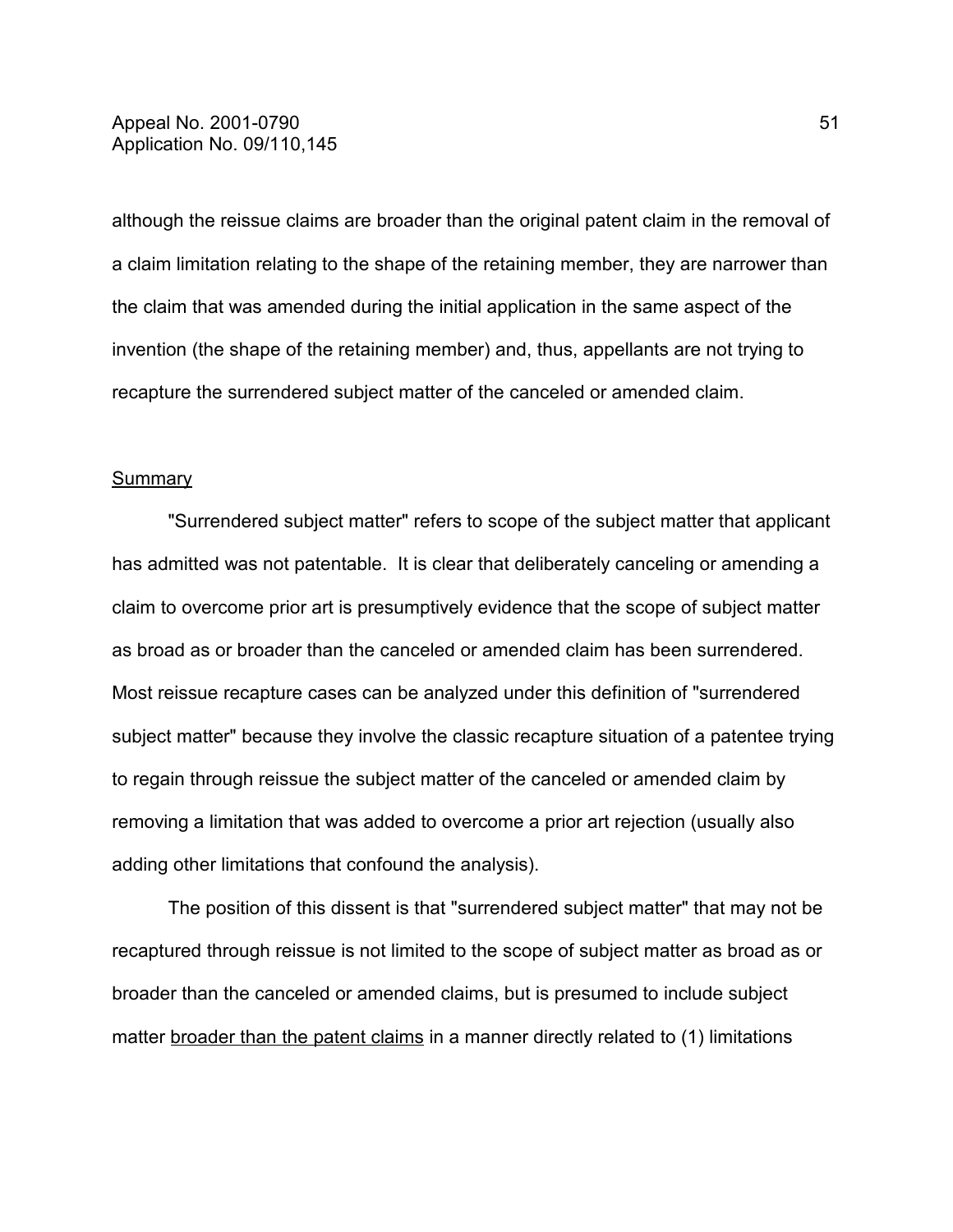added to the claims by amendment (either by amending an existing claim or canceling a claim and replacing it with a new claim with that limitation) to overcome a patentability rejection, or (2) limitations argued to overcome a patentability rejection without amendment of a claim. This prohibition on recapture applies to any narrowing amendment or argument made to satisfy a Patent Act requirement, not just amendments or arguments to avoid prior art. While reissue "error" is liberally construed, amendments and arguments deliberately made to overcome a patentability rejection in order to secure a patent presumptively constitute a "surrender" of subject matter, which is not correctable "error" under 35 U.S.C. § 251. It does not matter whether the examiner was right or wrong in making the rejection. Not only would allowing broadening a limitation added to overcome a patentability rejection impermissibly give the patentee a second chance to prosecute de novo his original application, it would also make members of the public who properly relied on prosecution history, become patent infringers when they do so.

Under this definition of "surrendered subject matter," it is clear that the reissue claims in the present case seek to recapture subject matter surrendered to secure the patent (i.e., subject matter broader than the limitation added by amendment) because they now embrace retaining member shapes intentionally surrendered as a result of amendments made to the claims in order to secure allowance of the claims of the original patent. I would reverse the original decision and sustain the examiner's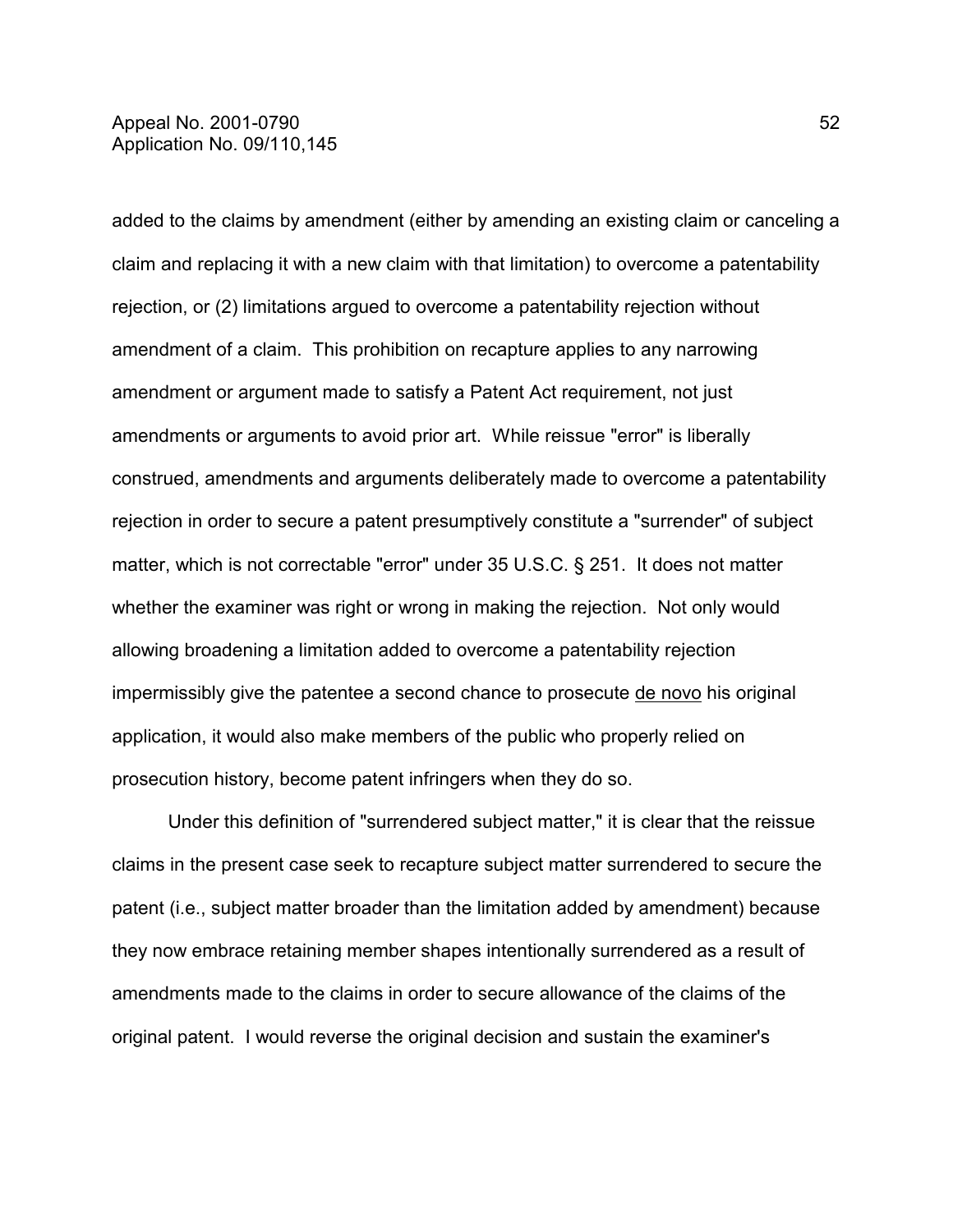rejection of claims 15-22 under 35 U.S.C. § 251 based on the reissue recapture doctrine and lack of "error."

## The reissue recapture rule and "error" under 35 U.S.C. § 251

The reissue statute is "based on fundamental principles of equity and fairness, and should be construed liberally." In re Weiler, 790 F.2d 1576, 1579, 229 USPQ 673, 675 (Fed. Cir. 1986). "An attorney's failure to appreciate the full scope of the invention is one of the most common sources of defects in patents." In re Wilder, 736 F.2d 1516, 1519, 222 USPQ 369, 371 (Fed. Cir. 1984). However, "not every event or circumstance that might be labeled 'error' is correctable by reissue." Weiler, 790 F.2d at 1579, 229 USPQ at 675. Indeed, the reissue procedure does not give the patentee the right "to prosecute de novo his original application." Id. at 1582, 229 USPQ at 677.

The recapture rule prevents a patentee from regaining through reissue the subject matter that was surrendered in an effort to obtain allowance of the original claims. In re Clement, 131 F.3d 1464, 1468, 45 USPQ2d 1161, 1164 (Fed. Cir. 1997). As stated in Mentor Corp. v. Coloplast, Inc., 998 F.2d 992, 995, 27 USPQ2d 1521, 1524 (Fed. Cir. 1993):

If a patentee tries to recapture what he or she previously surrendered in order to obtain allowance of original patent claims, that "deliberate withdrawal or amendment . . . cannot be said to involve the inadvertence or mistake contemplated by 35 U.S.C. § 251, and is not an error of the kind which will justify the granting of a reissue patent which includes the matter withdrawn." Haliczer v. United States, 356 F.2d 541, 545, 148 USPQ 565, 569 (Ct. Cl. 1966).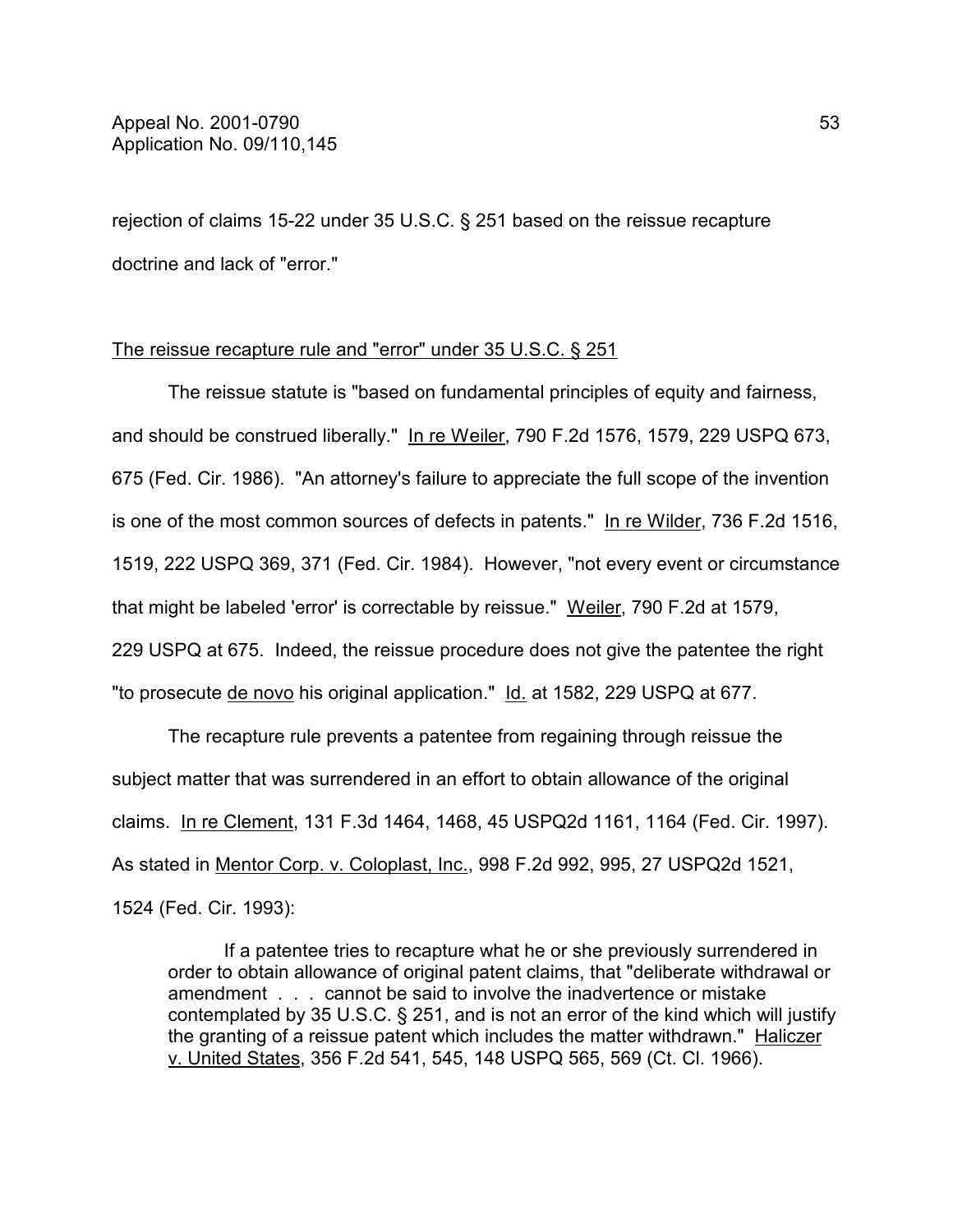Deliberate surrender of subject matter to secure allowance of the claims "is not the type of correctable 'error' contemplated by the reissue statute." Hester Indus. Inc. v. Stein Inc., 142 F.3d 1472, 1480, 46 USPQ2d 1641, 1647 (Fed. Cir. 1998). While the scope of the claims of the original patent may be enlarged if a reissue patent is applied for within two years, 35 U.S.C. § 251, this does not permit recapture of subject matter surrendered during the initial prosecution. The question on appeal is what constitutes "surrendered subject matter."

# Surrendered subject matter

"Surrendered subject matter" refers to the scope of the subject matter that applicant has admitted was not patentable. "Rarely is evidence of the patentee's intent in canceling a claim presented." Ball Corp. v. United States, 729 F.2d 1429, 1436, 221 USPQ 289, 294 (Fed. Cir. 1984). However, the applicant's intent may be inferred from actions in the prosecution history, as stated in Clement, 131 F.3d at 1469, 45 USPQ2d at 1164:

Although the recapture rule does not apply in the absence of evidence that the applicant's amendment was "an admission that the scope of that claim was not in fact patentable," Seattle Box Co. v. Industrial Crating & Packing, Inc., 731 F.2d 818, 826, 221 USPQ 568, 574 (Fed. Cir. 1984), "the court may draw inferences from changes in claim scope when other reliable evidence of the patentee's intent is not available," Ball, 729 F.2d at 1436, 221 USPQ at 294. Deliberately canceling or amending a claim in an effort to overcome a reference strongly suggests that the applicant admits that the scope of the claim before the cancellation or amendment is unpatentable, but it is not dispositive because other evidence in the prosecution history may indicate the contrary. See Mentor,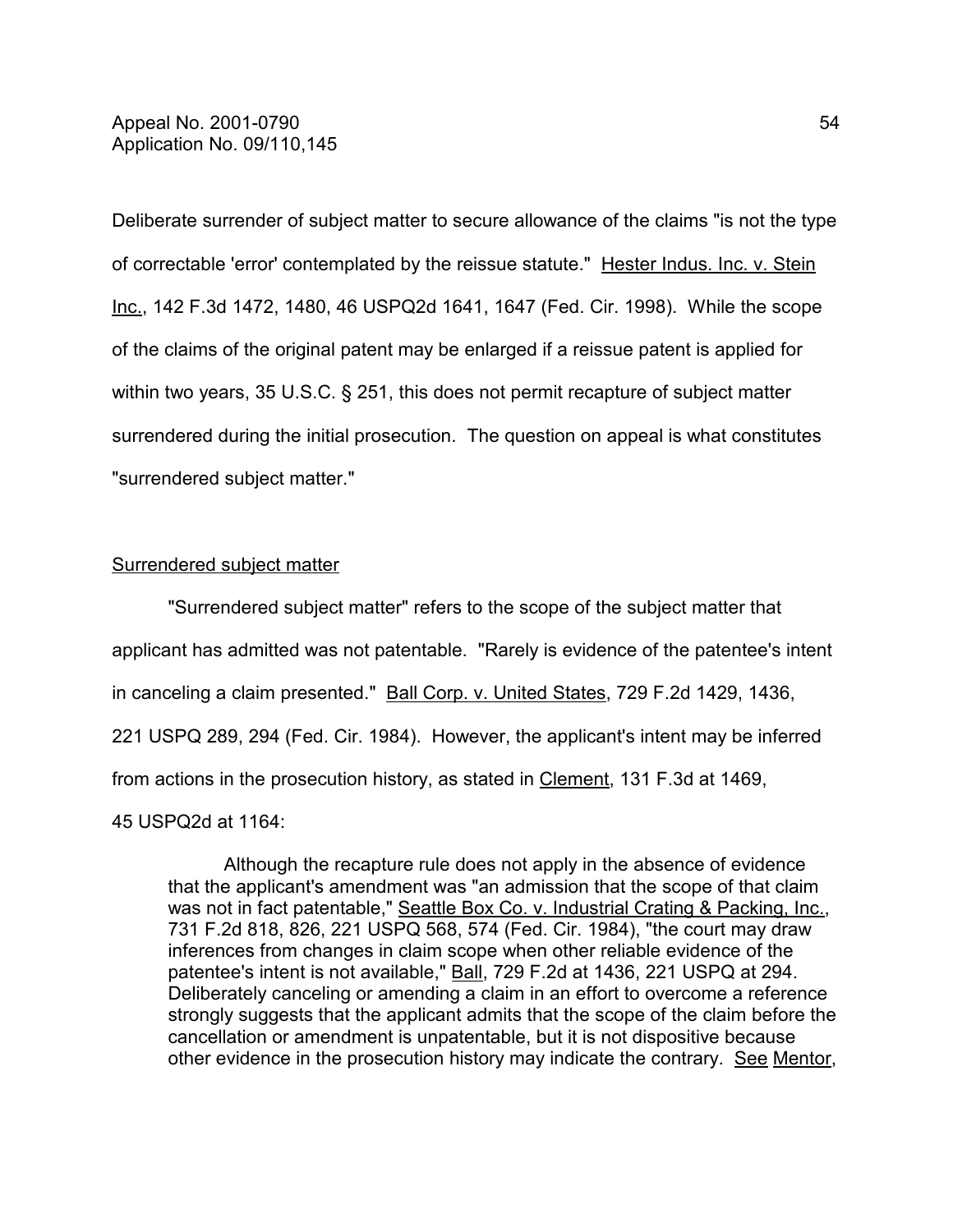998 F.2d at 995-96, 27 USPQ2d at 1524-25; Ball, 729 F.2d at 1438, 221 USPQ at 296; Seattle Box Co., 731 F.2d at 826, 221 USPQ at 574 (declining to apply the recapture rule in the absence of evidence that the applicant's "amendment . . . was in any sense an admission that the scope of [the] claim was not patentable"); Haliczer, 356 F.2d at 545, 148 USPQ at 569 (acquiescence in the rejection and acceptance of a patent whose claims include the limitation added by the applicant to distinguish the claims from the prior art shows intentional withdrawal of subject matter); In re Willingham, 48 C.C.P.A. 727, 282 F.2d 353, 354, 357, 127 USPQ 211, 213, 215 (CCPA 1960) (no intent to surrender where the applicant canceled and replaced a claim without an intervening action by the examiner). Amending a claim "by the inclusion of an additional limitation [has] exactly the same effect as if the claim as originally presented had been canceled and replaced by a new claim including that limitation." In re Byers, 43 C.C.P.A. 803, 230 F.2d 451, 455, 109 USPQ 53, 55 (CCPA 1956). [Footnote omitted.]

There is no doubt that the "surrendered subject matter" in the reissue recapture rule includes at least the scope of subject matter as broad as or broader than the canceled or amended claim, either in whole or in a part amended to overcome a prior art rejection. Clement classified the differences between the reissue claims and the original patent claims as either: (1) an aspect germane to a prior art rejection; or (2) an aspect unrelated to the rejection. "[I]f the reissue claim is as broad as or broader than the canceled or amended claim in all aspects, the recapture rule bars the claim . . . [or] if the reissue claim is as broad as or broader [than the canceled or amended claim] in an aspect germane to a prior art rejection, but narrower in another aspect completely unrelated to the rejection, the recapture rule bars the claim." Clement, 131 F.3d at 1470, 45 USPQ2d at 1165. Most reissue recapture cases can be analyzed under the second (broader) test because they involve a patentee trying to eliminate a limitation which was added or argued to overcome a patentability rejection (usually also adding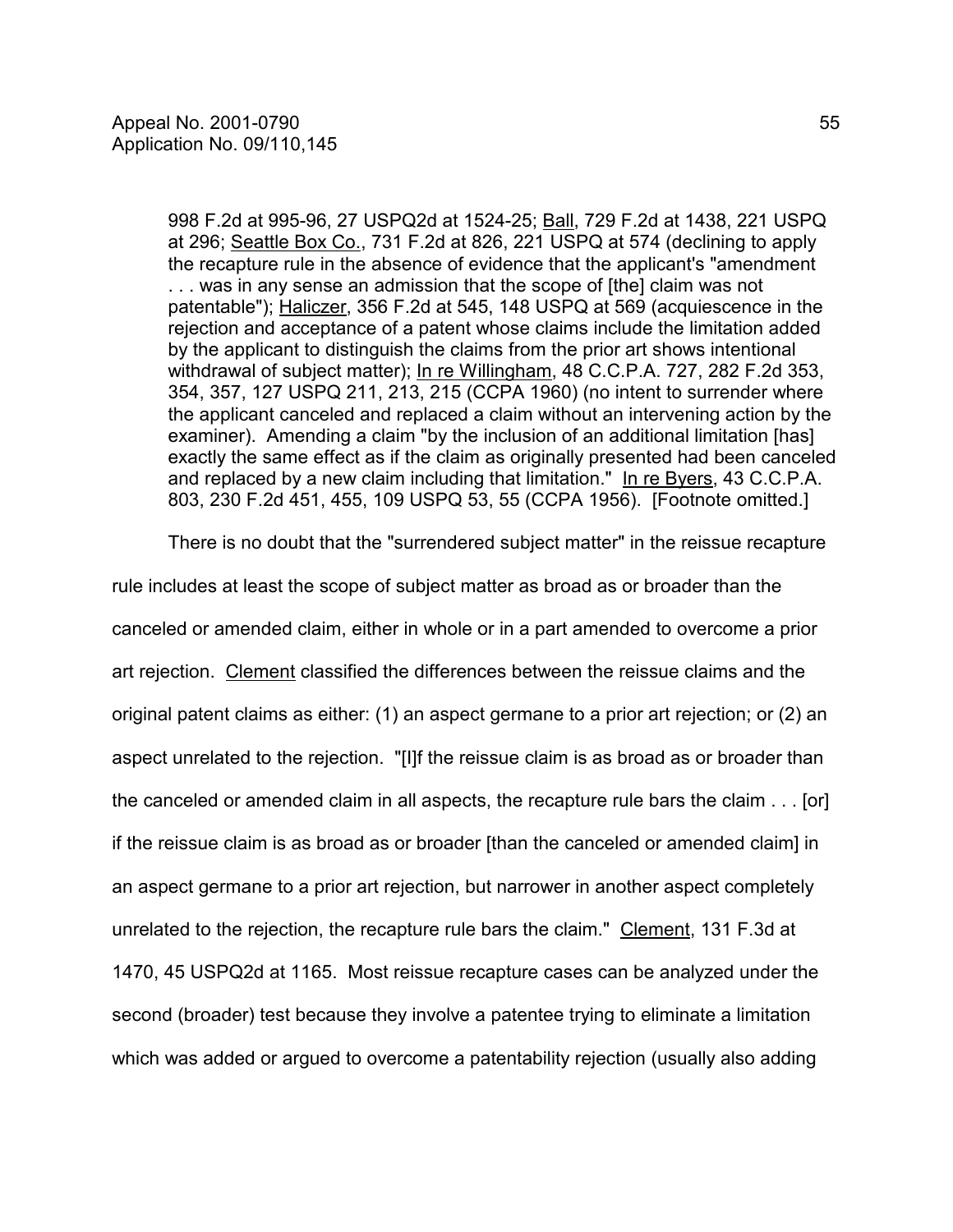other limitations that confound the analysis) to get back to the scope of the amended or canceled claim in that aspect. See, e.g., Mentor, 998 F.2d at 995-96, 27 USPQ2d at 1524-25 (Applicant amended the claim and argued that none of the references shows the transfer of adhesive from the outer surface to the inner surface as the sheath is rolled up and then unrolled. The reissue claim eliminated this limitation. "[T]he reissue claims are broader than the original patent claims in a manner directly pertinent to the subject matter surrendered during prosecution. Mentor thus attempted to reclaim what it earlier gave up."); Clement, 131 F.3d at 1470-71, 45 USPQ2d at 1165-66 (Reissue claim eliminated temperature, specific energy, and pH limitations, which had been added during prosecution to distinguish over the prior art, but was narrowed in the area of brightness, which was also related to a prior art rejection. "On balance, reissue claim 49 is broader than it is narrower [as compared to the amended claim] in a manner directly pertinent to the subject matter that Clement surrendered throughout the prosecution."); Hester, 142 F.3d at 1482-83, 46 USPQ2d at 1649-50 (Repeated arguments that "solely with steam" and "two sources of steam" limitations distinguished the original claims from the prior art "surrendered claim scope that does not include these limitations." Added limitations of "spiral conveyance path" and "high humidity steam" did not materially narrow the reissue claims to save them from the recapture rule.); Pannu v. Storz Instruments Inc., 258 F.3d 1366, 1372, 59 USPQ2d 1597, 1600-01 (Fed. Cir. 2001) (In prosecuting the patent, Pannu specifically limited the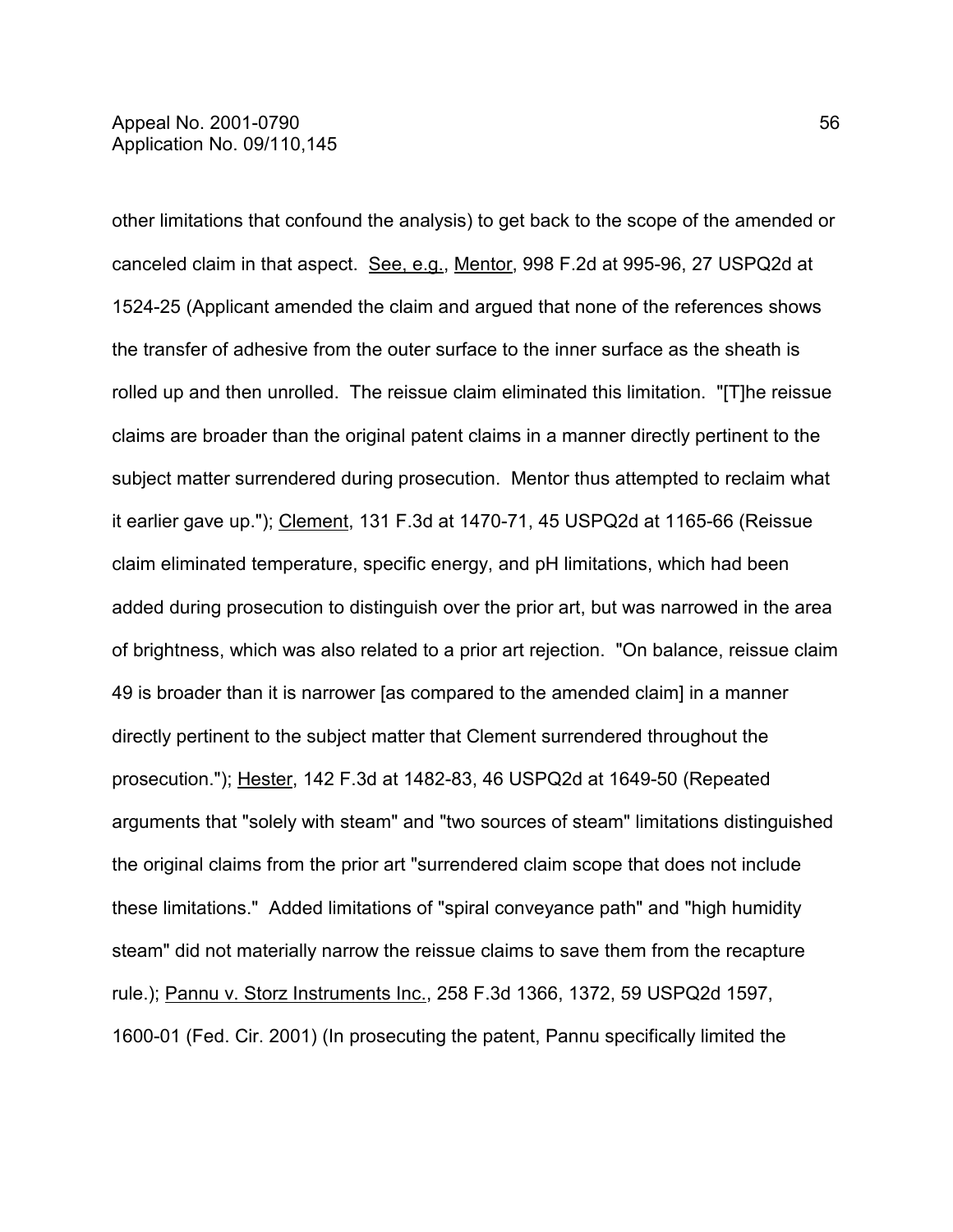shape of the haptics to a "continuous, substantially circular arc" to overcome a prior art rejection. Claim 1 of the reissue eliminated this limitation on the shape of the haptics, but added other limitations not related to the shape of the haptics. "On reissue, he is estopped from attempting to recapture the precise limitation he added to overcome prior art rejections."). Based on these cases, I agree with the examiner's conclusion that limitations added or argued to overcome a patentability rejection may not be completely removed. However, this does not address the present special fact situation where a limitation added to overcome a prior art rejection has been broadened rather than completely eliminated. Therefore, it is necessary to examine the nature of "surrendered subject matter" more closely.

The principles of prosecution history estoppel apply to reissue patents. See Festo Corp. v. Shoketsu Kinzoku Kogyo Kabushiki Co., 234 F.3d 558, 602, 56 USPQ2d 1865, 1899 (Fed. Cir. 2000) (Michel, J., concurring-in-part and dissenting-in-part), vacated and remanded, 122 S. Ct. 1831, 62 USPQ 1705 (2002):

[T]he law of prosecution history estoppel has developed with equal applicability to reissue patents and original patents whose claims were amended during prosecution. By at least 1879, the Supreme Court recognized that the process of obtaining a reissue patent precluded the patentee from recapturing that which he had disclaimed (i.e., surrendered), through the reissuance process.

See also Hester, 142 F.3d at 1481, 46 USPQ2d at 1649 ("Like the recapture rule,

prosecution history estoppel prevents a patentee from regaining subject matter

surrendered during prosecution in support of patentability."). Surrender can occur in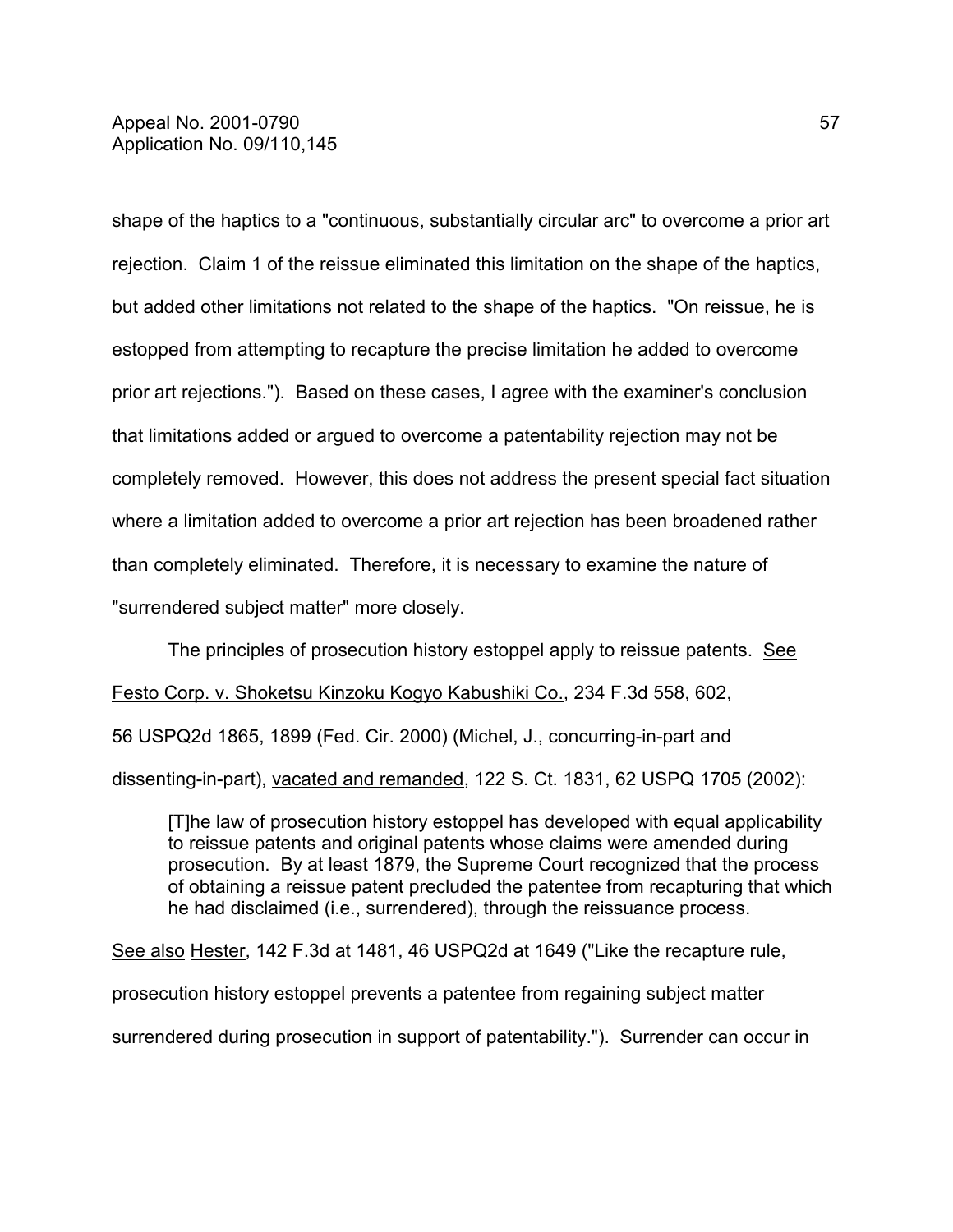the same two ways. Compare id. at 1480-81, 46 USPQ2d at 1648 (For reissue

recapture: "[A] surrender can occur by way of arguments or claim changes made during

the prosecution of the original patent application.") with Loral Fairchild Corp. v. Sony

Corp., 181 F.3d 1313, 1322, 50 USPQ2d 1865, 1870-71 (Fed. Cir. 1999) ("Prosecution

history estoppel applies to matter surrendered as a result of amendments to overcome

patentability rejections, and as a result of argument to secure allowance of a claim."

(Internal citation omitted.)). Any decision on reissue recapture should be consistent

with the principles of prosecution history estoppel.

"Surrendered subject matter" is defined in connection with prosecution history

estoppel in Festo, 122 S. Ct. at 1838, 62 USPQ2d at 1711:

The doctrine of equivalents allows the patentee to claim those insubstantial alterations that were not captured in drafting the original patent claim but which could be created through trivial changes. When, however, the patentee originally claimed the subject matter alleged to infringe but then narrowed the claim in response to a rejection, he may not argue that the surrendered territory comprised unforeseen subject matter that should be deemed equivalent to the literal claims of the issued patent. On the contrary, "[b]y the amendment [the patentee] recognized and emphasized the difference between the two phrases[,] ... and [t]he difference which [the patentee] thus disclaimed must be regarded as material." Exhibit Supply Co. v. Ace Patents Corp., 315 U.S. 126, 136-137, 62 S.Ct. 513, 86 L.Ed. 736 (1942).

And, id. at 1842, 62 USPQ2d at 1713:

A patentee's decision to narrow his claims through amendment may be presumed to be a general disclaimer of the territory between the original claim and the amended claim. Exhibit Supply, 315 U.S., at 136-137, 62 S.Ct. 513 ("By the amendment [the patentee] recognized and emphasized the difference between the two phrases and proclaimed his abandonment of all that is embraced in that difference").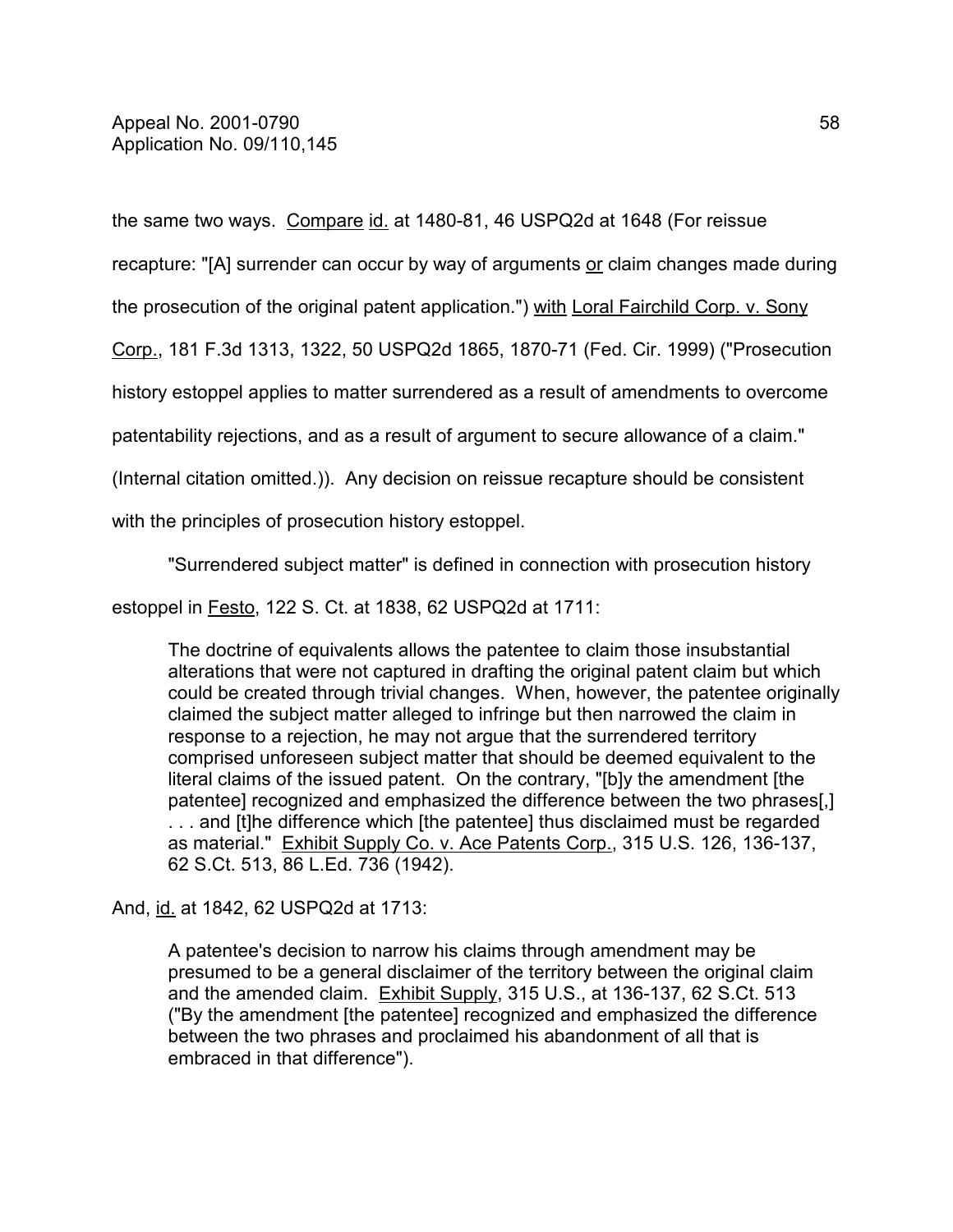(The term "amended claim" is used here in the sense of a claim after it is amended, rather than in the sense of a claim before it is amended as in the reissue recapture cases.) The same policy considerations that prevent a patentee from arguing equivalents within the surrendered territory should prohibit the patentee from expressly claiming subject matter within the surrendered territory in reissue. Thus, a narrowing amendment is presumed to surrender broader subject matter that could have been claimed to overcome the patentability rejection. Further, since "[a]rguments made to overcome prior art can equally evidence an admission sufficient to give rise to a finding of surrender," Hester 142 F.3d at 1481, 46 USPQ2d at 1648, arguments are presumed to surrender broader subject matter that could have been claimed instead. Accordingly, the "surrendered subject matter" that may not be recaptured through reissue should be presumed to include subject matter broader than the patent claims in a manner directly related to (1) limitations added to the claims by amendment (either by amending an existing claim or canceling a claim and replacing it with a new claim with that limitation) to overcome a patentability rejection, and (2) limitations argued to overcome a patentability rejection without amendment of a claim. This presumption places the burden of showing that the amendment did not surrender the subject matter sought to be claimed in the reissue on the patentee. Cf. Festo, 122 S. Ct. at 1842, 62 USPQ2d at 1713 ("Just as Warner-Jenkinson held that the patentee bears the burden of proving that an amendment was not made for a reason that would give rise to estoppel, we hold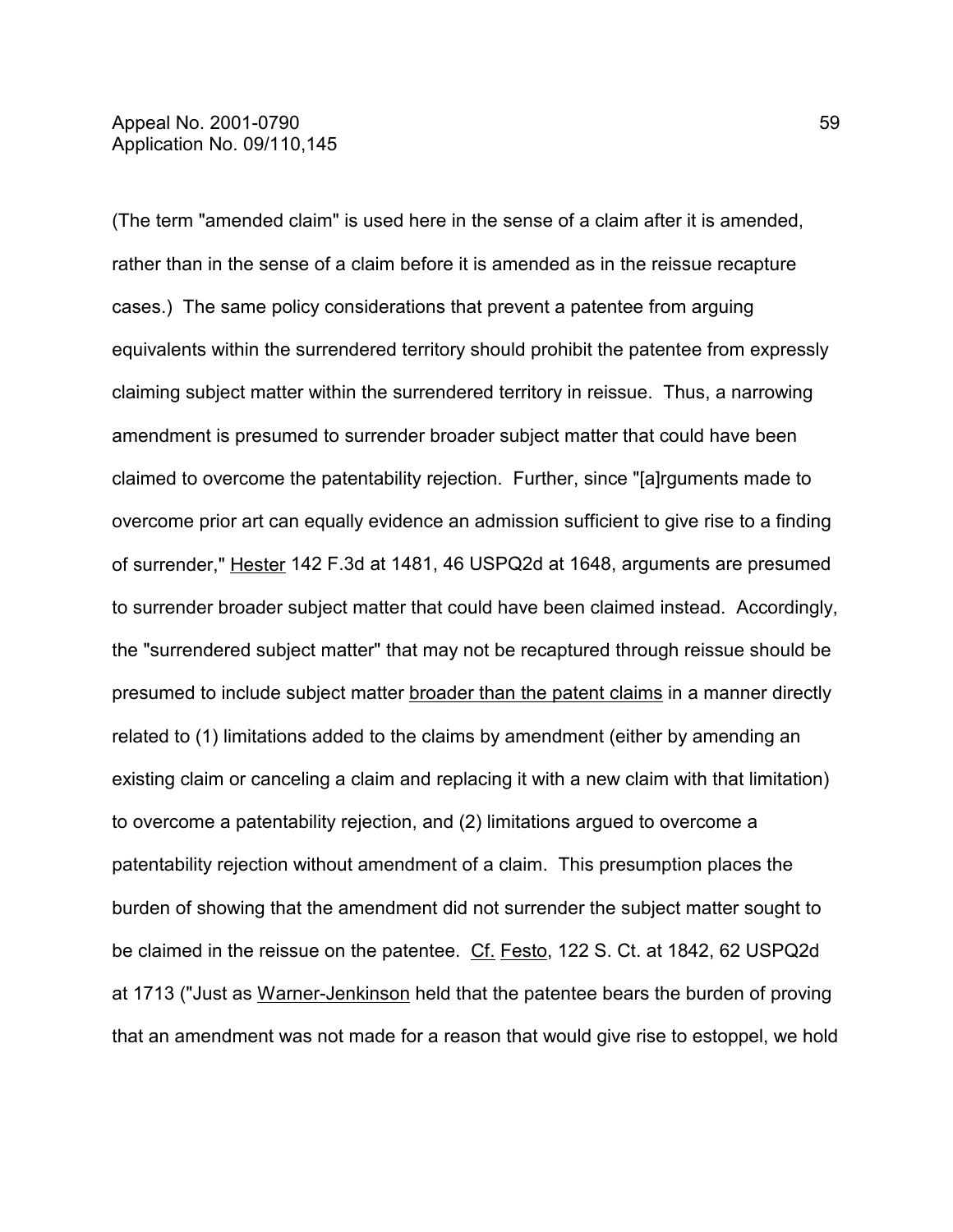here that the patentee should bear the burden of showing that the amendment does not surrender the particular equivalent in question.").

This definition is consistent with the statement that, under the recapture rule, "reissue claims . . . broader than the original patent claims in a manner directly pertinent to the subject matter surrendered during prosecution" (emphasis added) are impermissible. Mentor, 998 F.2d at 996, 27 USPQ2d at 1525, cited in Clement, 131 F.3d at 1468, 45 USPQ2d at 1164; Hester, 142 F.3d at 1480, 46 USPQ2d at 1648; Pannu, 258 F.3d at 1371, 59 USPQ2d at 1600. In determining in what "aspect" the reissue claims are broader than the patent claims, "[a]lthough the scope of the claim is the proper inquiry, claim language, including limitations, defines claim scope" (internal citations omitted). Clement, 131 F.3d at 1468; 45 USPQ2d at 1164. Thus, it is proper to look at which limitations are deleted from the patent claims, id., and which limitations are broadened. A limitation in the original patent claims, which was added by amendment or argued to overcome a patentability rejection during the original prosecution, is subject matter "pertinent to the subject matter surrendered during prosecution." If the reissue claim is broader than the original patent claim in this aspect, whether because the limitation is omitted or because the limitation is broader, this is an indication that the patentee is attempting to recapture subject matter surrendered to secure the patent. Since the test in Mentor is based on a comparison of the scope of the reissue claims to the scope of original patent claims, this indicates that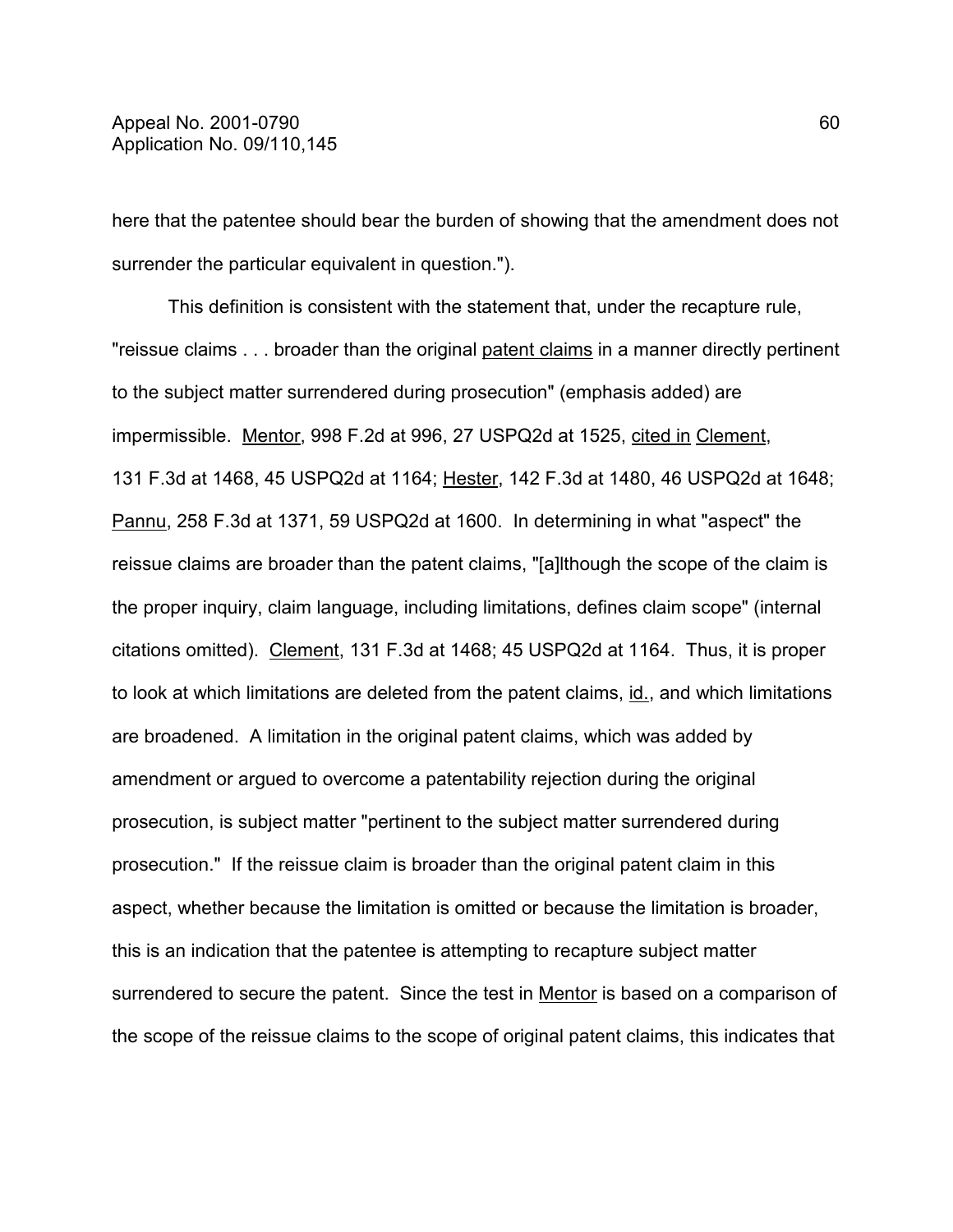the "surrendered subject matter" includes subject matter broader than the original

patent claims in an aspect related to the patentability rejection, and is not limited to

subject matter as broad as or broader than the canceled or amended claims.

One uncertainty in the application of the reissue recapture rule is the effect of

broadening and narrowing limitations. As stated in Mentor, 998 F.2d at 996,

27 USPQ2d at  $1525$ :<sup>1</sup>

Reissue claims that are broader in certain respects and narrower in others [than the original patent claims] may avoid the effect of the recapture rule. If a reissue claim is broader in a way that does not attempt to reclaim what was surrendered earlier, the recapture rule may not apply. However, in this case, the reissue claims are broader than the original patent claims in a manner directly pertinent to the subject matter surrendered during prosecution. Mentor thus attempted to reclaim what it earlier gave up. Moreover, the added limitations do not narrow the [original patent] claims in any material respect compared with their broadening.

(The phrases in brackets are implied from the third sentence and from the context.)

The last sentence suggests that broadening in an aspect germane to patentability may

be offset by a material narrowing of the reissue claim in the same aspect. However, as

stated in Anderson v. Int'l Eng'g & Mfg., Inc., 160 F.3d 1345, 1349, 48 USPQ2d 1631,

1634 (Fed. Cir. 1998):

In determining whether the scope of a claim has been enlarged, the reexamination practice has shared the body of precedent developed for reissue determinations. Thus this court has held that a change of words

<sup>&</sup>lt;sup>1</sup> These statements indicate that the reissue recapture principles (1), (2), (3)(a), and (3)(b) in Clement, 131 F.3d at 1470, 45 USPQ2d at 1165, should be measured with respect to the original patent claims instead of the canceled or amended claim of the application.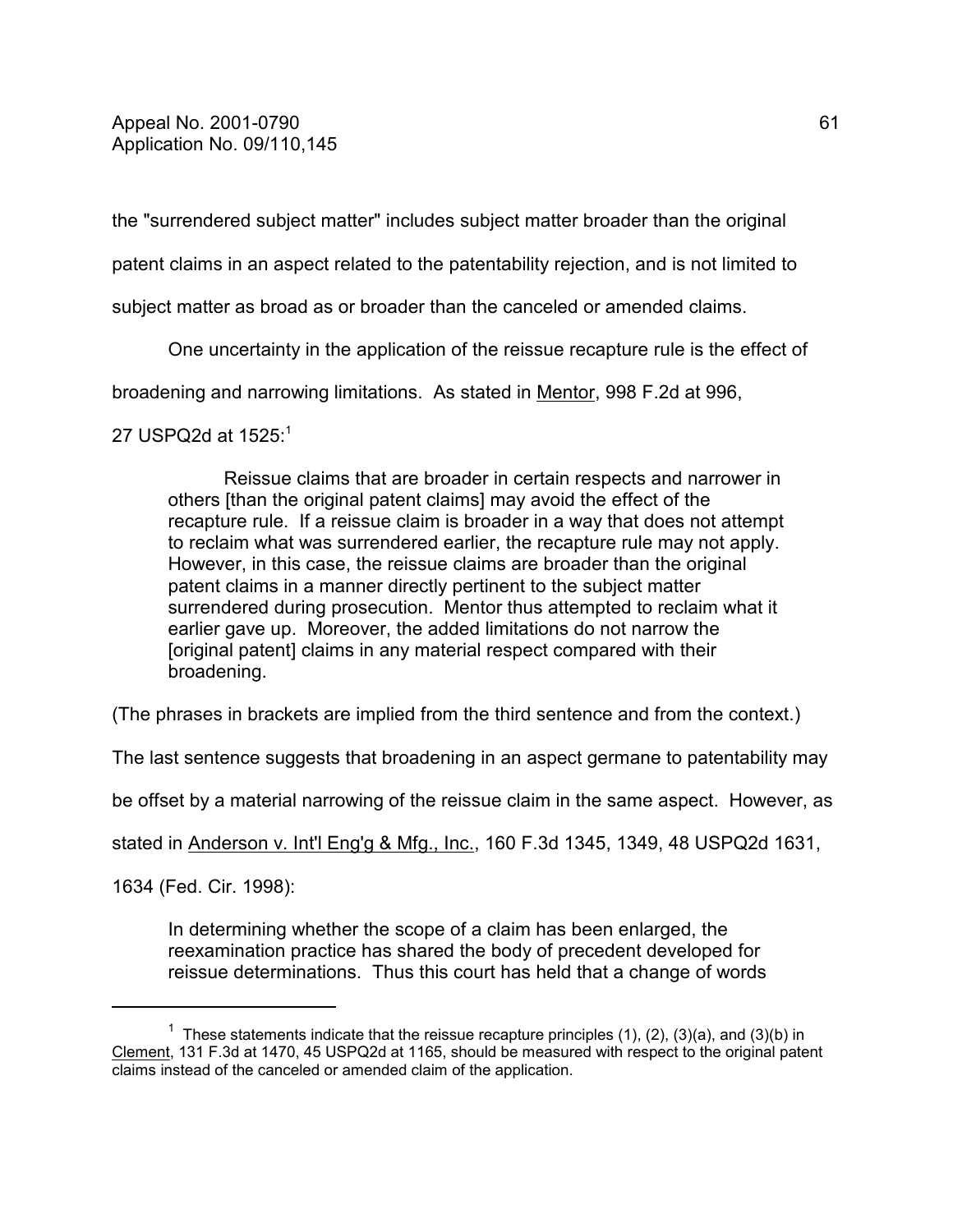does not always mean change of scope, and that the question of whether the claims have been materially or substantially enlarged must be determined upon the claim as a whole. See Mentor Corp. v. Coloplast, Inc., 998 F.2d 992, 996, 27 USPQ2d 1521, 1525 (Fed. Cir. 1993) ("Reissue claims that are broader in certain respects and narrower in others may avoid the effect of the recapture rule.") However, in Mentor the court explained that if the patentee is seeking to recover subject matter that had been surrendered during the initial prosecution this flexibility of analysis is eliminated, for the prosecution history establishes the substantiality of the change and estops its recapture. See In re Clement, 131 F.3d 1464, 1468, 45 USPQ2d 1161, 1164 (Fed. Cir. 1997).

Therefore, the overall scope of the reissue claims cannot recapture surrendered

subject matter. Narrowing to avoid the recapture rule is further discussed in Hester,

142 F.3d at 1482-83, 46 USPQ2d at 1649-50:

Finally, because the recapture rule may be avoided in some circumstances, we consider whether the reissue claims were materially narrowed in other respects. See, e.g., Mentor, 998 F.2d at 996, 27 USPQ2d at 1525 ("Reissue claims that are broader in certain respects and narrower in others may avoid the effect of the recapture rule."); Clement, 131 F.3d at 1470, 45 USPQ2d at 1165. For example, in Ball the recapture rule was avoided because the reissue claims were sufficiently narrowed (described by the court as "fundamental narrowness") despite the broadened aspects of the claims. 729 F.2d at 1438, 221 USPQ at 296. In the context of a surrender by way of argument, this principle, in appropriate cases, may operate to overcome the recapture rule when the reissue claims are materially narrower in other overlooked aspects of the invention. The purpose of this exception to the recapture rule is to allow the patentee to obtain through reissue a scope of protection to which he is rightfully entitled for such overlooked aspects.

The statement that a reissue claim which is narrower in overlooked aspects may avoid

the recapture rule is apparently meant to refer to situations where the patentee erred in

not claiming a certain aspect of the disclosed invention. See In re Amos, 953 F.2d 613,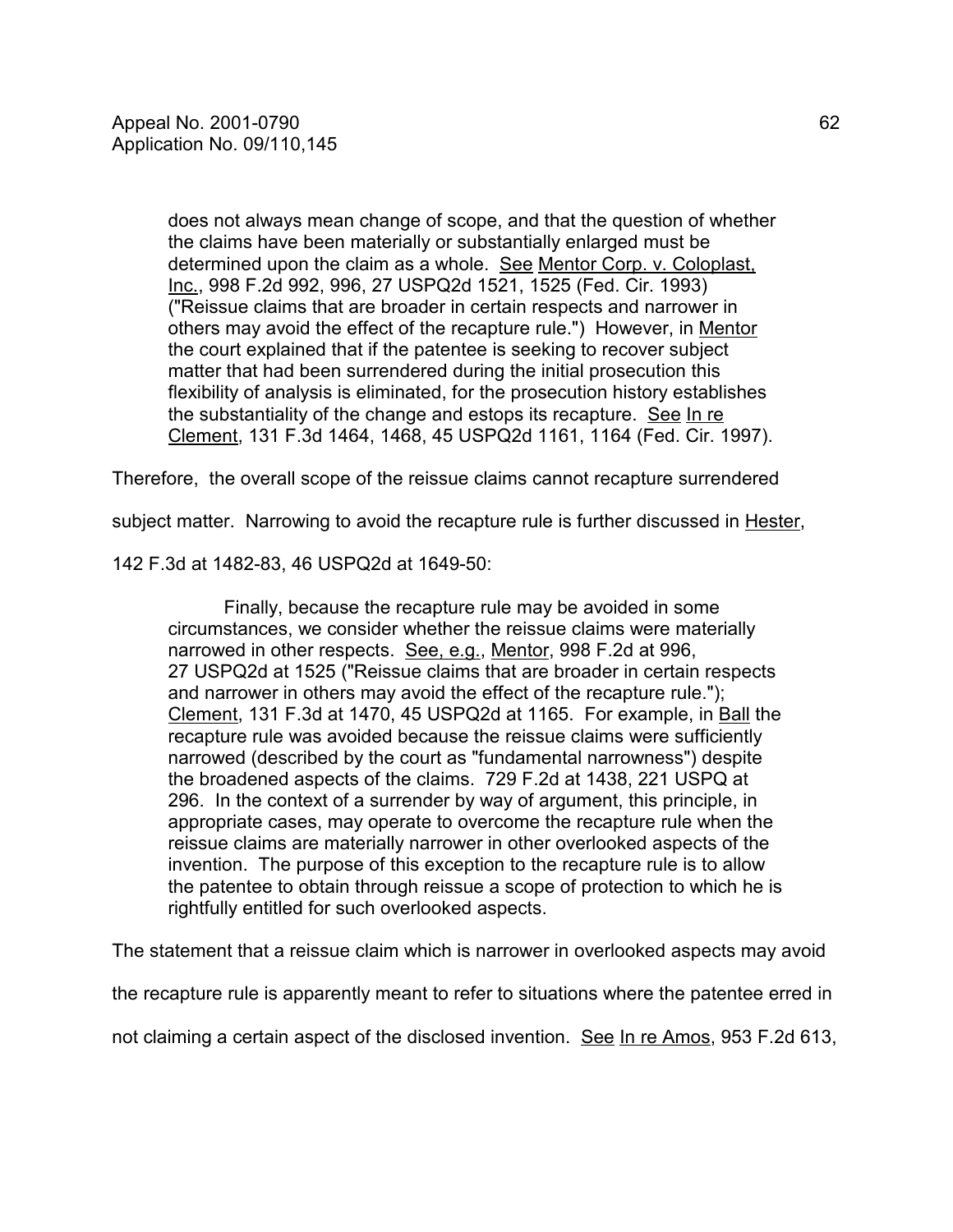614, 21 USPQ2d 1271, 1272 (Fed. Cir. 1991) (The original claims recited a cam means to lift rollers out of engagement with the workpiece and "were not directed to the alternative of using a computer to control the lifting of the rollers."). However, if the scope resulting from the broadening and narrowing covers subject matter which was surrendered, then the recapture rule should still apply.

If the patentee were allowed to broaden the limitation added to overcome a patentability rejection, this would effectively amount to impermissible de novo prosecution of the application because it amounts to taking out the limitation to go back to the scope of the canceled or amended claim (or the claim that was argued) and then trying to see if a broader limitation would be successful in overcoming the rejection. The reissue procedure does not give the patentee "a second opportunity to prosecute de novo his original application." Weiler, 790 F.2d at 1582, 229 USPQ at 677. In addition, it would be unfair to the public because the broader reissue claim would cover subject matter which members of public who relied on prosecution history would have deemed surrendered. As stated in Mentor, 998 F.2d at 996, 27 USPQ2d at 1525:

Error under the reissue statute does not include a deliberate decision to surrender specific subject matter in order to overcome prior art, a decision which in light of subsequent developments in the marketplace might be regretted. It is precisely because the patentee amended his claims to overcome the prior art that a member of the public is entitled to occupy the space abandoned by the patent applicant. Thus, the reissue statute cannot be construed in such a way that competitors properly relying on prosecution history, become patent infringers when they do so. In this case, Mentor narrowed its claims for the purpose of obtaining allowance in the original prosecution and it is now precluded from recapturing what it earlier conceded.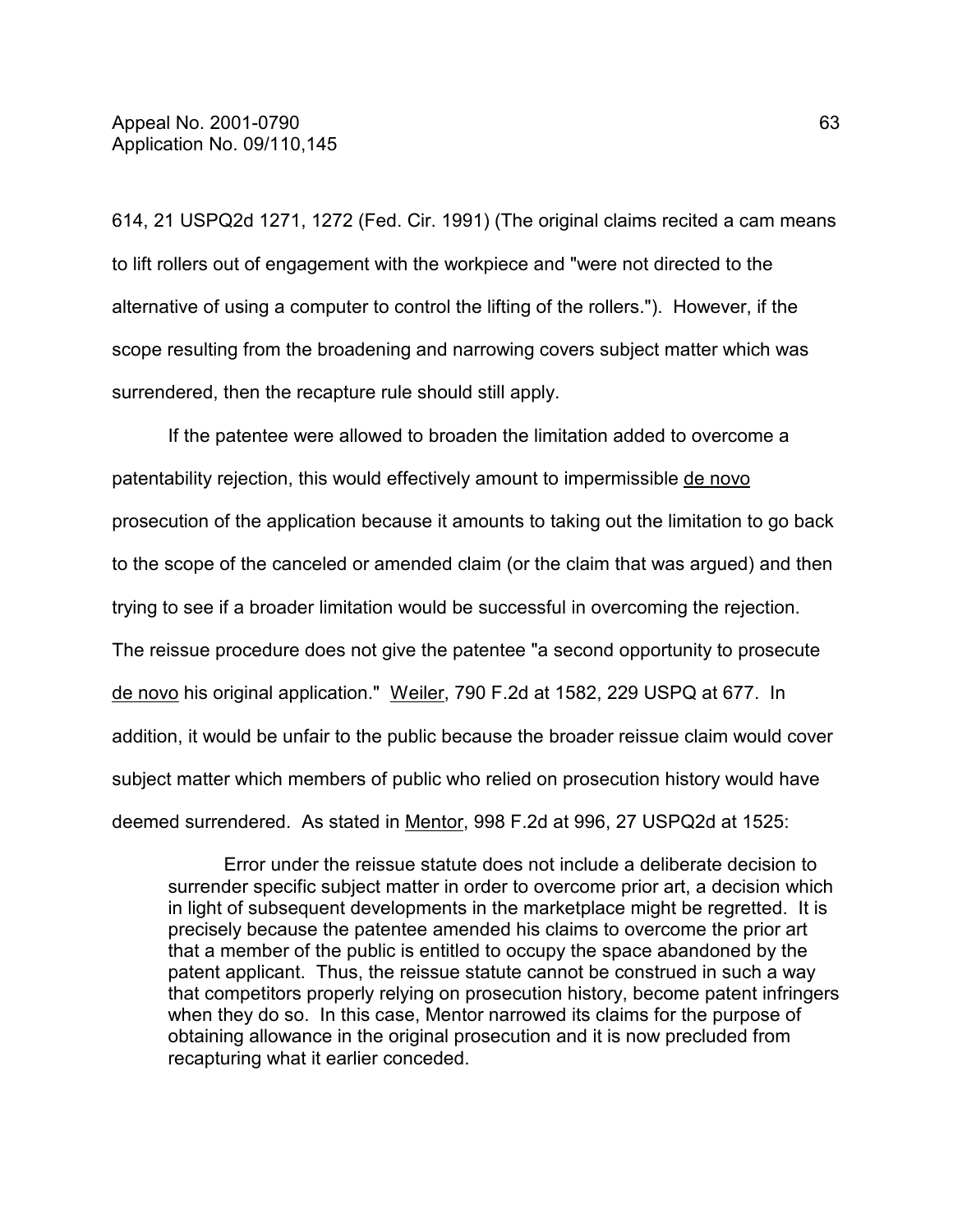See also Hester, 142 F.3d at 1481, 46 USPQ2d at 1648-49 (the same reasoning binds the patentee to deliberate assertions made in order to obtain allowance of the original patent claims over the prior art). While a patentee can file for a broadening reissue within two years, the public is entitled to rely on prosecution history to indicate those limitations which have been surrendered and cannot be regained through reissue.

The majority notes that 35 U.S.C. § 251, fourth paragraph, clearly places the public on notice that the scope of claims of a patent may be broadened in a reissued patent applied for within two years from the grant of a patent. Nevertheless, the public is entitled to rely on the law that any broadening within two years is subject to the reissue recapture rule.

Like the court in In re Doyle, 293 F.3d 1355, 1363-64, 63 USPQ2d 1161, 1168 (Fed. Cir. 2002), the majority here observes that the public is protected from the effect of broadening by the intervening rights provisions of 35 U.S.C. § 252, second paragraph. In Doyle, the court held that inadvertent failure to present a claim broad enough to read on—or link—two or more groups of claims subject to a restriction requirement, is an error correctable by reissue. By contrast, in the present situation, the patentee has gone back and undone those amendments deliberately presented during prosecution of the original patent to secure allowance. In such an instance, the defense of intervening rights is poor consolation for accused infringers who rely on prosecution history estoppel under the reissue recapture rule to practice surrendered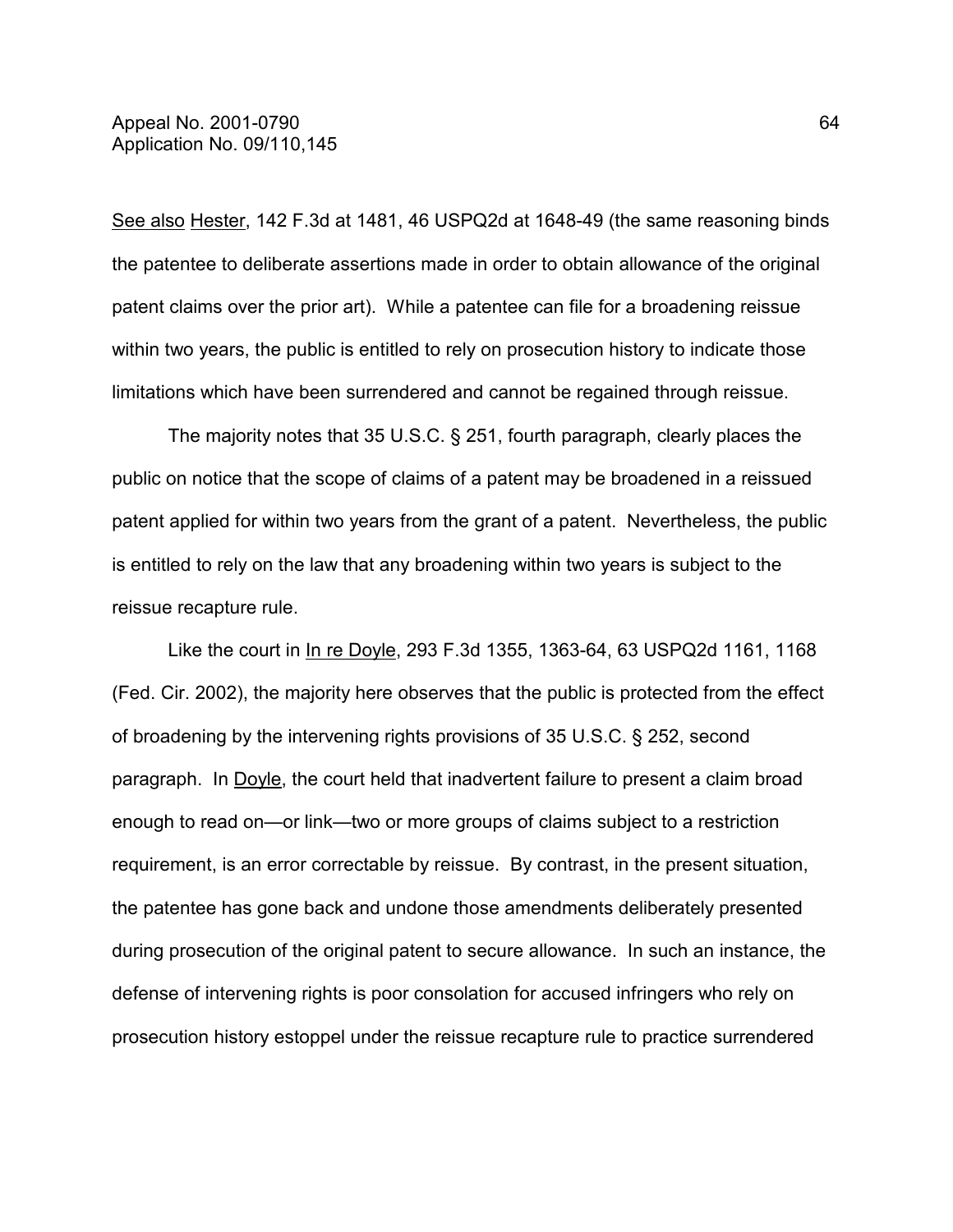subject matter and for their attorneys who advise them. Such accused infringers must bear the substantial expenses related to the lawsuit or licensing of a reissue patent which should not have been granted. Moreover, intervening rights only apply where there has been "substantial preparation," which must be proved by costly court litigation, and is based on "such terms as the court deems equitable for the protection of investments made or business commenced before the grant of the reissue." Therefore, relief is expensive and uncertain. Intervening rights is not an excuse for allowing recapture.

The majority states that applicants who use a continuing application are not constrained by the reissue recapture rule and that imposing the per se rule urged by the examiner would push applicants to file continuing applications to pursue broader claims which does not afford the safeguards of the reissue statutes. Continuation practice and the policy interface between continuation practice and reissue are not at issue.

#### **Patentability**

The Supreme Court in Festo agreed with the Federal Circuit that prosecution history estoppel is not limited to amendments made to avoid the prior art, but "a narrowing amendment made to satisfy any requirement of the Patent Act may give rise to estoppel." Festo, 122 S. Ct. at 1839, 62 USPQ2d at 1711-12. There is no reason why this holding should not also apply in the context of reissue recapture.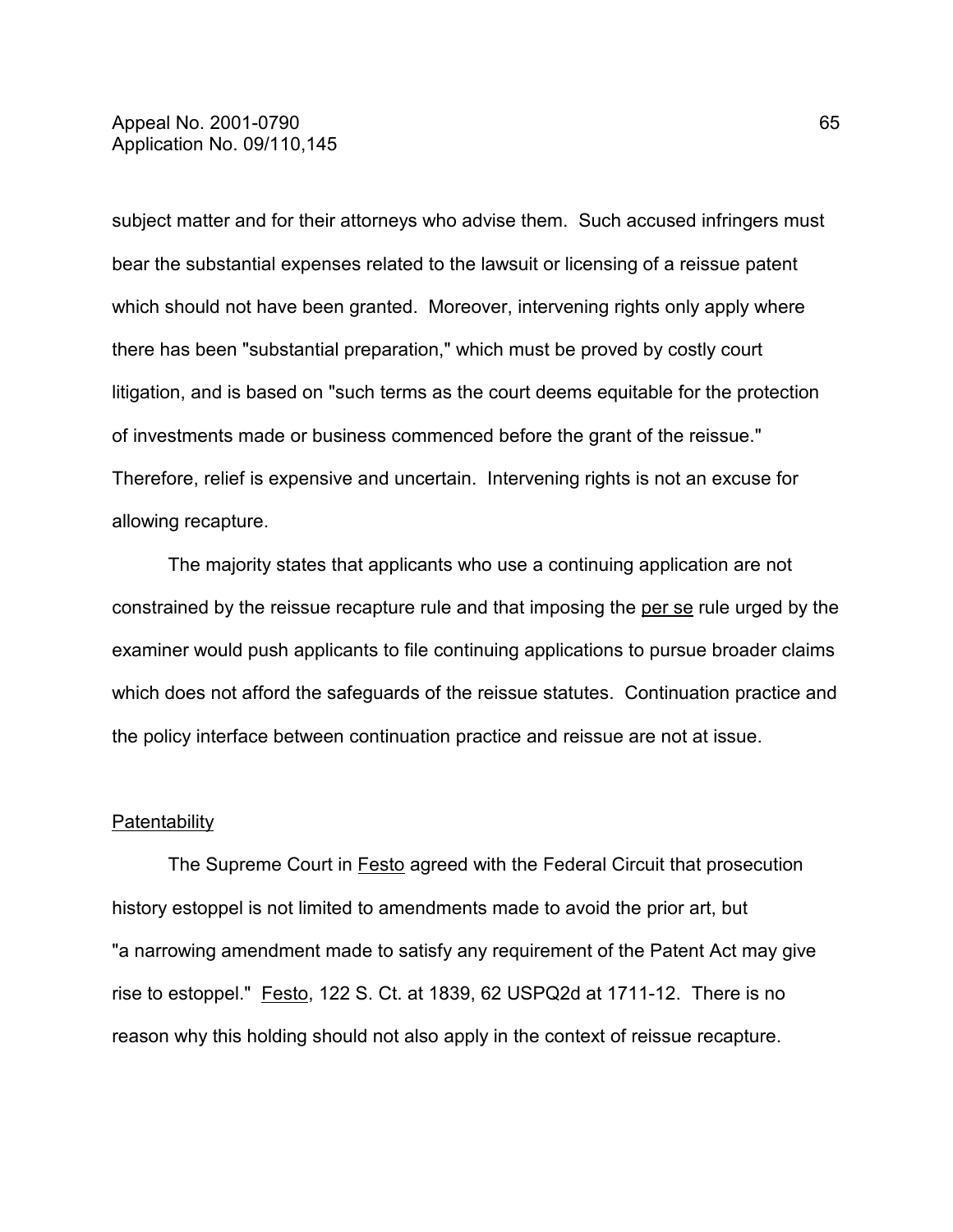#### Inconsistency with other cases

Admittedly, certain language in the cases more readily supports the majority's and appellants' position that "surrendered subject matter" is defined by the scope of the subject matter of the canceled or amended claims and that if a reissue claim is narrower than the canceled or amended claim, as a whole or in the aspect germane to the prior art rejection, the recapture rule does not apply. See Ball, 729 F.2d at 1436, 221 USPQ at 295 (The recapture rule does not bar the patentee from acquiring, through reissue, "claims that are narrower in scope than the canceled claims."); Clement, 131 F.2d at 1470, 45 USPQ2d at 1165 ("[I]f [the reissue claim] is narrower in all aspects [than the canceled or amended claim], the recapture rule does not apply, but other rejections are possible . . . [or] if the reissue claim is narrower in an aspect germane to prior art rejection [than the canceled or amended claim], and broader in an aspect unrelated to the rejection, the recapture rule does not bar the claim, but other rejections are possible."). Older cases expressly say that an added limitation may be broadened in reissue, see In re Richman, 409 F.2d 269, 274-75, 161 USPQ 359, 363 (CCPA 1969), although these cases are more generous than modern cases about correctable "error," and the issue of "surrendered subject matter" does not seem to have been raised in these cases.

Nevertheless, in my opinion, Mentor, Hester, and Pannu support the definition of "surrendered subject matter" as presumptively including the scope of subject matter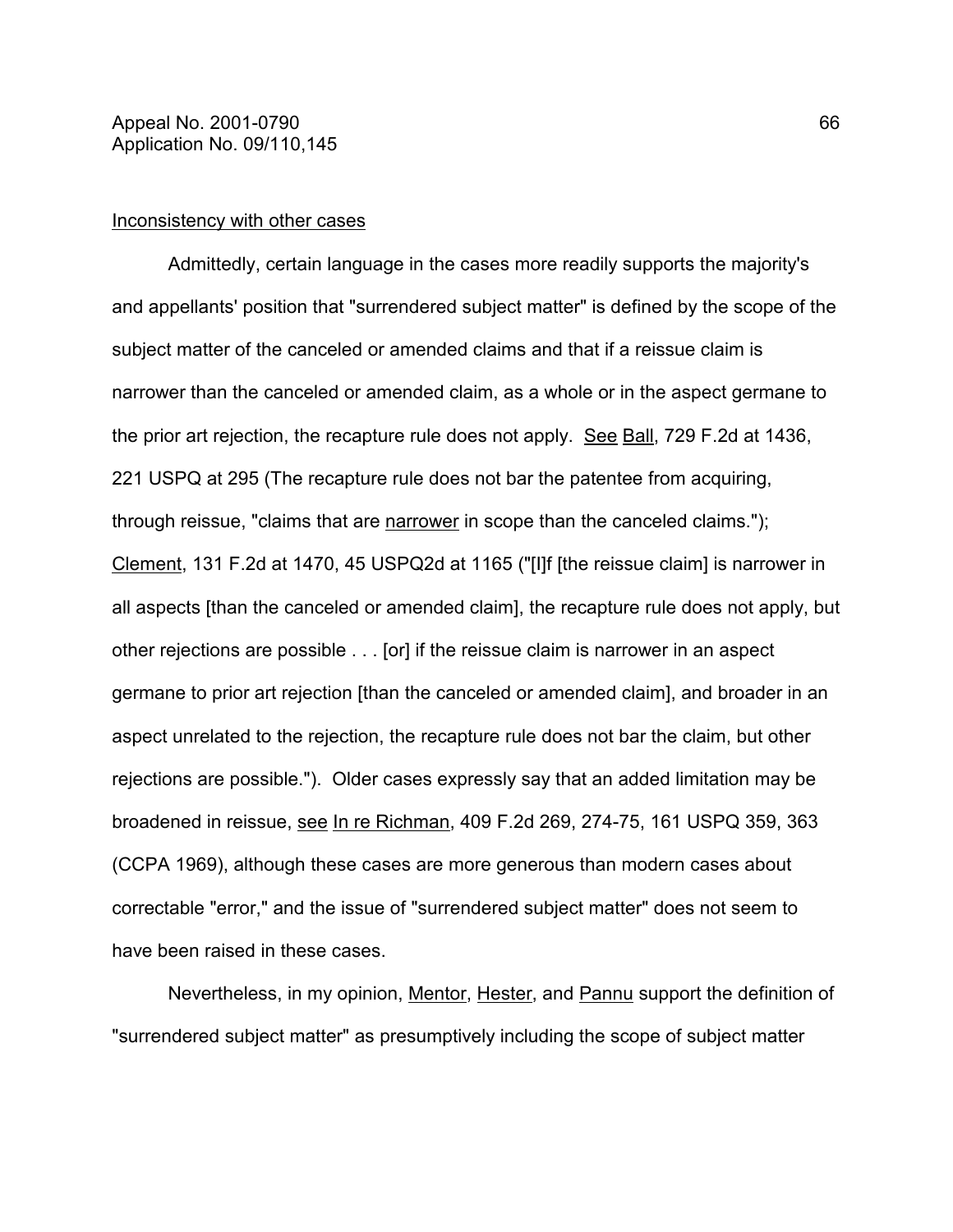broader than the limitation added or argued to overcome a patentability rejection, consistent with the statements in **Festo.** The reissue recapture principles  $(1)$ ,  $(2)$ ,  $(3)(a)$ , and (3)(b) in Clement, 131 F.3d at 1470, 45 USPQ2d at 1165, should be measured with respect to the claims of the original patent instead of the canceled or amended claim of the application that matured into the patent. Deliberately surrendered subject matter is not correctable "error" under 35 U.S.C. § 251; thus, amending too narrowly is not an "error." While the outcomes in Mentor, Hester, and Pannu can be rationalized as consistent with the classic recapture situation of the reissue claims entirely removing a limitation which was added or argued to overcome a prior art rejection, I see the language in those cases about reissue claims broader than patent claims in an aspect related to a patentability rejection being impermissible under the reissue recapture rule, as an obstacle to the majority's decision. I think the Federal Circuit should be the entity to clarify what is meant by "surrendered subject matter," which includes the question of "error" under § 251.

# Application to facts

The prosecution history is summarized by the majority. The essential facts relate to claiming of the retaining member.

Application of the recapture rule is a three-step process. The first step is to "determine whether and in what 'aspect' the reissue claims are broader than the patent claims." Clement, 131 F.3d at 1468, 45 USPQ2d at 1164. Reissue claims 15 and 22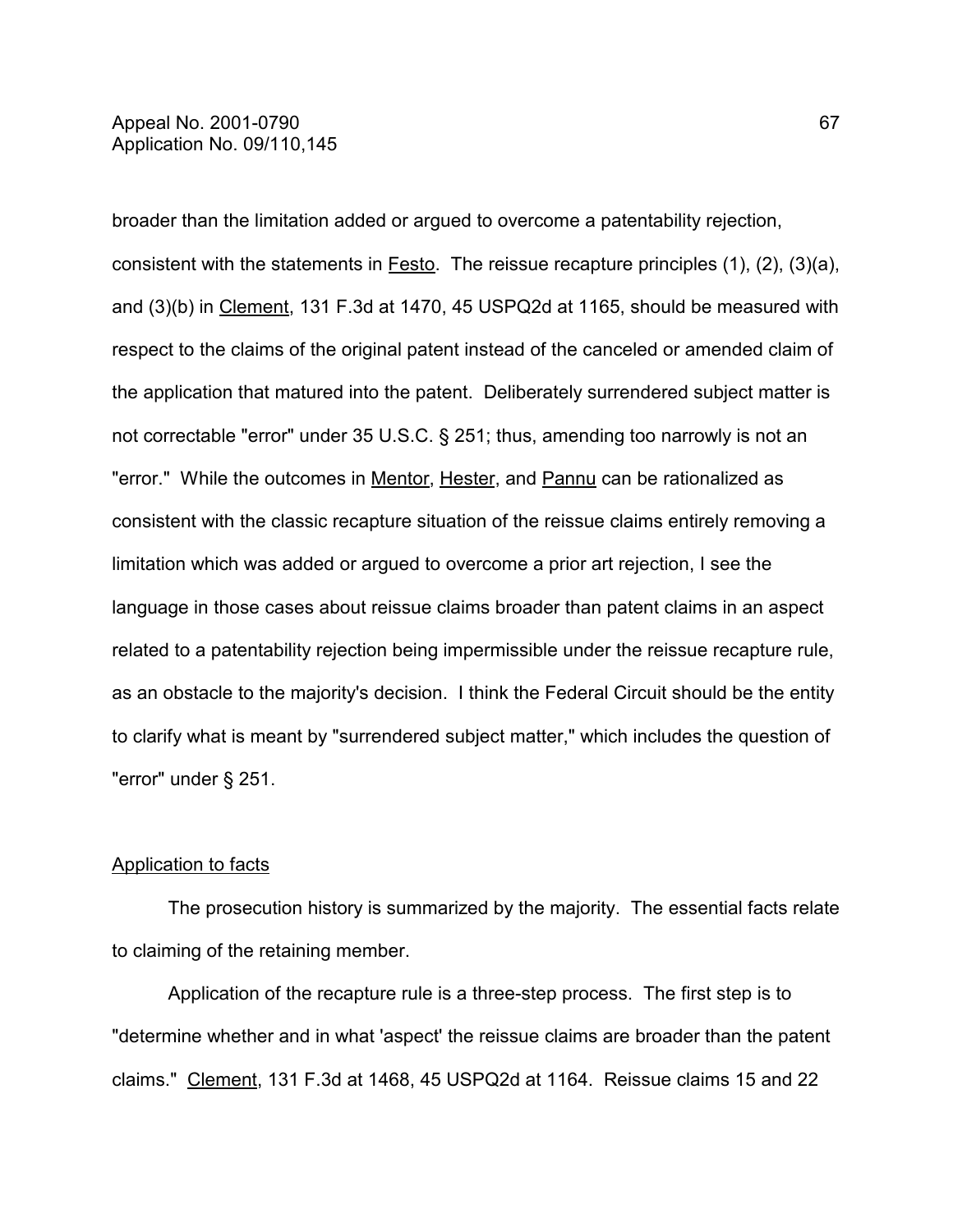are broader than original patent claim 1 in the following ways: (1) the limitation of claim 1 that the body is a "cylindrical body" with an "axis" is omitted; (2) the limitation of claim 1 that the bore is an "axial bore terminating at an inner end surface" is omitted; (3) the limitation of claim 1 that the bore has a portion of "non-circular cross section" is omitted; (4) the limitation that the magnet is a "permanent" magnet is omitted; (5) the limitation of claim 1 that "said retaining member and said inner end surface [of the bore] cooperating to retain said magnet therebetween" is omitted; and (6) the limitation of claim 1 of "said retaining member being generally bowl-shaped and convex toward said magnet" has been replaced with the broader limitation "retaining member . . . substantially covering said outer surface of said magnet" in claim 15 and with the broader limitation "said retaining member having a continuous outer periphery such that any two points on the periphery can be joined by a straight line segment which does not extend outside the periphery" in claim 22. The limitations of claim 1 that the retaining structure is "interference fitted" in the bore and "friction fitted" in the bore have been changed to just "friction fitted" in the bore in reissue claims 15 and 22, which, I agree with the majority, does not constitute a broadening of the scope of the claim. Reissue claims 15 and 22 are not narrower than original patent claim 1 in any way.

"The second step is to determine whether the broader aspects of the reissue claims relate to surrendered subject matter." Id. at 1468-69, 45 USPQ2d at 1164. The omitted limitations in (1), (2), (3), and (4) were in claim 1 as originally filed in the application and, thus, were not added to overcome a prior art rejection; nor were the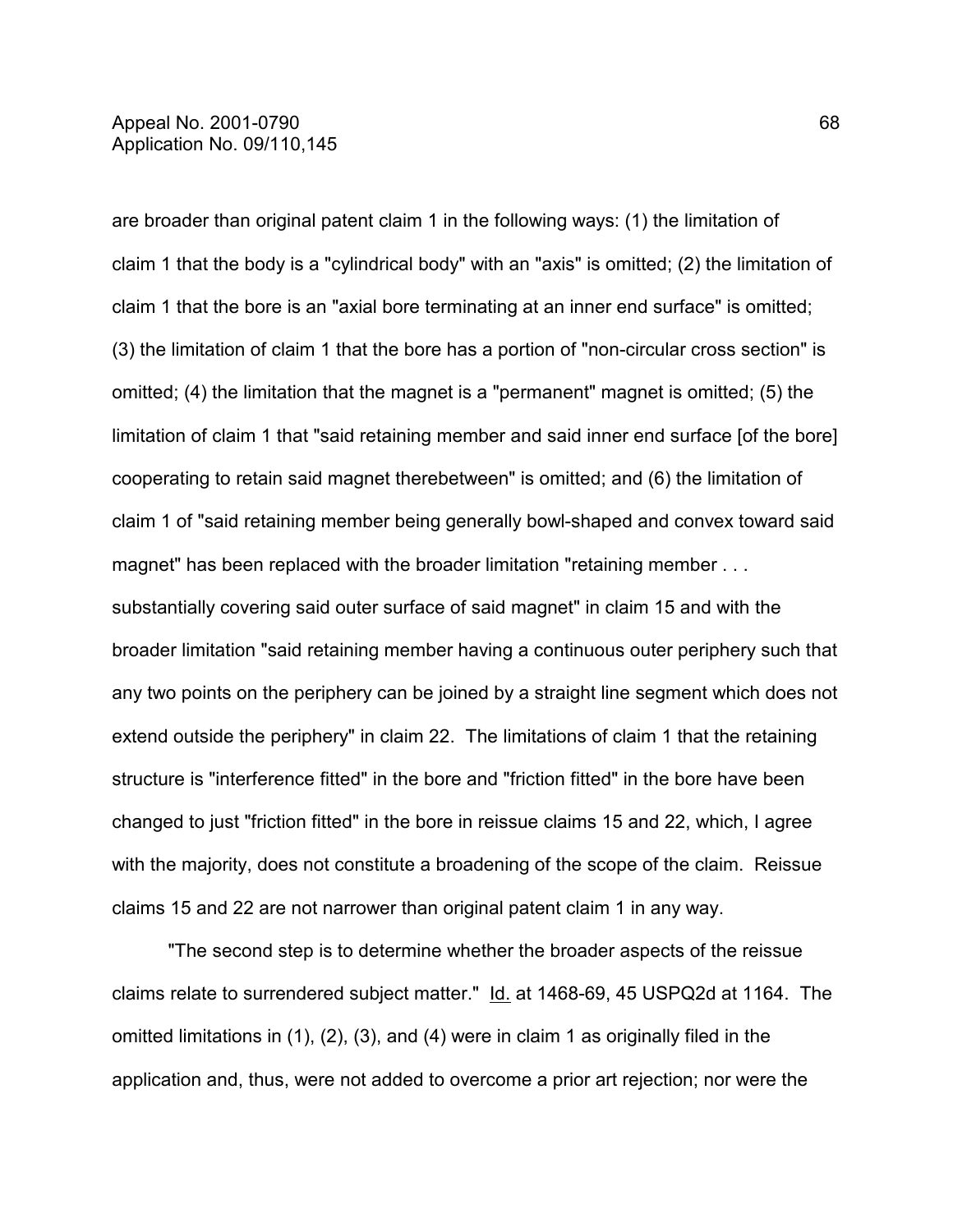limitations argued to distinguish over the prior art. Thus, these limitations do not relate to an aspect germane to a prior art rejection and are not presumed to be surrendered subject matter. The reissue recapture rule is not triggered by their removal. See Clement, 131 F.3d at 1470, 45 USPQ2d at 1165 (the reissue recapture rule only applies where a reissue claim is as broad as or broader in an aspect germane to a prior art rejection). Limitation (5) was added to claim 1 by amendment primarily to overcome an indefiniteness rejection and the majority does not consider this to relate to surrendered subject matter.<sup>2</sup> Limitation (6), "said retaining member being generally bowl-shaped and convex toward said magnet," was present in original dependent claim 6 in the patent application, which was not rejected over prior art. The limitation was added to original claim 1 and argued to define over the prior art and, thus, is an aspect related to surrendered subject matter.

The final step is to "determine whether the [reissue claims are] materially narrowed in other respects to avoid the recapture rule." Hester, 142 F.3d at 1482-83, 46 USPQ2d at 1649-50; Clement, 131 F.3d at 1470, 45 USPQ2d at 1165." Pannu, 258 F.3d at 1371, 59 USPQ2d at 1600. The limitation "said retaining member being generally bowl-shaped and convex toward said magnet" in patent claim 1, which was added to overcome a prior art rejection, has been replaced with the limitation "retaining member . . . substantially covering said outer surface of said magnet" in claim 15 and

 $2$  While I believe that an amendment to overcome any kind of patentability rejection can lead to reissue recapture by comparison to the prosecution history estoppel analysis of Festo, this issue has not been briefed and will not be addressed.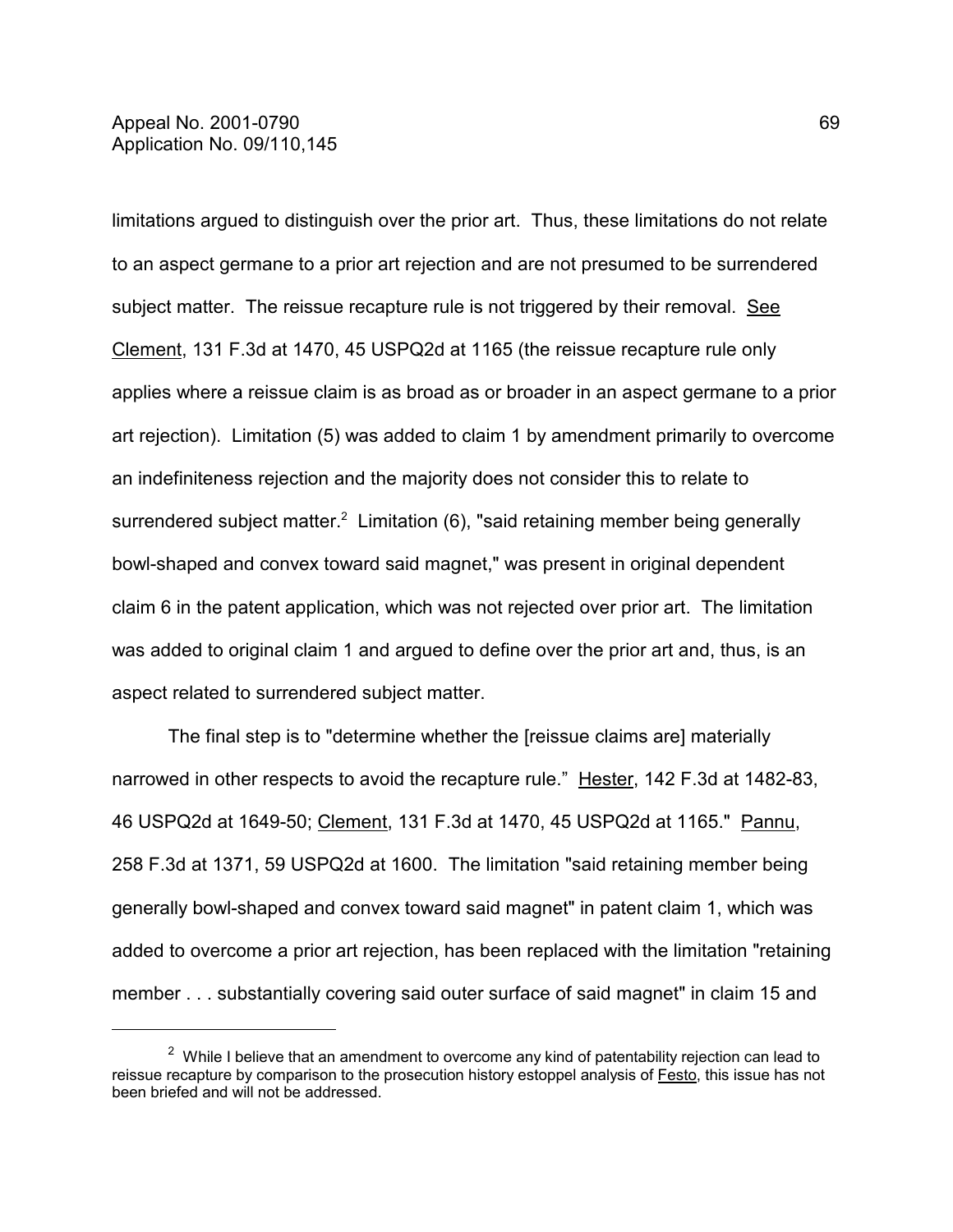with the limitation "said retaining member having a continuous outer periphery such that any two points on the periphery can be joined by a straight line segment which does not extend outside the periphery" in claim 22. The majority characterizes these new limitations as broader descriptions of the shape of the retaining member. It does appear that the new reissue limitations are generic descriptions of shape and that the omitted limitation, "said retaining member being generally bowl-shaped and convex toward said magnet," is one species of shape. The majority finds that the reissue claims have been narrowed in the same aspect in which they were broadened (i.e., the shape of the retaining member) and, therefore, the reissue claims do not recapture the subject matter of the amended claim.

I agree that the majority's decision is not inconsistent with the tests set out under cases such as Ball and Clement, and that appellants were entitled to rely on Ball since it has never been overruled or qualified in this regard. However, under the Festo definition of "surrendered subject matter" as including subject matter broader than the limitation that was added or argued to overcome a patentability rejection, the reissue claims clearly try to recapture surrendered subject matter. Since the limitation "retaining member . . . substantially covering said outer surface of said magnet" in claim 15 and the limitation "said retaining member having a continuous outer periphery such that any two points on the periphery can be joined by a straight line segment which does not extend outside the periphery" in claim 22 are acknowledged to be broader than the limitation "said retaining member being generally bowl-shaped and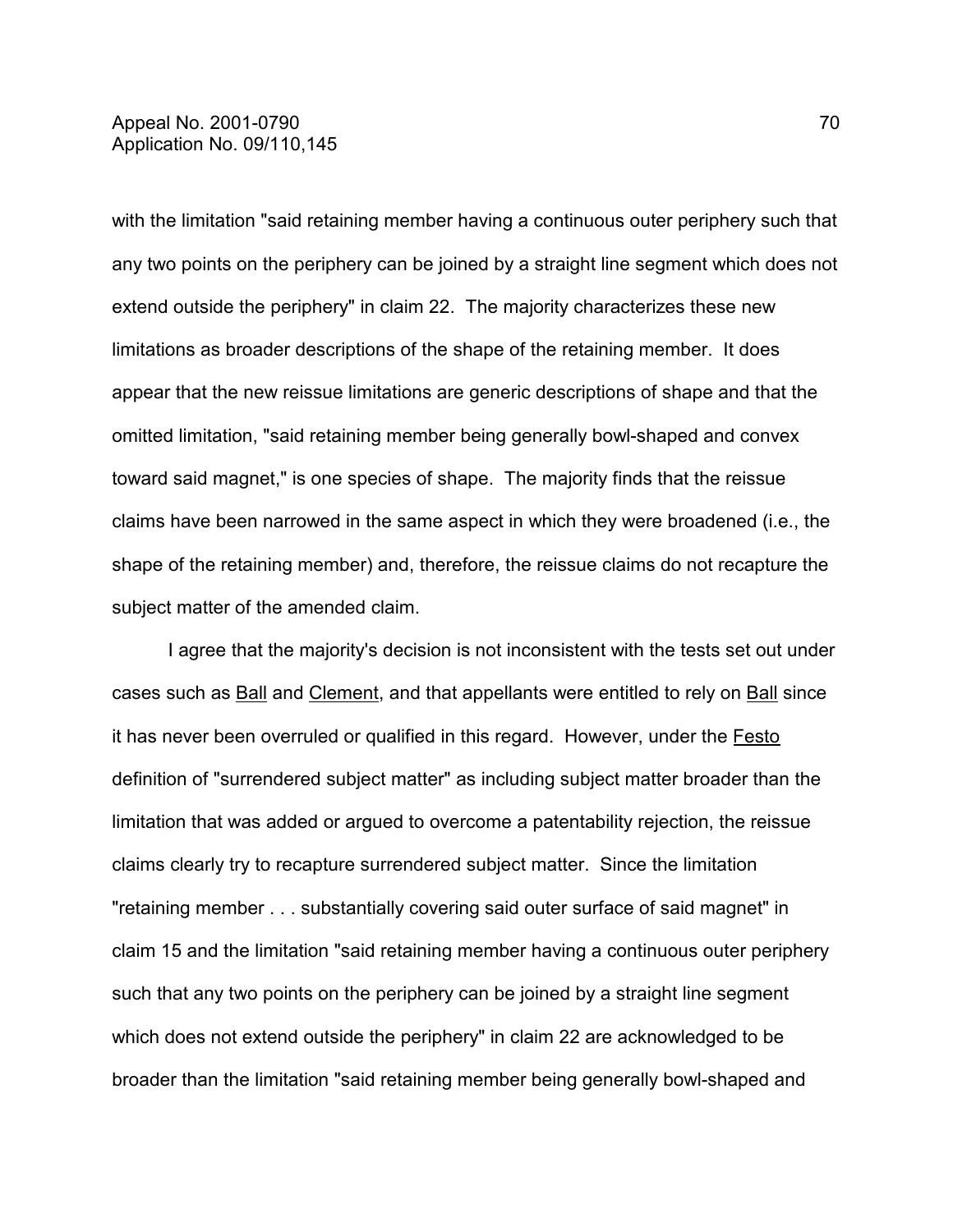convex toward said magnet" in patent claim 1, and since the reissue claims are not narrower than patent claim 1 (as opposed to original application claim 1 before it was amended) in any aspect related to shape, the reissue claims recapture surrendered subject matter related to the shape of the retaining member. For example, reissue claims 15 and 22 cover flat or annular retaining members which were not covered under original patent claim 1. $3$  "It is precisely because the patentee amended his claims to overcome prior art that a member of the public is entitled to occupy the space abandoned by the patent applicant. Thus, the reissue statute cannot be construed in such a way that competitors, properly relying on prosecution history, become patent infringers when they do so." Mentor, 998 F.2d at 996, 27 USPQ2d at 1525. The public was entitled to rely on the prosecution history to determine that appellants had surrendered the right to claim any shape broader than "said retaining member being generally bowl-shaped and convex toward said magnet" in patent claim 1. The reissue claims are barred by the reissue recapture rule. Appellants' amendment in the original application to narrow claim 1 more than needed to overcome the prior art is not correctable "error" under the reissue statute. "Error under the reissue statute does not include a deliberate decision to surrender specific subject matter in order to overcome

 $3$  Appellants also filed divisional Application 08/593,396 of the present application, which issued as U.S. Patent 5,603,248, and reissued as RE 36,797. A preliminary amendment filed concurrently with the filing of the divisional included an amendment reciting "said retaining structure including a discrete, flat, imperforate retaining member." This is evidence that appellants admitted the scope of the original claim 1 was unpatentable and that appellants were claiming a different shape of the retaining member. It is not apparent how the divisional shows that appellants were not admitting that a broader claim than patent claim 1 was not patentable.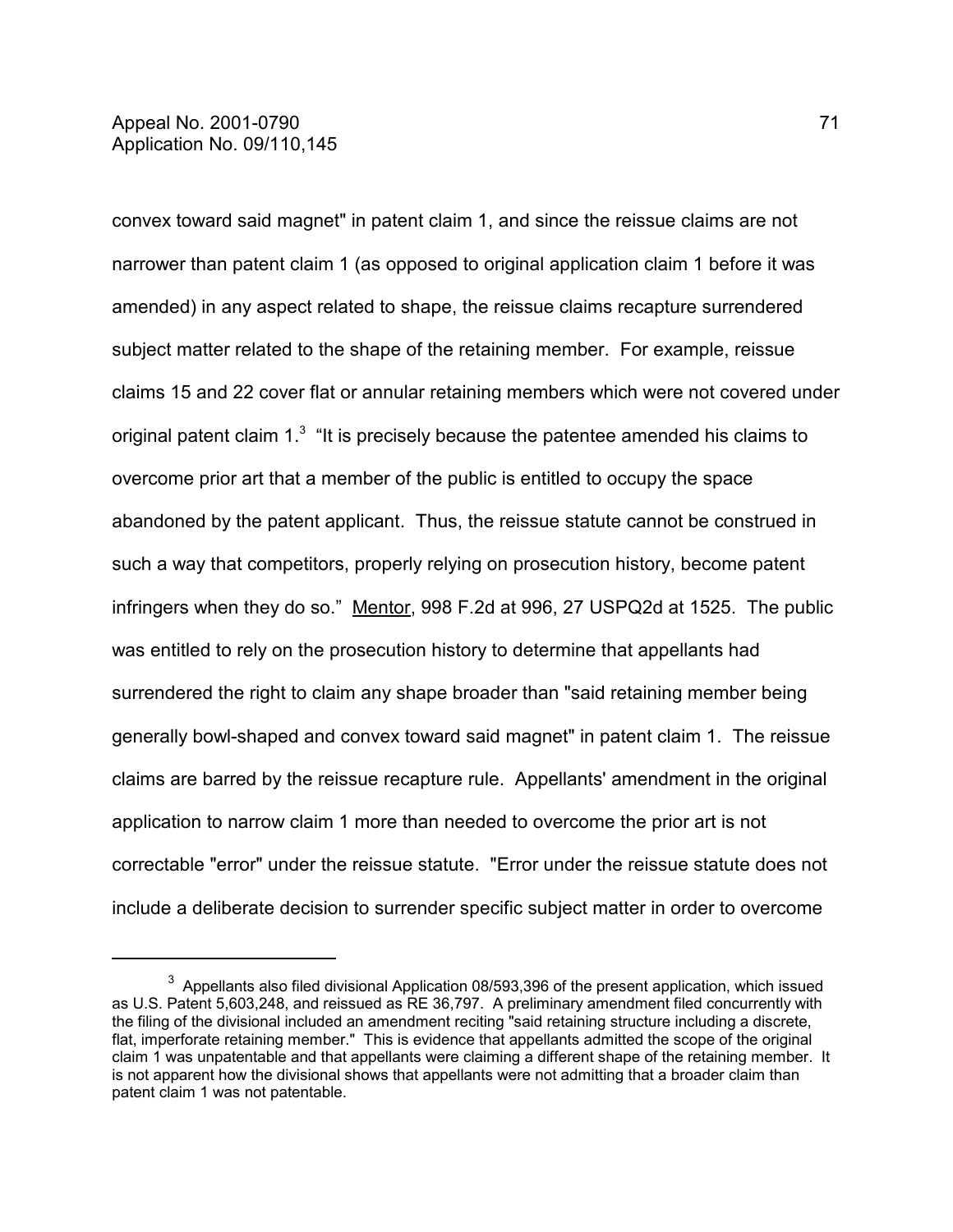prior art, a decision which in light of subsequent developments in the marketplace might be regretted." Mentor, 998 F.2d at 996, 27 USPQ2d at 1525.

I would reverse the original decision and sustain the examiner's rejection of

claims 15-22 under 35 U.S.C. § 251 based on the reissue recapture doctrine and lack

of correctable "error."

| BRUCE H. STONER, JR.<br><b>Chief Administrative Patent Judge</b> |                                                                                |
|------------------------------------------------------------------|--------------------------------------------------------------------------------|
| LEE E. BARRETT<br>Administrative Patent Judge                    |                                                                                |
| BEVERLY A. PAWLIKOWSKI<br>Administrative Patent Judge            | <b>BOARD OF PATENT</b><br><b>APPEALS</b><br><b>AND</b><br><b>INTERFERENCES</b> |
| <b>MARK NAGUMO</b><br>Administrative Patent Judge                |                                                                                |